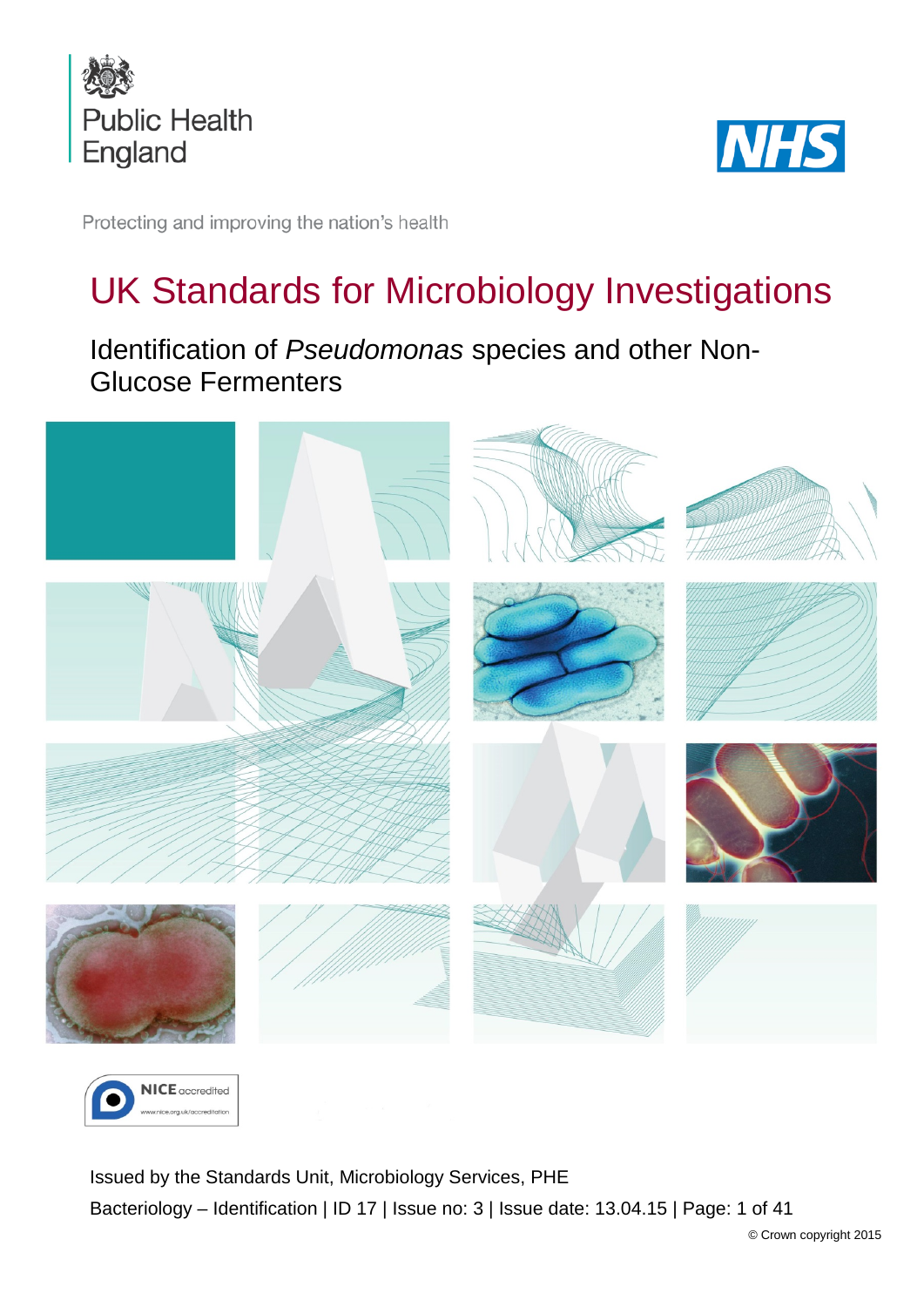# **Acknowledgments**

UK Standards for Microbiology Investigations (SMIs) are developed under the auspices of Public Health England (PHE) working in partnership with the National Health Service (NHS), Public Health Wales and with the professional organisations whose logos are displayed below and listed on the website [https://www.gov.uk/uk](https://www.gov.uk/uk-standards-for-microbiology-investigations-smi-quality-and-consistency-in-clinical-laboratories)[standards-for-microbiology-investigations-smi-quality-and-consistency-in-clinical](https://www.gov.uk/uk-standards-for-microbiology-investigations-smi-quality-and-consistency-in-clinical-laboratories)[laboratories.](https://www.gov.uk/uk-standards-for-microbiology-investigations-smi-quality-and-consistency-in-clinical-laboratories) SMIs are developed, reviewed and revised by various working groups which are overseen by a steering committee (see [https://www.gov.uk/government/groups/standards-for-microbiology-investigations](https://www.gov.uk/government/groups/standards-for-microbiology-investigations-steering-committee)[steering-committee\)](https://www.gov.uk/government/groups/standards-for-microbiology-investigations-steering-committee).

The contributions of many individuals in clinical, specialist and reference laboratories who have provided information and comments during the development of this document are acknowledged. We are grateful to the Medical Editors for editing the medical content.

For further information please contact us at:

Standards Unit Microbiology Services Public Health England 61 Colindale Avenue London NW9 5EQ

E-mail: [standards@phe.gov.uk](mailto:standards@phe.gov.uk)

Website: [https://www.gov.uk/uk-standards-for-microbiology-investigations-smi-quality](https://www.gov.uk/uk-standards-for-microbiology-investigations-smi-quality-and-consistency-in-clinical-laboratories)[and-consistency-in-clinical-laboratories](https://www.gov.uk/uk-standards-for-microbiology-investigations-smi-quality-and-consistency-in-clinical-laboratories)

PHE Publications gateway number: 2015013

UK Standards for Microbiology Investigations are produced in association with:



Logos correct at time of publishing.

Bacteriology – Identification | ID 17 | Issue no: 3 | Issue date: 13.04.15 | Page: 2 of 41 UK Standards for Microbiology Investigations | Issued by the Standards Unit, Public Health England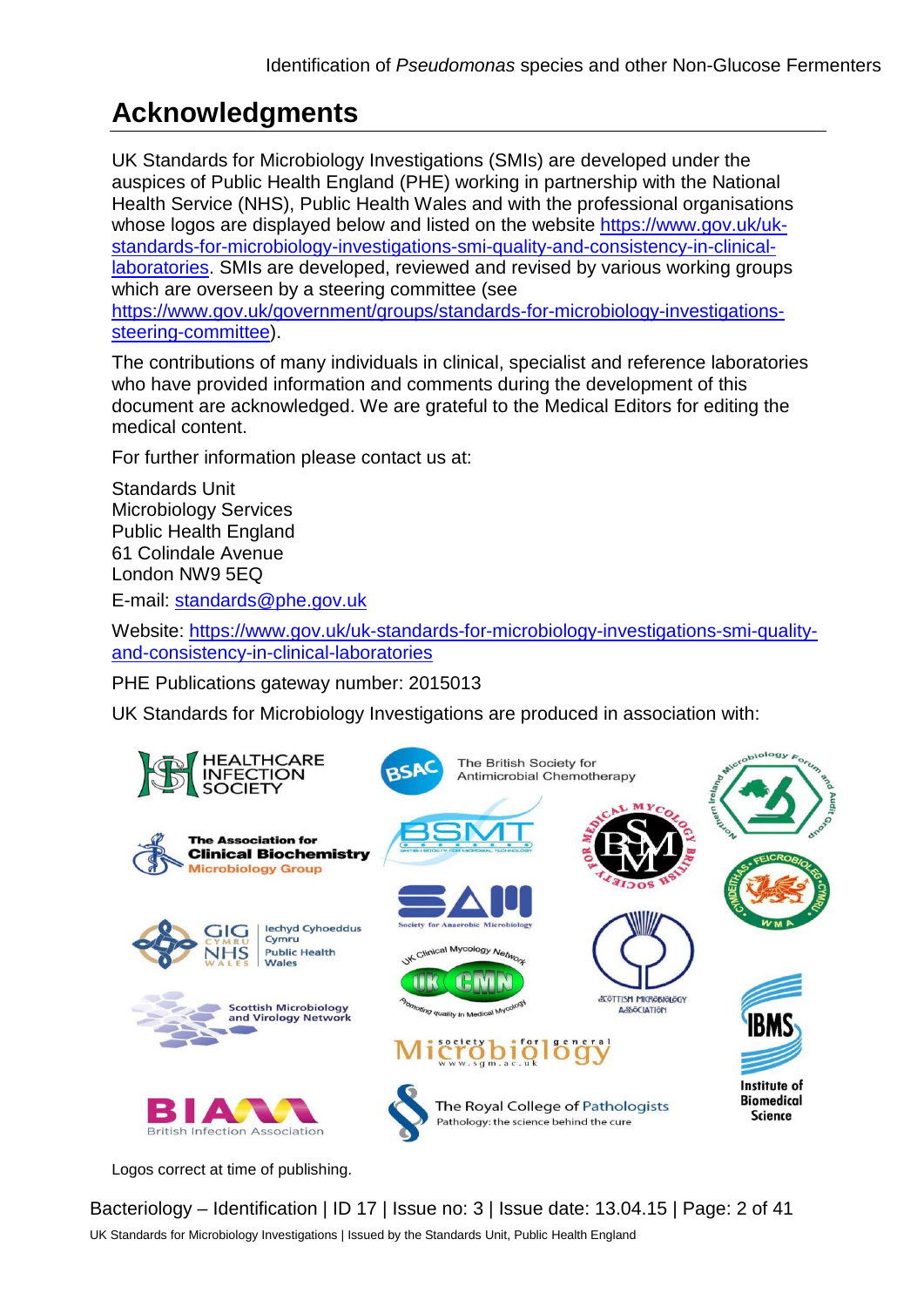#### Identification of *Pseudomonas* species and other Non-Glucose Fermenters

# **Contents**

| UK STANDARDS FOR MICROBIOLOGY INVESTIGATIONS: SCOPE AND PURPOSE 6 |                                                                    |  |  |  |
|-------------------------------------------------------------------|--------------------------------------------------------------------|--|--|--|
|                                                                   |                                                                    |  |  |  |
|                                                                   |                                                                    |  |  |  |
|                                                                   |                                                                    |  |  |  |
| 1                                                                 |                                                                    |  |  |  |
| $\mathbf{2}$                                                      |                                                                    |  |  |  |
| 3                                                                 |                                                                    |  |  |  |
| 4                                                                 | <b>IDENTIFICATION OF PSEUDOMONAS SPECIES AND OTHER NON-GLUCOSE</b> |  |  |  |
| 5                                                                 |                                                                    |  |  |  |
| 6                                                                 |                                                                    |  |  |  |
| $\overline{\mathbf{z}}$                                           | NOTIFICATION TO PHE OR EQUIVALENT IN THE DEVOLVED                  |  |  |  |
|                                                                   |                                                                    |  |  |  |



NICE has accredited the process used by Public Health England to produce Standards for Microbiology Investigations. Accreditation is valid for 5 years from July 2011. More information on accreditation can be viewed at www.nice.org.uk/accreditation.

For full details on our accreditation visit: www.nice.org.uk/accreditation.

Bacteriology – Identification | ID 17 | Issue no: 3 | Issue date: 13.04.15 | Page: 3 of 41 UK Standards for Microbiology Investigations | Issued by the Standards Unit, Public Health England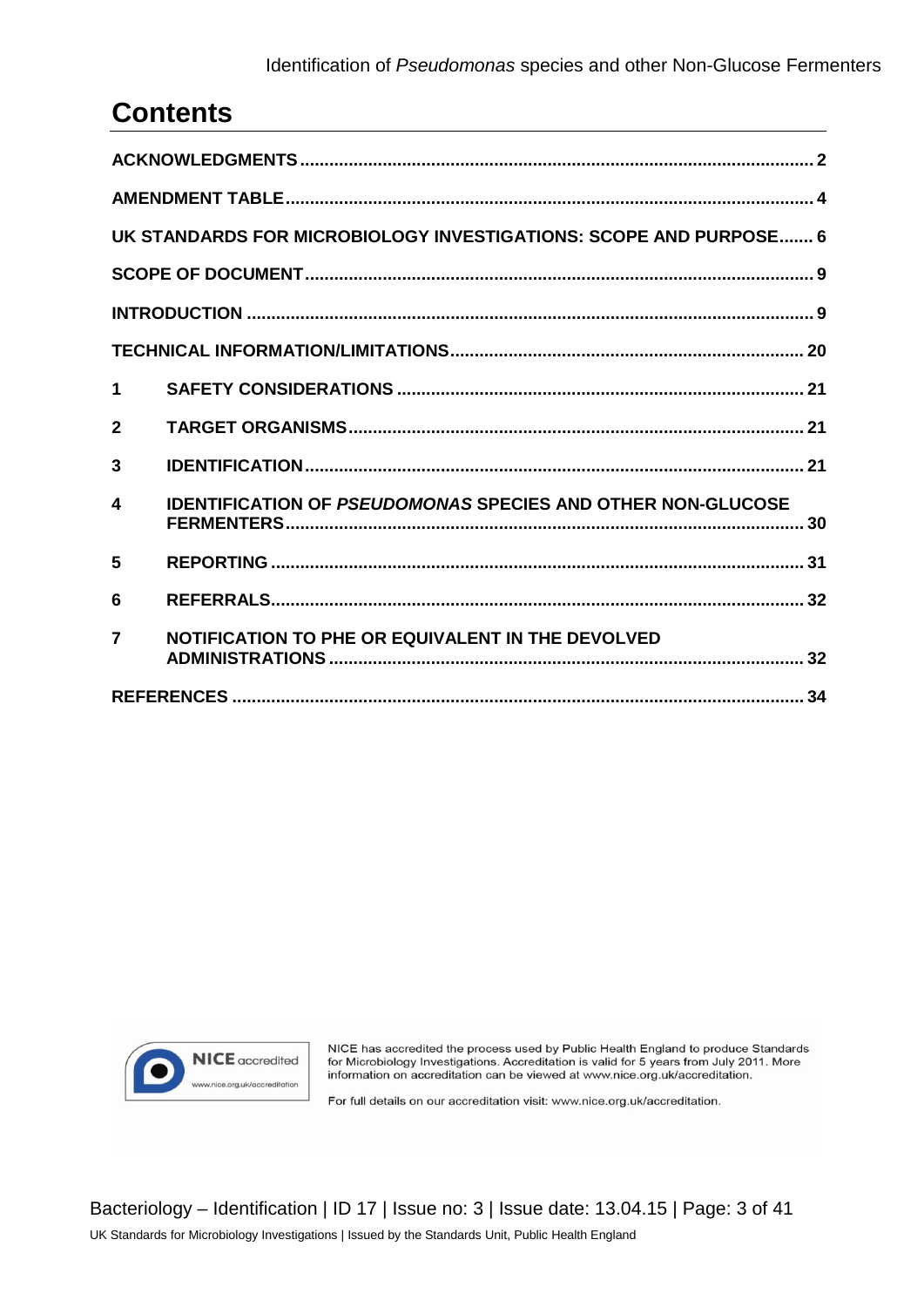# **Amendment Table**

Each SMI method has an individual record of amendments. The current amendments are listed on this page. The amendment history is available from [standards@phe.gov.uk.](mailto:standards@phe.gov.uk)

New or revised documents should be controlled within the laboratory in accordance with the local quality management system.

| Amendment No/Date.                           | 4/13.04.15                                                                                                                                                                                                                           |  |
|----------------------------------------------|--------------------------------------------------------------------------------------------------------------------------------------------------------------------------------------------------------------------------------------|--|
| Issue no. discarded.                         | 2.1                                                                                                                                                                                                                                  |  |
| Insert Issue no.                             | 3                                                                                                                                                                                                                                    |  |
| Section(s) involved                          | <b>Amendment</b>                                                                                                                                                                                                                     |  |
| Whole document.                              | Hyperlinks updated to gov.uk.                                                                                                                                                                                                        |  |
| Page 2.                                      | Updated logos added.                                                                                                                                                                                                                 |  |
| Introduction.                                | The taxonomy of Pseudomonas species and other<br>Non-Glucose Fermenters have been updated.<br>More information has been added to the<br>Characteristics section. The medically important<br>species are mentioned. Other Non-Glucose |  |
|                                              | Fermenters that are medically important are also<br>mentioned and their characteristics described.                                                                                                                                   |  |
|                                              | Section on Principles of Identification has been<br>updated to include the MALDI-TOF.                                                                                                                                                |  |
| <b>Technical</b><br>Information/Limitations. | Addition of information regarding Cetrimide agar<br>Media, oxidase test and commercial identification<br>systems.                                                                                                                    |  |
| <b>Safety Considerations.</b>                | This section has been updated on the handling of<br>B. mallei and B. pseudomallei and as well as<br>laboratory acquired infections.                                                                                                  |  |
| Target Organisms.                            | The section on the Target organisms has been<br>updated and presented clearly.                                                                                                                                                       |  |
|                                              | Updates have been done on 3.2, 3.3 and 3.4 to<br>reflect standards in practice.                                                                                                                                                      |  |
| Identification.                              | Section 3.4.3 and 3.4.4 have been updated to<br>include MALDI-TOF MS and NAATs with<br>references.                                                                                                                                   |  |
|                                              | Subsection 3.5 has been updated to include the<br>Rapid Molecular Methods.                                                                                                                                                           |  |
| <b>Identification Flowchart.</b>             | Modification of flowchart for identification of<br>Pseudomonas species and other Non-Glucose                                                                                                                                         |  |

Bacteriology – Identification | ID 17 | Issue no: 3 | Issue date: 13.04.15 | Page: 4 of 41

UK Standards for Microbiology Investigations | Issued by the Standards Unit, Public Health England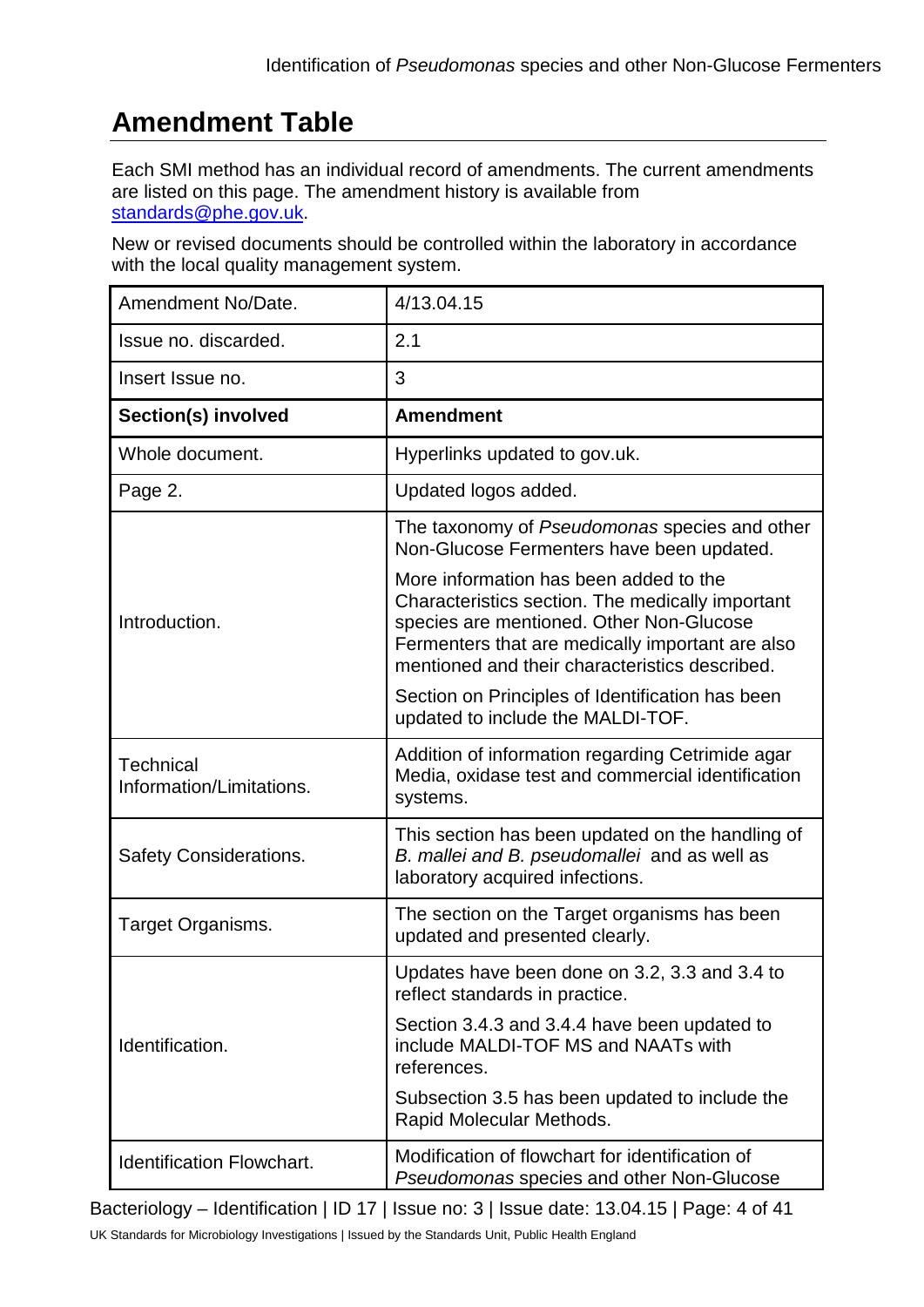|             | Fermenters have been done for easy guidance.                                                    |
|-------------|-------------------------------------------------------------------------------------------------|
| Reporting.  | Subsections 5.3 have been updated to reflect the<br>information required on reporting practice. |
| Referral.   | The addresses of the reference laboratories have<br>been updated.                               |
| References. | Some references updated.                                                                        |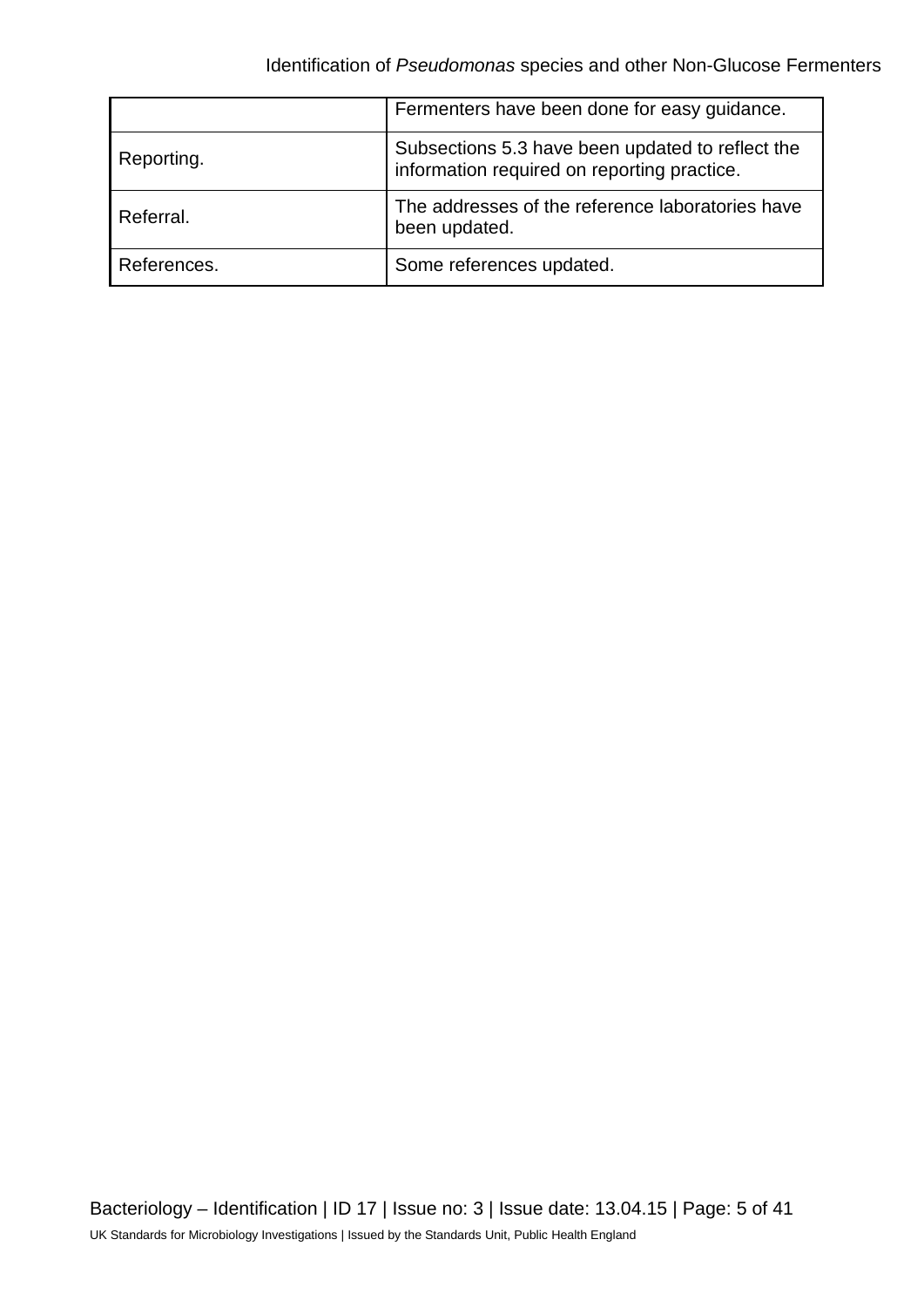# UK Standards for Microbiology Investigations<sup>[#](#page-0-0)</sup>: **Scope and Purpose**

## **Users of SMIs**

- SMIs are primarily intended as a general resource for practising professionals operating in the field of laboratory medicine and infection specialties in the UK.
- SMIs provide clinicians with information about the available test repertoire and the standard of laboratory services they should expect for the investigation of infection in their patients, as well as providing information that aids the electronic ordering of appropriate tests.
- SMIs provide commissioners of healthcare services with the appropriateness and standard of microbiology investigations they should be seeking as part of the clinical and public health care package for their population.

#### **Background to SMIs**

SMIs comprise a collection of recommended algorithms and procedures covering all stages of the investigative process in microbiology from the pre-analytical (clinical syndrome) stage to the analytical (laboratory testing) and post analytical (result interpretation and reporting) stages.

Syndromic algorithms are supported by more detailed documents containing advice on the investigation of specific diseases and infections. Guidance notes cover the clinical background, differential diagnosis, and appropriate investigation of particular clinical conditions. Quality guidance notes describe laboratory processes which underpin quality, for example assay validation.

Standardisation of the diagnostic process through the application of SMIs helps to assure the equivalence of investigation strategies in different laboratories across the UK and is essential for public health surveillance, research and development activities.

# **Equal Partnership Working**

 $\overline{a}$ 

SMIs are developed in equal partnership with PHE, NHS, Royal College of Pathologists and professional societies.

The list of participating societies may be found at [https://www.gov.uk/uk-standards-for](https://www.gov.uk/uk-standards-for-microbiology-investigations-smi-quality-and-consistency-in-clinical-laboratories)[microbiology-investigations-smi-quality-and-consistency-in-clinical-laboratories.](https://www.gov.uk/uk-standards-for-microbiology-investigations-smi-quality-and-consistency-in-clinical-laboratories) Inclusion of a logo in an SMI indicates participation of the society in equal partnership and support for the objectives and process of preparing SMIs. Nominees of professional societies are members of the Steering Committee and Working Groups which develop SMIs. The views of nominees cannot be rigorously representative of the members of their nominating organisations nor the corporate views of their organisations. Nominees act as a conduit for two way reporting and dialogue. Representative views are sought through the consultation process.

SMIs are developed, reviewed and updated through a wide consultation process.

<sup>#</sup> Microbiology is used as a generic term to include the two GMC-recognised specialties of Medical Microbiology (which includes Bacteriology, Mycology and Parasitology) and Medical Virology.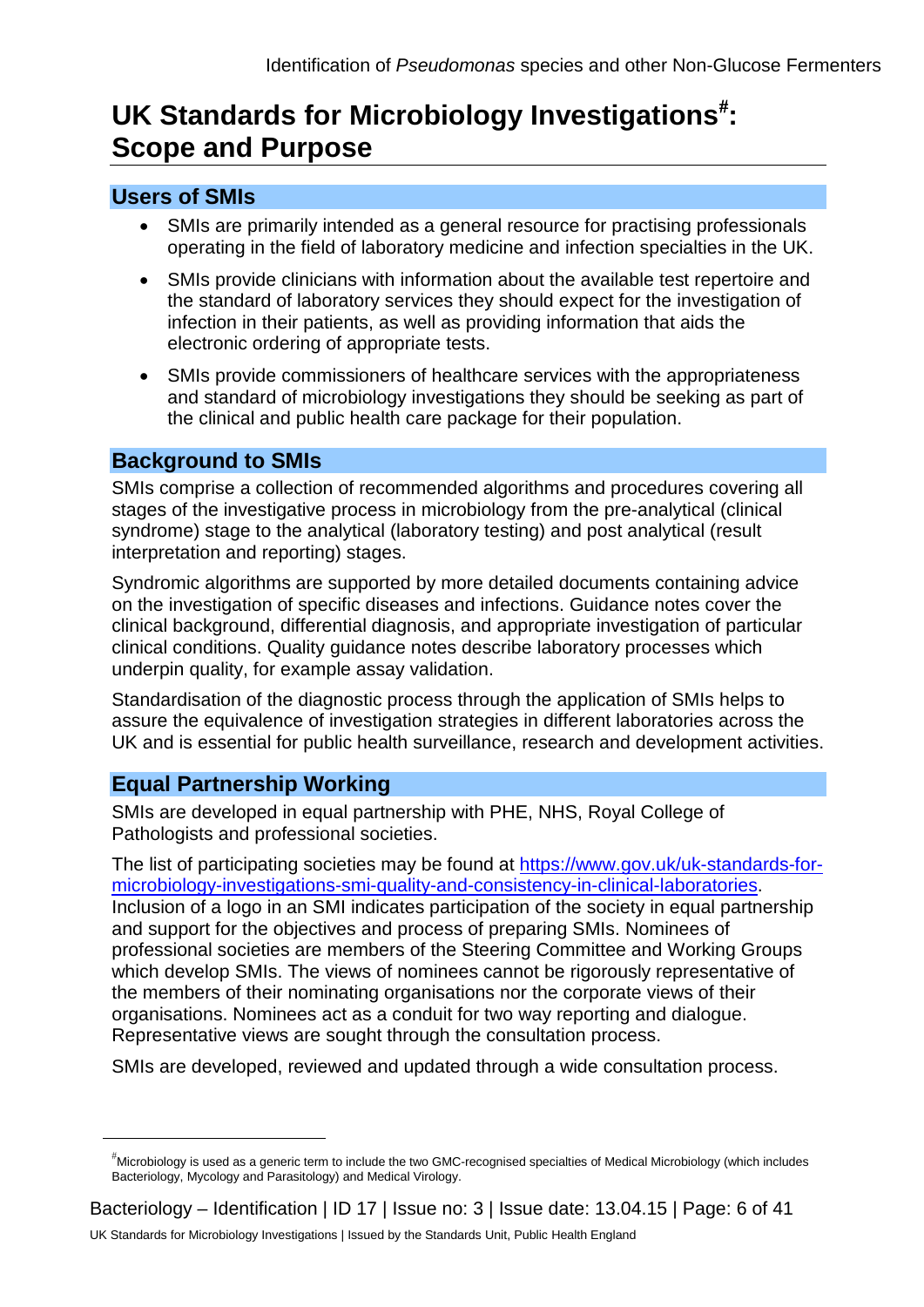# **Quality Assurance**

NICE has accredited the process used by the SMI Working Groups to produce SMIs. The accreditation is applicable to all guidance produced since October 2009. The process for the development of SMIs is certified to ISO 9001:2008.

SMIs represent a good standard of practice to which all clinical and public health microbiology laboratories in the UK are expected to work. SMIs are NICE accredited and represent neither minimum standards of practice nor the highest level of complex laboratory investigation possible. In using SMIs, laboratories should take account of local requirements and undertake additional investigations where appropriate. SMIs help laboratories to meet accreditation requirements by promoting high quality practices which are auditable. SMIs also provide a reference point for method development.

The performance of SMIs depends on competent staff and appropriate quality reagents and equipment. Laboratories should ensure that all commercial and in-house tests have been validated and shown to be fit for purpose. Laboratories should participate in external quality assessment schemes and undertake relevant internal quality control procedures.

# **Patient and Public Involvement**

The SMI Working Groups are committed to patient and public involvement in the development of SMIs. By involving the public, health professionals, scientists and voluntary organisations the resulting SMI will be robust and meet the needs of the user. An opportunity is given to members of the public to contribute to consultations through our open access website.

## **Information Governance and Equality**

PHE is a Caldicott compliant organisation. It seeks to take every possible precaution to prevent unauthorised disclosure of patient details and to ensure that patient-related records are kept under secure conditions.

The development of SMIs are subject to PHE Equality objectives [https://www.gov.uk/government/organisations/public-health-england/about/equality](https://www.gov.uk/government/organisations/public-health-england/about/equality-and-diversity)[and-diversity.](https://www.gov.uk/government/organisations/public-health-england/about/equality-and-diversity) The SMI Working Groups are committed to achieving the equality objectives by effective consultation with members of the public, partners, stakeholders and specialist interest groups.

## **Legal Statement**

Whilst every care has been taken in the preparation of SMIs, PHE and any supporting organisation, shall, to the greatest extent possible under any applicable law, exclude liability for all losses, costs, claims, damages or expenses arising out of or connected with the use of an SMI or any information contained therein. If alterations are made to an SMI, it must be made clear where and by whom such changes have been made.

The evidence base and microbial taxonomy for the SMI is as complete as possible at the time of issue. Any omissions and new material will be considered at the next review. These standards can only be superseded by revisions of the standard, legislative action, or by NICE accredited guidance.

SMIs are Crown copyright which should be acknowledged where appropriate.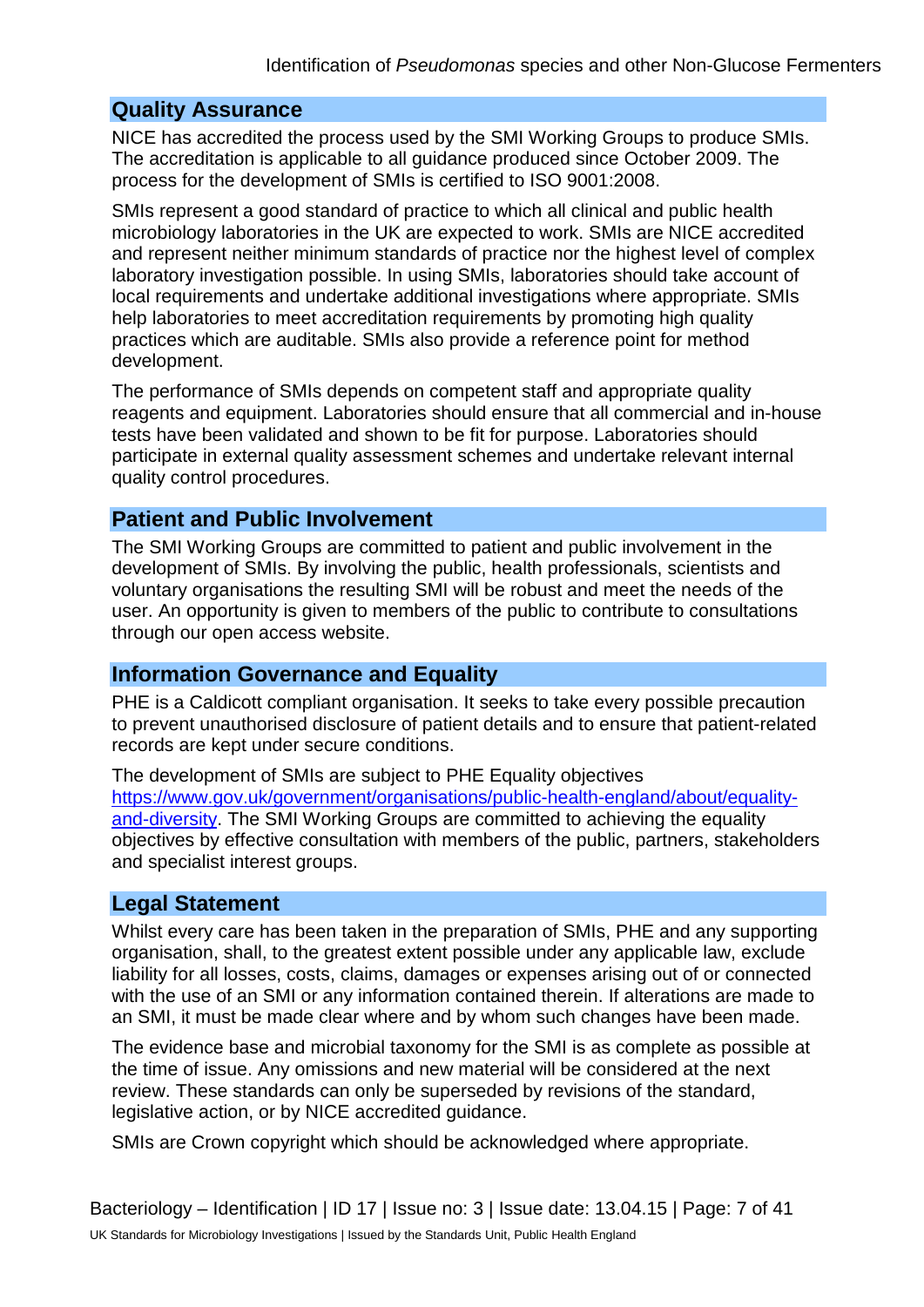# **Suggested Citation for this Document**

Public Health England. (2015). Identification of *Pseudomonas* species and other Non-Glucose Fermenters. UK Standards for Microbiology Investigations. ID 17 Issue 3. [https://www.gov.uk/uk-standards-for-microbiology-investigations-smi-quality-and](https://www.gov.uk/uk-standards-for-microbiology-investigations-smi-quality-and-consistency-in-clinical-laboratories)[consistency-in-clinical-laboratories](https://www.gov.uk/uk-standards-for-microbiology-investigations-smi-quality-and-consistency-in-clinical-laboratories)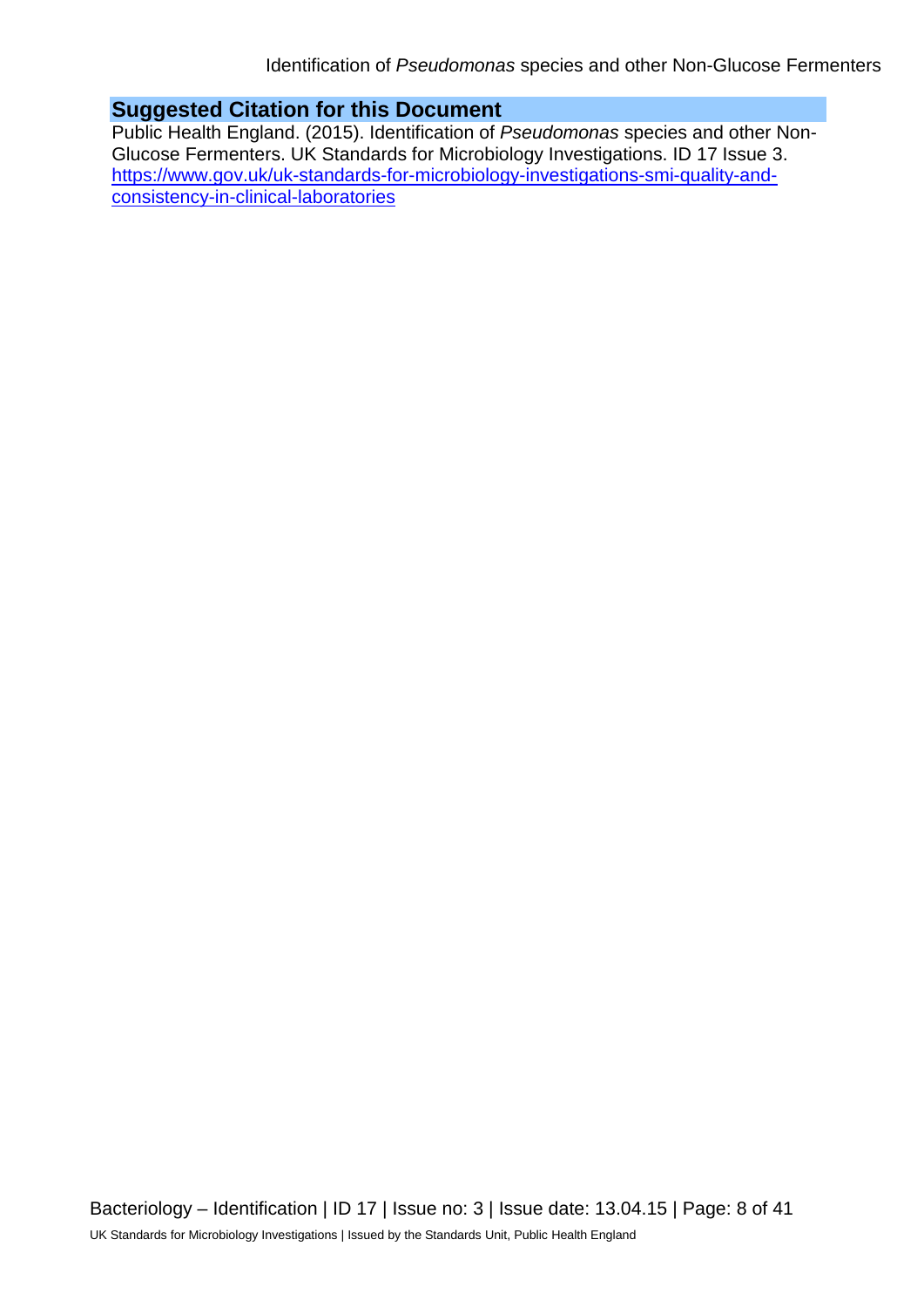# **Scope of Document**

This SMI includes the identification of *Pseudomonas* species and other non-glucose fermenters that have been associated with human infection. They are associated with a wide range of infections, predominantly of nosocomial origin. Such infections usually occur in patients with identifiable defects of local and/or systemic immunity. These bacteria can be isolated from a wide variety of environmental sources and can cause infection via contaminated medical devices or "pseudo-infection" due to their survival/growth in blood sampling tubes or laboratory media<sup>1</sup>. It describes their identification from selective media, and members of this diverse group of organisms from a variety of primary isolation media.

The bacteria described in this SMI are aerobic and non-sporing. They may oxidise glucose and are catalase positive. Some species are able to grow anaerobically in the presence of nitrate, and many produce water-soluble pigments<sup>2</sup>.

For information on *Bordetella* species please see

ID 5 - [Identification of](https://www.gov.uk/government/collections/standards-for-microbiology-investigations-smi#identification) *Bordetella* species

For information on *Moraxella* species please see

ID 11 - Identification of *Moraxella* [species and Morphologically Similar Organisms](https://www.gov.uk/government/collections/standards-for-microbiology-investigations-smi#identification)

This SMI should be used in conjunction with other SMIs.

# **Introduction**

# **Taxonomy1,3,4**

The genus *Pseudomonas* is a large and complex heterogeneous group of organisms belonging to the family Pseudomonadaceae containing 211 validly described species but 56 of which have been reclassified to other genera. They are constantly undergoing continuous taxonomic revision due to improvements in methodologies of species identification. Organisms previously classified within the genus *Pseudomonas* (rRNA homology groups I-V) are now divided among the genera *Pseudomonas, Burkholderia, Ralstonia, Comamonas, Acidovorax, Delftia, Hyrodenophaga, Brevundimonas*, *Stenotrophomonas* and *Xanthomonas*. Many identified strains have no designated species. Commercial identification systems do not provide definitive speciation of many of the clinically significant, glucose non-fermenting Gram negative bacilli. In clinical situations where precise identification is important for determining optimal therapy, patient prognosis, and appropriate infection control interventions (eg if querying the first isolation of a member of the *Burkholderia cepacia* complex in a respiratory sample from a patient with cystic fibrosis), referral of such an isolate to a Reference Laboratory is usually appropriate.

# **Characteristics**

#### *Pseudomonas* **species<sup>3</sup>**

*Pseudomonas* species are aerobic, non-spore forming, Gram negative rods which are straight or slightly curved and are  $0.5 - 1.0 \mu m$  by  $1.5 - 5.0 \mu m$ . They are motile by means of one or more polar flagella. They have a very strict aerobic respiratory metabolism with oxygen but in some cases, nitrate has been used as an alternative that allows anaerobic growth. Most species are oxidase positive (except *P. luteola* and

Bacteriology – Identification | ID 17 | Issue no: 3 | Issue date: 13.04.15 | Page: 9 of 41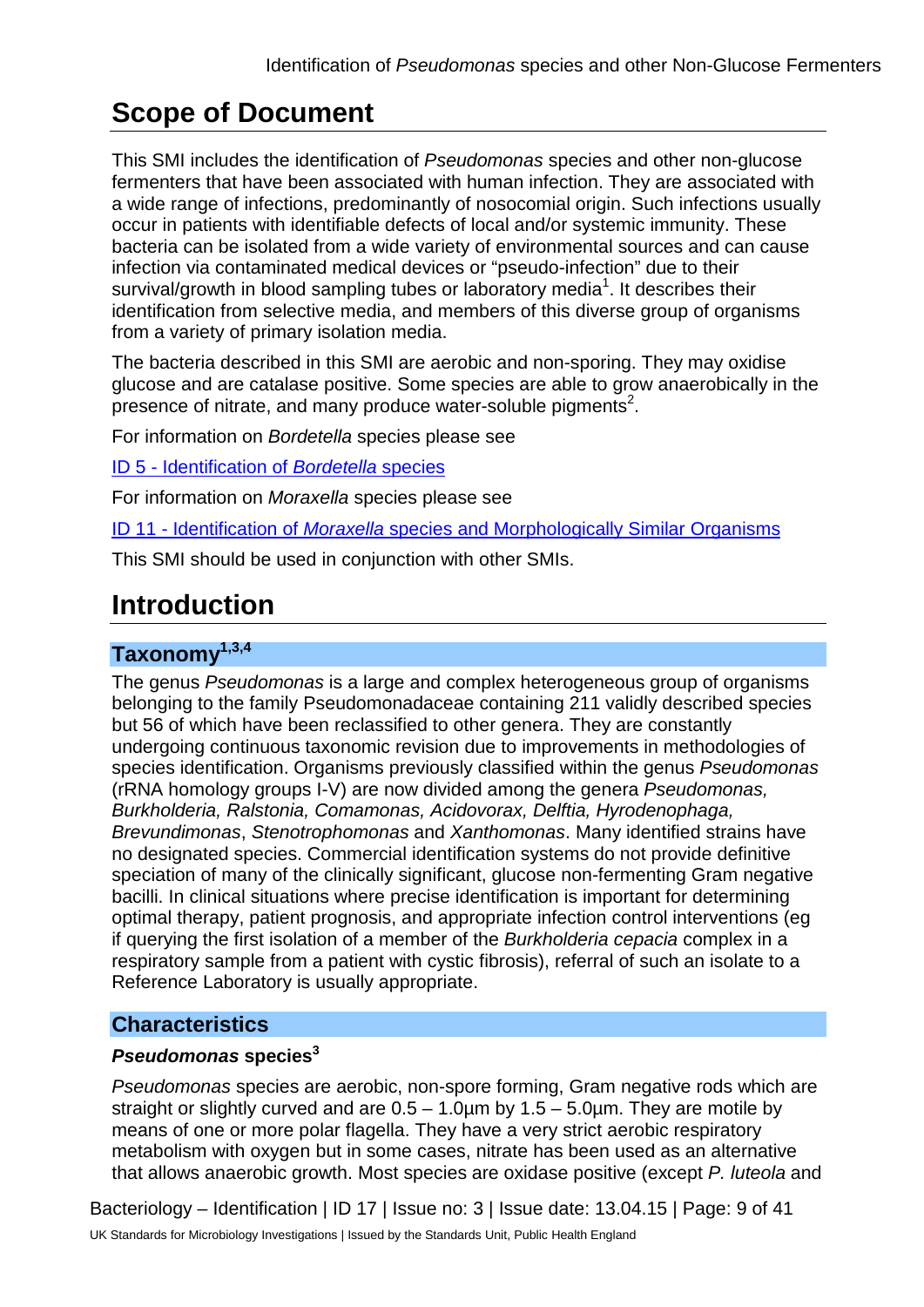*P. oryzihabitans*) and catalase positive. Other characteristics that tend to be associated with *Pseudomonas* species (with some exceptions) include secretion of pyoverdine, a fluorescent yellow-green siderophore under iron-limiting conditions<sup>5</sup>. Certain *Pseudomonas* species may also produce additional types of siderophore, such as pyocyanin by *Pseudomonas aeruginosa* and thioquinolobactin by *Pseudomonas fluorescens*<sup>6</sup> .

They grow well on standard broth and solid media such as blood agar, chocolate agar, and MacConkey agar, which are recommended to isolate *Pseudomonas* species from clinical specimens. Selective agar containing inhibitors such as cetrimide can also be used for isolation and presumptive identification. *Pseudomonas* colonies may be nearly colourless, but white, off-white, cream, and yellow colony pigmentation is common. Fluorescent colonies can be readily observed under ultraviolet light.

The type species is *Pseudomonas aeruginosa*.

#### **The medically important species are as follows;**

#### *Pseudomonas aeruginosa***<sup>1</sup>**

*P. aeruginosa* is the glucose non-fermenting Gram negative rod most often associated with human infection. It has the characteristic grape-like smell of aminoacetophenone. It is a strict aerobe with a growth temperature range of 5-42°C. Most other pseudomonads will not grow at 42°C (with certain exceptions, notably *Burkholderia pseudomallei*). The characteristic blue-green appearance of colonised/infected pus or of an organism culture is due to the mixture of pyocyanin (blue) and pyoverdin (fluorescein, yellow). Production of blue-green pigment is indicative of P. aeruginosa<sup>1</sup>. Some strains produce other pigments, such as pyorubin (red) or pyomelanin (brown). Almost all strains are motile by means of a single polar flagellum.

*P. aeruginosa* can produce at least six colonial types after aerobic incubation on nutrient agar for 24hr at 37°C. The most common, type 1, is that of colonies which are large, low, oval, convex and rough, sometimes surrounded by serrated growth. Colonial variation from one type to another does not necessarily indicate the presence of more than one strain. Many strains exhibit metallic iridescence with colonial lysis. This resembles lysis by bacteriophage, but is not associated with phage activity.

Colonies isolated on *Pseudomonas* selective or blood agar may be presumptively identified by a positive oxidase reaction and characteristic pigment production as '*P. aeruginosa'*. However, some strains of *P. aeruginosa*, particularly the mucoid ones, may not produce pyocyanin, as well as displaying a slow oxidase reaction and may therefore require further tests to confirm identification. Colonies isolated on other selective agars (such as Bcc) may be identified by colonial morphology and a commercial identification system. Other species from blood or selective media and strains of *P. aeruginosa* and *B. cepacia* complex requiring further characterisation should be identified by a commercial identification system and/or referral to a Reference Laboratory. It should be noted that isolates from cystic fibrosis patients can be atypical/stressed and should be incubated at 30°C or room temperature for 48hrs so that their phenotypic features may reliably be expressed.

#### **Other** *Pseudomonas* **species<sup>3</sup>**

Infection with such organisms is relatively uncommon. When it does occur, it is usually in a patient with compromised immune defence(s) or is associated with a contaminated medical device<sup>7</sup>. However, accurate recognition of the infecting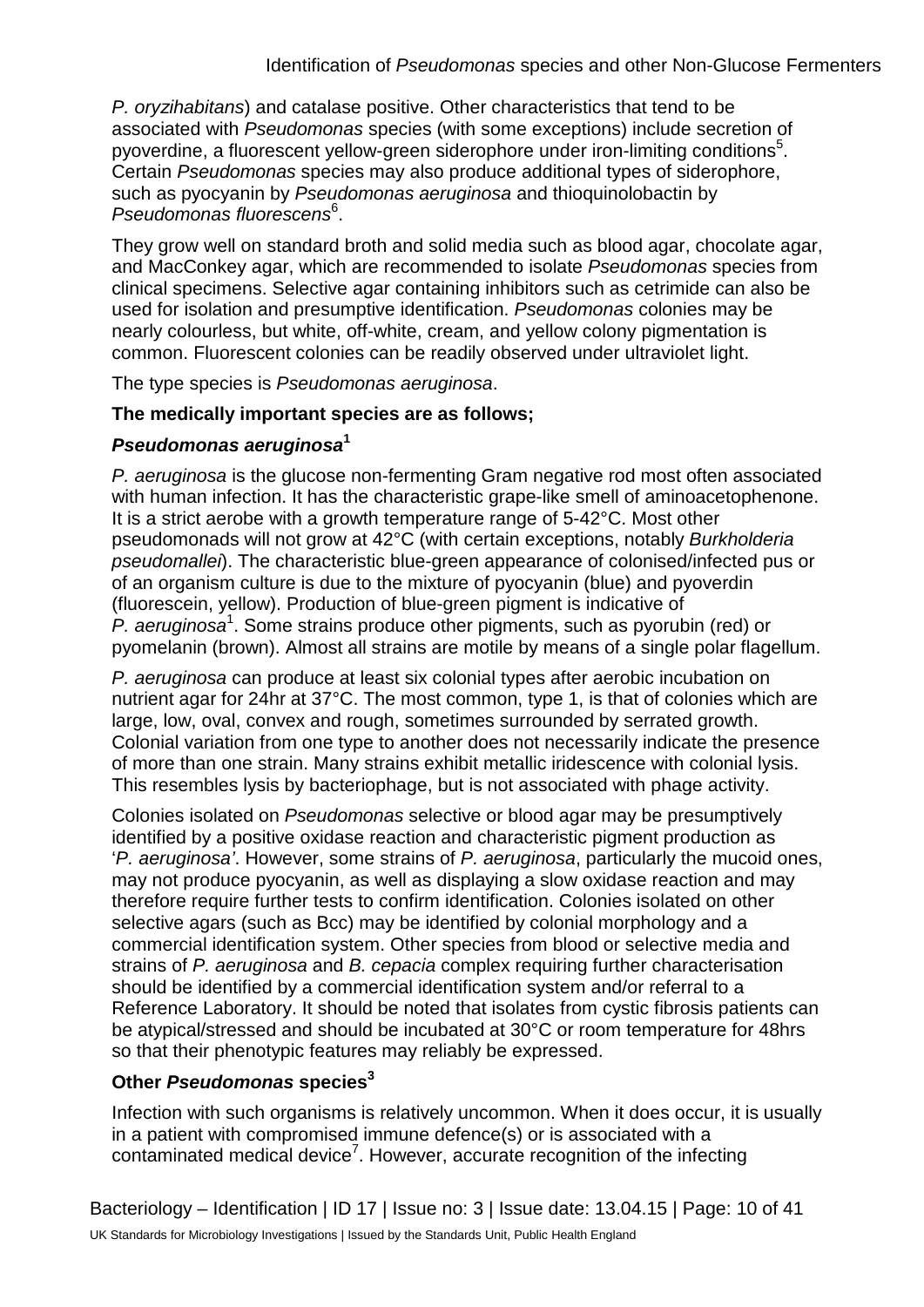organism can be important as antimicrobial susceptibility varies widely among these organisms. Pseudo-infections have also been reported.

*Pseudomonas putida* and *Pseudomonas fluorescens* are members of the fluorescent group of pseudomonads. Unlike *P. aeruginosa,* they are unable to grow at 42°C and do not produce pyocyanin. *P. putida* can be distinguished from these other 2 species by its inability to liquefy gelatine<sup>7</sup>.

*Pseudomonas monteilii*, *Pseudomonas otitidis* and *Pseudomonas mosselii* produce circular and non-pigmented colonies when grown on nutrient agar. They are also both non-haemolytic on blood aga $r^{8,9}$ .

*Pseudomonas stutzeri* produces smooth, intermediate and rough colonies (sometimes yellow pigmented) when grown on nutrient agar<sup>10</sup>. They can also pit or adhere to the agar and are buff to brown. The latter can resemble colonies of *Burkholderia pseudomallei* or *Bacillus* species.

*Pseudomonas mendocina* produces smooth, non-wrinkled and flat colonies producing a brownish yellow pigment.

*Pseudomonas alcaligenes* and *Pseudomonas pseudoalcaligenes* are rarely encountered in clinical specimens. They are both non-pigmented and do not have a distinct colony morphology. They are biochemically inert when compared with other pseudomonads.

*Pseudomonas luteola* and *P. oryzihabitans* typically exhibit rough, wrinkled, adherent colonies or, more rarely, smooth colonies. They can both be distinguished from other pseudomonads by their negative oxidase reaction and production of non-diffusible yellow pigment.

Primary culture for *Pseudomonas* species should be performed on blood agar and/or *Pseudomonas* selective agar. Colonial appearance of *Pseudomonas* species is described in Section 3.3. Clinically significant isolates may need to be referred to the Reference Laboratory for further characterisation.

#### **Morphologically Similar Organisms**

#### *Burkholderia* **species**

There are currently 82 validly published species of the genus *Burkholderia* but in recent years, three species have been reclassified to genera *Pandoraea* and *Ralstonia*11.

#### **The medically important** *Burkholderia* **species are;**

#### *Burkholderia cepacia* **complex**

Recent research has resulted in a number of changes to the taxonomy of *Burkholderia cepacia* complex (Bcc). The Bcc currently comprises 17 species which exhibit a high degree of 16S rRNA (98–100%) and recA (94–95%) gene sequence similarity, and moderate levels of DNA–DNA hybridization (30–50%)<sup>12</sup>. They include *B. cepacia,*  $\frac{1}{2}$ *B. multivorans, B. stabilis, B. vietnamiensis, B. ambifaria, B. athina, B. pyrrocinia, B. latens, B. diffusa, B. arboris, B. seminalis, B. cenocepacia, B. contaminans, B. dolosa, B. lata, B. ubonensis* and *B.metallica*11,13. A new specie within the Bcc has been proposed with *B. multivorans* as its nearest phylogenetic neighbour. The species is *B. pseudomultivorans* sp. nov.14. Certain genomovars/species have been more closely associated with hospital outbreaks and clinical disease in susceptible patients (eg *B. cepacia* genomovar III and outbreaks of fulminant pneumonitis in CF units<sup>12</sup>).

Bacteriology – Identification | ID 17 | Issue no: 3 | Issue date: 13.04.15 | Page: 11 of 41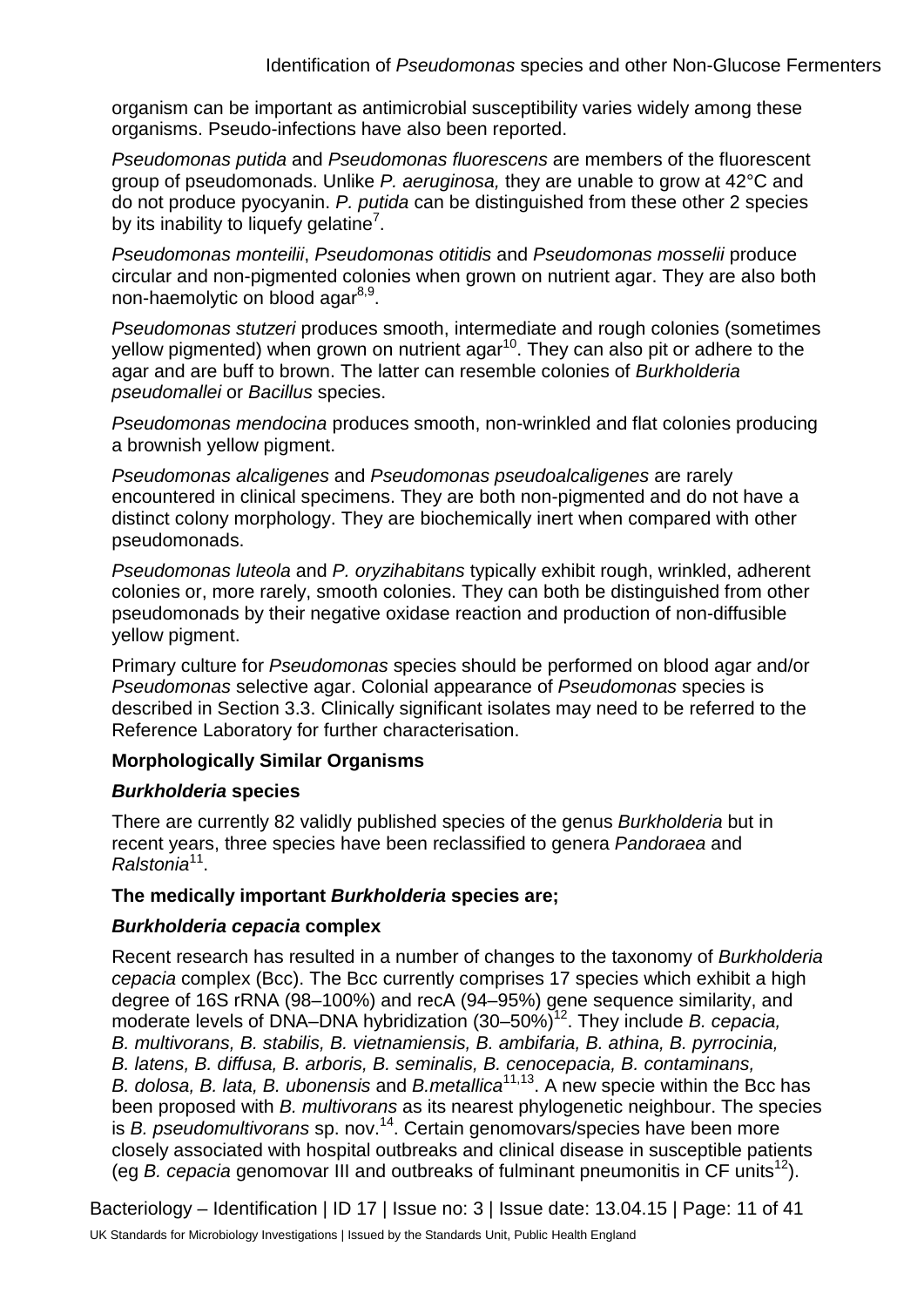Some Bcc strains may be isolated from contaminated medical devices such as blood gas analysers, nebuliser equipment or disinfectants<sup>15-17</sup>.

Bcc organisms are slender motile rods. They grow aerobically but prefer temperatures of 25-35°C for optimal growth. Most strains will grow at 41°C, but not at 42°C, and no strains grow at  $4^{\circ}C^1$ .

Primary culture for Bcc should be performed on a *B. cepacia* selective agar. Examples include *Burkholderia cepacia* selective agar (BCSA), *Burkholderia cepacia* agar (BCA) (formerly known as *Pseudomonas cepacia* agar or PCA), and Oxidation-Fermentation Polymyxin Bacitracin Lactose agar (OFPBL). Recent evaluations suggest that BCSA is more selective and grows Bcc colonies more rapidly than the others<sup>18,19</sup>. All contain antibiotics to improve selectivity. Media should be incubated at 35–37°C for 2 days. Some strains may appear only if the plates are further incubated at 30°C for up to 5 days. Colonial appearances vary according to the medium employed. It is important that presumptive isolates of *B. cepacia* are identified as rapidly as possible to assist in patient management. Bcc can be nitrate negative and ONPG positive. The oxidase reaction of *B. cepacia* varies in strength. Isolates may become non-viable when stored at ambient temperature or 4°C for several days. Presumptive identification of Bcc from CF patients should first be carried out with a commercial identification system, although these remain unreliable for confirmation of  $Bcc^{20,21}$ . All first time isolates suspected to be Bcc should therefore be referred to a Reference Laboratory for confirmation of identity, species and genomovar.

# **Other** *Burkholderia* **species**

*Burkholderia mallei* is a Hazard Group 3 pathogen. *B. mallei* is a small non-motile, usually oxidase negative, Gram negative bacillus. The bacterial cell may be straight or slightly curved with rounded ends and wavy sides. The bacilli may be arranged singly, in pairs end to end, in parallel bundles or palisades. These organisms are rare and not identifiable with commercial kits.

*Burkholderia pseudomallei* is also a Hazard Group 3 pathogen. However, in contrast, it is a Gram negative, oxidase positive, motile bacillus. Collectively they may appear as long bundles, but actually these represent chains of densely packed organisms. In clinical material the staining may be irregular and bipolar staining may be seen. *B. pseudomallei* is nitrate positive and ONPG negative. It is the aetiological agent of idosis.

Definitive diagnosis of melioidosis is by positive culture of *B. pseudomallei*, but the results may be obtained too late to influence clinical management. On nutrient agar, rough corrugated colonies resembling *P. stutzeri* may be produced and cultures often have a pearly sheen, although there is considerable colonial variation. Some strains may produce dry and wrinkled colonies whereas others may be frankly mucoid. Usually, the colonies are not coloured, but occasional strains may produce a yellow pigment. It grows well at 42°C. Pictures of the colonies of *P. stutzeri* and B*. pseudomallei* that may have similar colonial appearances can be seen on the [PHE](https://www.gov.uk/government/collections/deliberate-and-accidental-releases-investigation-and-management) [website.](https://www.gov.uk/government/collections/deliberate-and-accidental-releases-investigation-and-management) Suspect colonies should be referred to the Reference Laboratory.

Isolates of *B. pseudomallei* are constitutively resistant to polymyxin and aminoglycosides, but susceptible to co-amoxiclav, Trimethoprim/sulfamethoxazole (TMP/SMX) plus doxycycline<sup>22</sup>. Melioidosis may also be diagnosed serologically, although results can be difficult to interpret due to elevated background levels of antibody in endemic areas. *B. pseudomallei* should be considered in patients with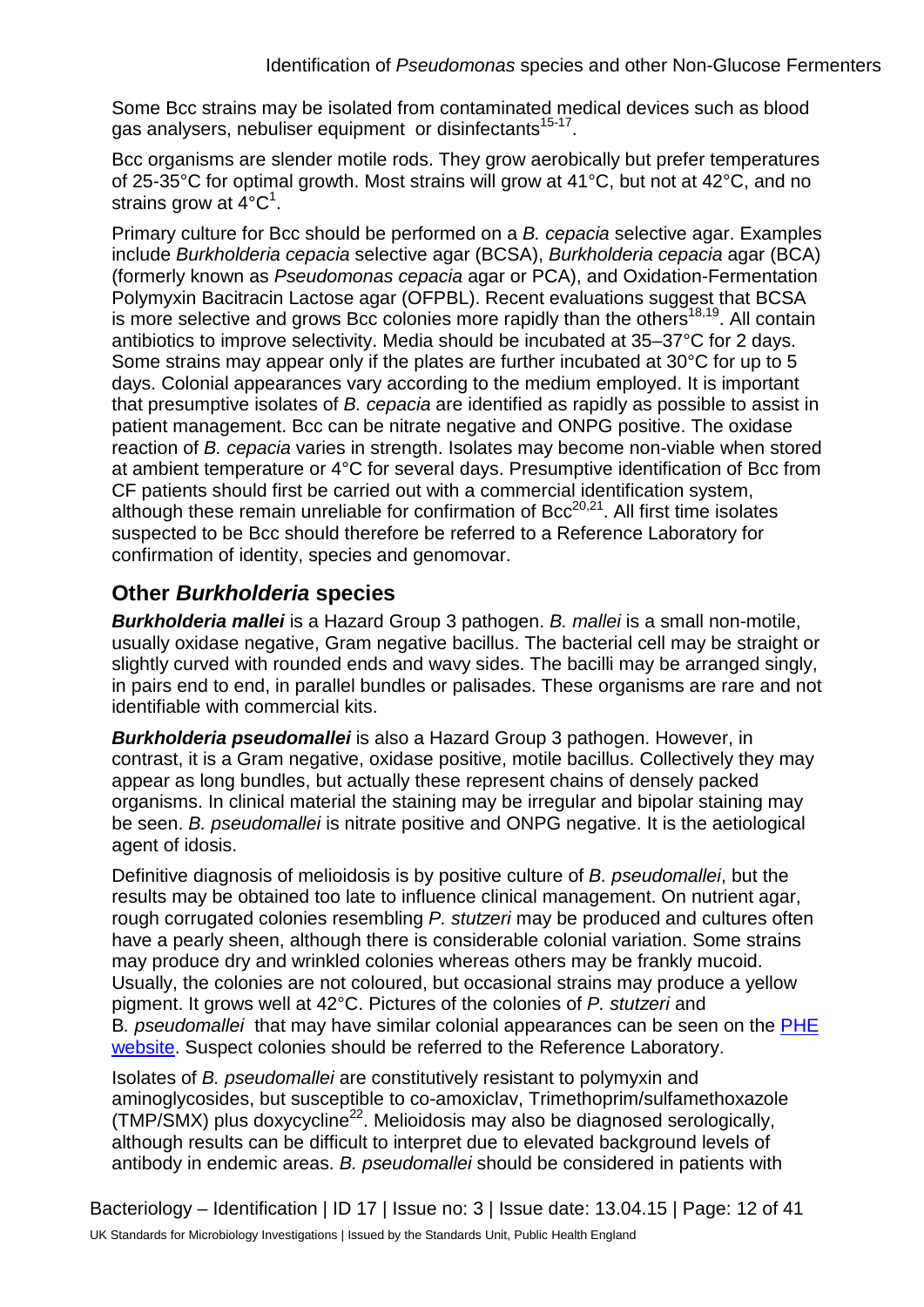pneumonia, septicaemia or abscesses who have a history of travel to South East Asia or Northern Australia, particularly those with underlying conditions such as diabetes mellitus.

*Burkholderia gladioli* grow readily on media containing polymyxin. Unlike Bcc they are oxidase negative and do not oxidise maltose and lactose. *B. gladioli* are occasionally isolated from the respiratory tract of patients with CF but, unlike Bcc, its clinical significance in these patients remains uncertain. Molecular methods such as PCR are required to confirm its identity<sup>23</sup>.

Other *Burkholderia* species that have been known to cause infections in humans are *B. caledonica* and *B. fungorum*.

#### *Stenotrophomonas maltophilia***<sup>24</sup>**

*S. maltophilia* is also a commonly isolated glucose non-fermenter in clinical laboratories. It may cause a wide range of infections (such as intravascular lineassociated bacteraemias and nosocomial pneumonia) in susceptible patients, notably those with an underlying haematological malignancy. However, in other settings isolates often represent superficial colonisation only. *S. maltophilia* is oxidase negative and motile. It can appear as straight or slightly curved non-sporulating rods. Rare strains may be slow to show oxidase positivity. Colonies may appear yellow or green on blood agar. Resistance to imipenem in vitro is a useful indicator to suspect *S. maltophilia*. Some strains may produce slight beta-haemolysis. Although growth has been reported to occur between 5°C and 40°C, it is optimal at 35°C. Most commercial identification kits are able to identify the bacterium.

They have been isolated from a wide range of nosocomial sources $^{24}$ .

#### *Acinetobacter* **species**

Based on DNA-DNA hybridization studies, there are now 32 validly published Acinetobacter species<sup>25</sup>. Fifteen of these have been associated with human infections, namely *A. calcoaceticus, A. baumannii, A. beijerinckii,*

*A. bereziniae, A. gyllenbergii, A. haemolyticus, A. junii, A. johnsonii, A. nosocomialis, A. parvus, A. pittii A. lwoffi*, *A. schindleri, A. ursingii,* and *A. radioresistens*. In clinical practice, *A. baumannii* is most frequently isolated, notably from intensive care units, and is often extensively antimicrobial resistant. Other more commonly isolated species are *A. calcoaceticus, A. lwoffi, A. johnsonii* and *A. haemolyticus*. Interpreting the significance of *Acinetobacter* isolates from clinical specimens is often difficult, because of their wide distribution in nature and their ability to colonise healthy or damaged tissue - they have been isolated as contaminants in patient samples, probably due to environmental sources or cross contamination between patients and hospital staff $^{26,27}$ .

*Acinetobacter* species are short, plump Gram negative rods/coccobacilli, typically 1.0- 1.5 by 1.5-2.5µm, often becoming coccoid and appearing as diplococci. They may not readily decolourise on Gram staining and demonstrate variable stain retention, along with pleomorphic variations in cell size and arrangement. Many strains are encapsulated. Colonies are normally smooth, sometimes mucoid, pale yellow to greyish-white and some environmental strains may produce a diffusible brown pigment. Some clinical isolates, particularly *Acinetobacter haemolyticus,* may be haemolytic on blood agar. Colony size is similar to that of the *Enterobacteriaceae* from which they need to be distinguished. *A. lwoffi* and some other species are 0.5µm or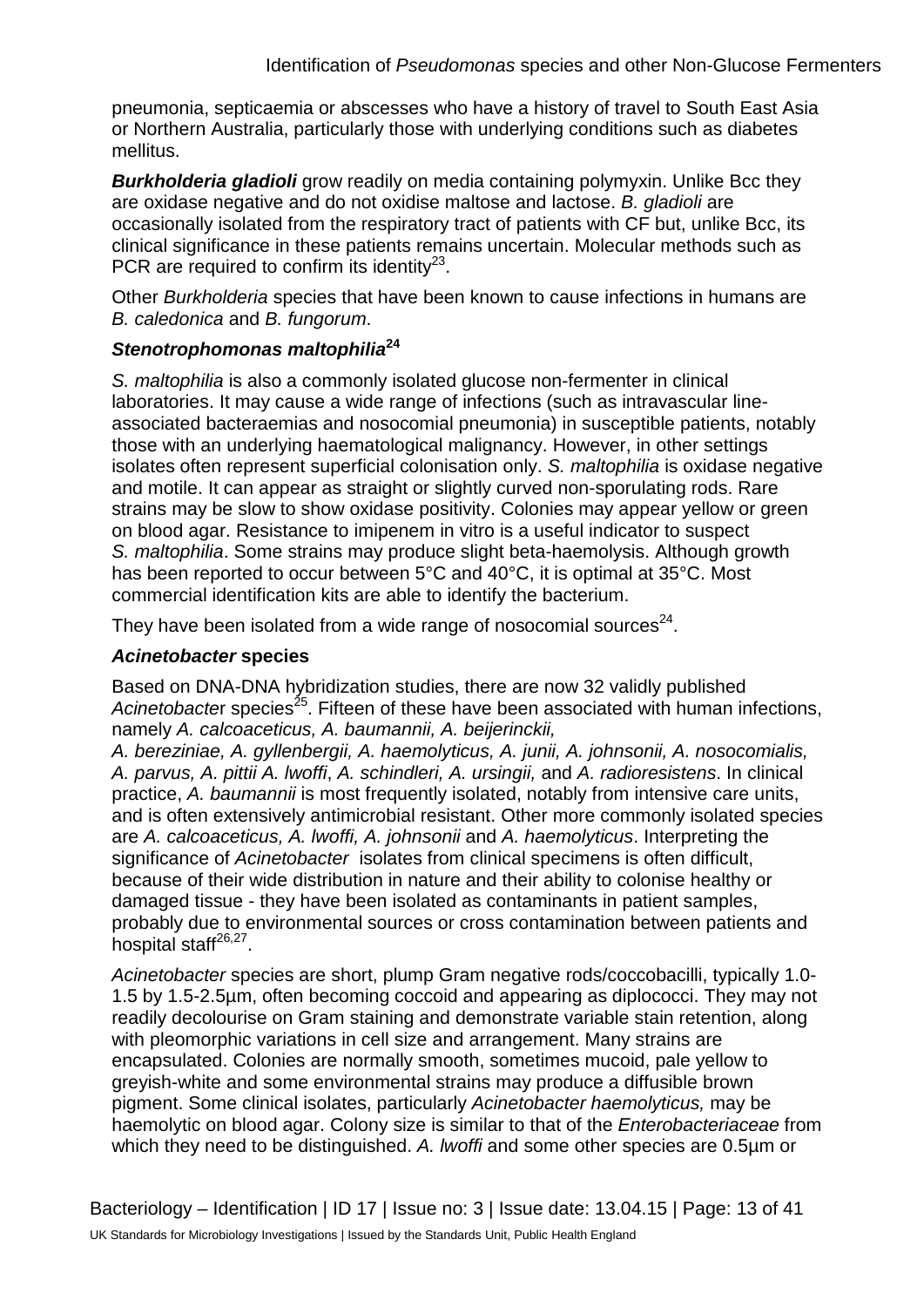less at 24-48hr. Most strains have an optimum growth temperature of 30-35°C and grow well at 37 $^{\circ}$ C although some are unable to grow at 37 $^{\circ}$ C<sup>28</sup>.

*Acinetobacter* species are strict aerobes, oxidase negative, catalase positive, nonmotile and non-fermentative. Most commercial identification kits can distinguish *Acinetobacter* species from other non-fermenters and *Enterobacteriaceae.* However, phenotypic identification methods for individual *Acinetobacter* species can be unreliable – hence clinically or epidemiologically relevant isolates should be referred to a Reference laboratory.

They have been isolated from tracheal aspirate, blood culture, urine, cerebrospinal fluid (CSF), central venous line, wound swab and faeces $27,28$ .

#### **Other less common morphologically similar organisms**

There are many other morphologically similar organisms that have occasionally been isolated from clinical specimens. They are usually found in association with contaminated medical devices or in patients who are known to be immunocompromised. Some may occasionally be isolated from the respiratory tract of patients with chronic lung infections such as cystic fibrosis or bronchiectasis. It may be difficult to confirm the identity of some of these organisms with commercial identification kits, and molecular identification may be needed to confirm the organism's identity $^{29,30}$ . In such cases it may be appropriate to refer these isolates to a Reference Laboratory.

The occasionally isolated morphologically similar organisms include:

#### *Acidovorax* **species**

There are currently 15 validly published species and one subspecies of the genus *Acidovorax*31. The species that are associated with infection in humans are *Acidovorax delafieldii, Acidovorax facilis* and *Acidovorax temperans* all previously classified as *Pseudomonas* species<sup>32</sup>.

Cells are Gram negative straight to slightly curved rods, 0.2 - 0.7 by 1.0 - 5.0µm. They occur singly or in short chains and are motile by means of a single polar flagellum. They are aerobic and optimum growth temperature is 35-37°C. On blood agar, colonies exhibit a creamy yellow colour, rough and raised appearance and are approximately 1.5-2.5mm in diameter.

Some strains grow on Christensen urea agar, but lack urease according to API 20NE tests. They appear non-pigmented on nutrient agar. *Acidovorax facilis* and several *Acidovorax delafieldii* strains are capable of lithoautotrophic growth by using hydrogen as an energy source. Oxidative carbohydrate metabolism occurs with oxygen as the terminal electron acceptor; alternatively, some strains of *Acidovorax delafieldii* and *Acidovorax temperans* are capable of heterotrophic denitrification of nitrate. Good growth is obtained on media containing organic acids, amino acids, or peptone and only a limited number of sugars are used for growth. They are oxidase positive and urease activity varies among strains $32$ .

*Acidovorax* species have been isolated from clinical specimens - urine, nasopharynx, central venous catheter, wound secretion, open fracture and sputum<sup>32</sup>.

The type species is *Acidovorax facilis*.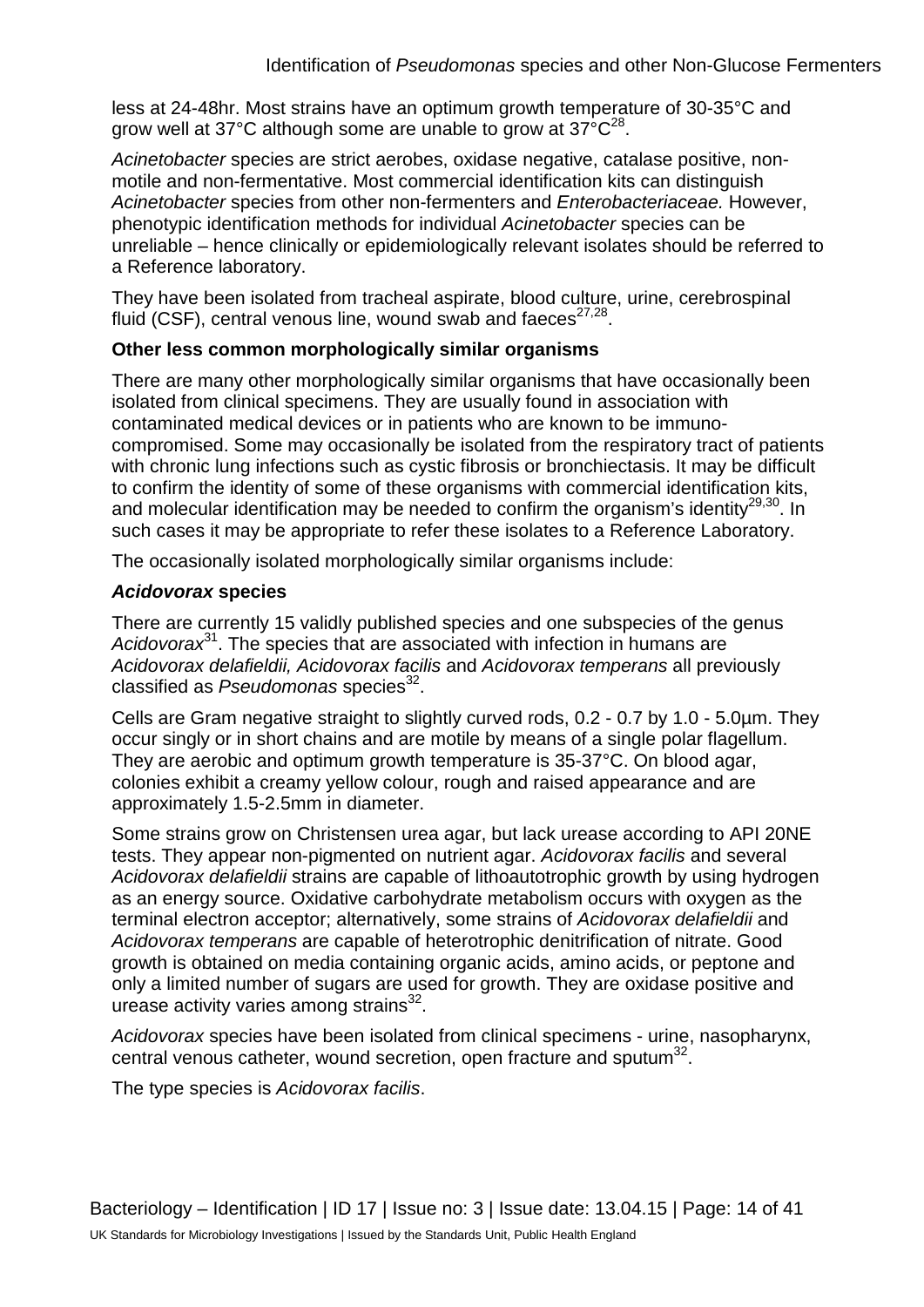#### *Achromobacter* **species**

There are now 11 validly published *Achromobacter* species. Eight of these have been known to cause infections in humans namely; *A. insolitus, A. mucicolens, A. animicus, A. pulmonis, A. piechaudii, A. spanius, A. spiritinus* and *A. xylosoxidans*33,34.

Cells are gram negative straight rods that occur as singly or in pairs and are motile by using 1–20 peritrichous flagella. They are strictly aerobic and grow at 35-37°C. Most species do not grow well at 42°C apart from *A. xylosoxidans, A. insolitus* and *A. pulmonis*. On trypticase soy agar, colonies are slightly convex, translucent and nonpigmented, with smooth margins and about 0.5–2mm in diameter after 48hr incubation. They are catalase and oxidase positive. They are also positive for nitrate reduction tests, and do not assimilate maltose<sup>35</sup>.

*Achromobacter* species has occasionally been isolated from respiratory secretions of patients with CF and has also caused sepsis in other patients who are immunocompromised $35-37$ .

#### *Alcaligenes* **species**

There are currently two validly published species namely; *Alcaligenes faecalis* and *Alcaligenes eutrophus*38.

Alcaligenes faecalis is the type species and is associated with human infections<sup>39</sup>. It has three subspecies but only *Alcaligenes faecalis* subsp. *faecalis* has been isolated from humans. Cells are Gram negative rods, coccobacilli or cocci occurring singly. Their optimal growth temperature is 20-37°C. Colonies have a thin, spreading irregular edge with no pigmentation. They are catalase positive, oxidase positive and motile by peritrichous flagella.

They have been isolated from blood, urine, tonsils, pus and faeces<sup>39</sup>.

#### *Brevundimonas* **species**

There are currently 24 validly published species<sup>40</sup>. Species known to have caused infections in humans are *B. faecalis, B. vancanneytii, B. vesicularis* and *B. diminuta*.

Cells are Gram negative and appear as straight slender non-sporing rods on Gram stain. They are aerobic and their optimal growth temperature is 30-37°C. They are also motile by a single polar flagellum. They are oxidase positive and give variable results on catalase although usually positive.

*Brevundimonas vesicularis* and *Brevundimonas diminuta* grow slowly on ordinary nutrient media. Colonies of *B. diminuta* on MacConkey agar are chalk white, whereas colonies of *B. vesicularis* are characterised by an orange intracellular pigment<sup>41</sup>.

They have been isolated from skin lesion, faeces and blood $42$ .

#### *Delftia* **species**

There are currently four validly published species and two of which are known to cause infections in humans *- Delftia acidovorans* and *Delftia tsuruhatensis*43. Cells are Gram negative straight to slightly curved rods, 04-0.8 x 2-5-4.1µm (occasionally up to 7µm), which occur singly or in pairs. They are motile by means of polar or bipolar tufts of one to five flagella. They are oxidase and catalase positive. Endospores are not produced, and no fluorescent pigments are produced*.* They are strictly aerobic and grow well on media containing organic acids, amino acids, peptone and carbohydrates  $($ but not glucose $)$ <sup>44</sup>. On nutrient agar, there is no pigment production.

Bacteriology – Identification | ID 17 | Issue no: 3 | Issue date: 13.04.15 | Page: 15 of 41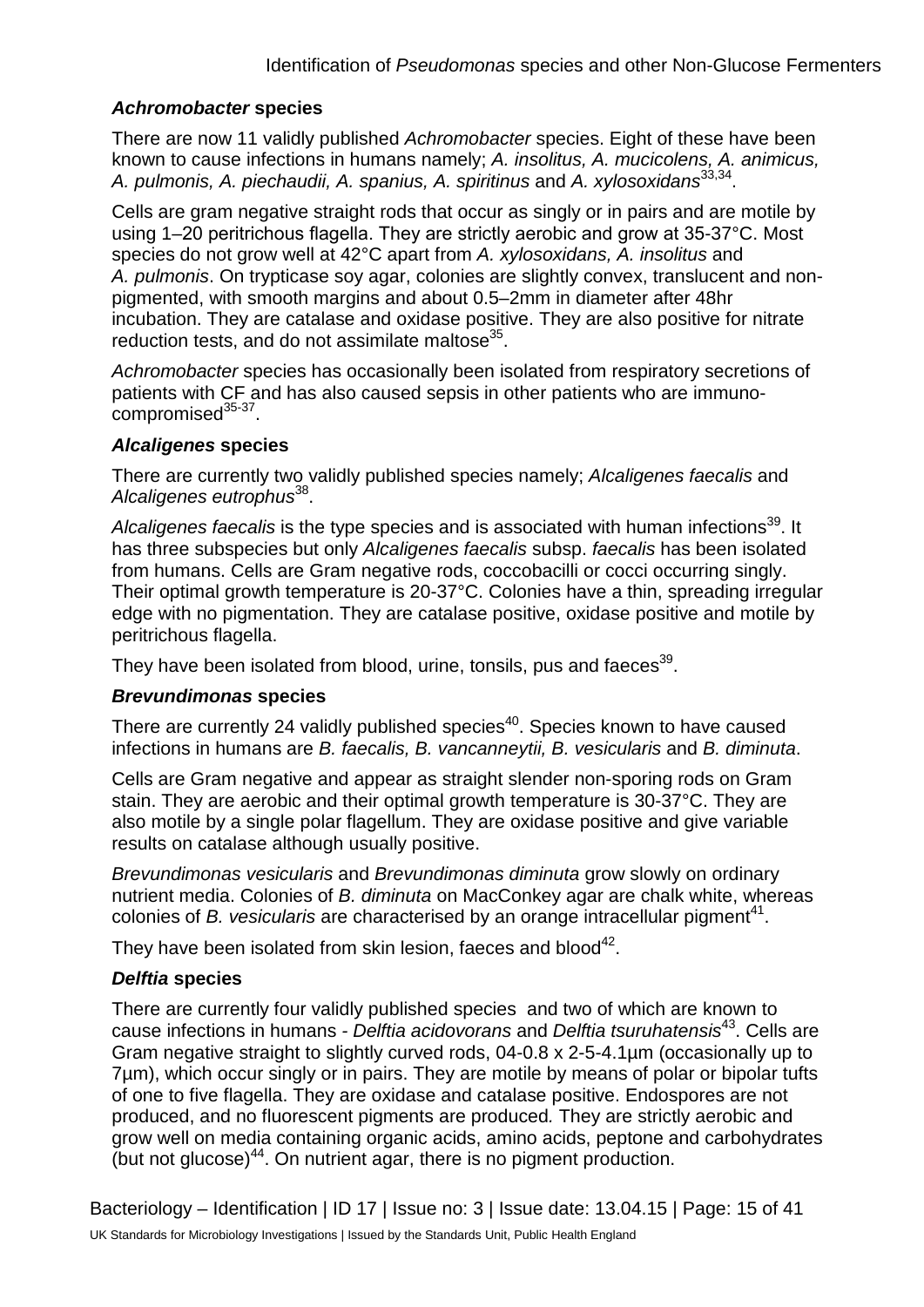*Delftia acidovorans (*formerly *Comamonas acidovorans*) characteristically produces an orange indole reaction due to anthranilic acid rather than indole production from tryptophan.

The type species is *Delftia acidovorans*.

#### *Elizabethkingia* **species**

There are currently three validly published species of *Elizabethkingia*45.

*Elizabethkingia* (formerly *Chryseobacterium) meningoseptica*, is the species of *Elizabethkingia* most often associated with serious infection. Although rare, it is important to identify the organism as outbreaks may occur in nurseries and the miportality rate has been described as high as 50 %<sup>46,47</sup>. Cells are Gram-negative, nonmotile, non-spore-forming rods (0.5 x1.0–2.5µm). Good growth is observed on Trypticase soy agar and blood agar at 28–37°C, but no growth is observed at 42°C. Colonies are white–yellow, non-pigmented, semi-translucent, circular and shiny with entire edges. Catalase and oxidase activities are positive. *E. meningoseptica* is nonmotile and hydrolyses aesculin and gelatin, is positive for the o-nitrophenyl-bgalactopyranoside (ONPG) test, and produces indole. However, the indole reaction is described as only weakly positive after 48hr incubation at 30°C, and a more robust reaction is observed with inoculation to Brain Heart Infusion broth rather than tryptophan broth.

#### *Comamonas* **species**

There are currently 16 validly published species of *Comamonas*48. *Comamonas terrigena* and *Comamonas testosteroni* are the only species that has been associated with human infections.

Cells are Gram negative straight or slightly curved, rod shaped, and 0.5 - 1 by 1 – 4µm. The cells occur singly or in pairs and are motile by means of a tuft of polar flagella. Endospores are not produced. They are oxidase and catalase positive. They are strictly aerobic, non-fermentative, and chemoorganotrophic<sup>49</sup>. On blood agar, colonies appear pink-pigmented with a mucoid and bulgy surface. They show no haemolysis on both blood and chocolate agar<sup>50</sup>.

Good growth is obtained on media containing organic acids, amino acids, or peptone. No fluorescent pigments are produced. Carbohydrates are rarely attacked.

It has been isolated from soil and human blood, intravenous lines, urine, cerebrospinal fluid, appendix and abdominal abscess $51$ .

*C. terrigena* is the type species.

#### *Methylobacterium* **species**

There are currently 49 validly published species of *Methylobacterium* and infections reported from normally sterile sites were from immuno-compromised patients $52,53$ .

*Methylobacterium* species colonies grow slowly on blood agar and are dry and appear pink or coral in incandescent light<sup>54</sup>. Optimum growth occurs at 25-30°C. The organism is oxidase positive and motile, but both of these characteristics may be weak. *Methylobacterium* species are Gram negative but may stain poorly or show variable results and may be confused with *Rhodococcus or Roseomonas* species. It has a characteristic microscopic appearance because individual cells contain large, non-staining vacuoles.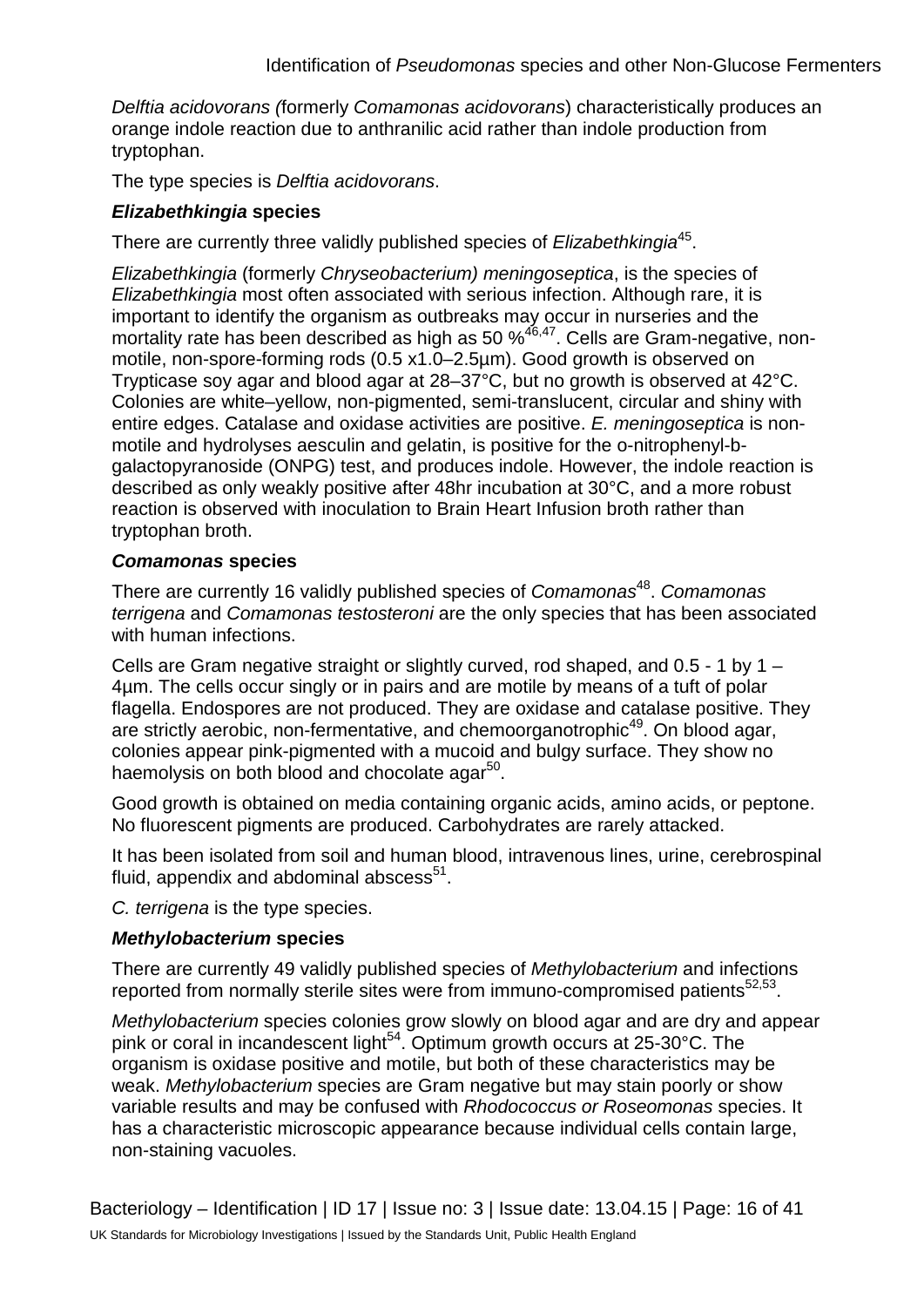They have been isolated from blood, dialysate, lymph node, bone marrow, skin and synovium $53$ .

#### *Ochrobactrum* **species**

There are currently 17 validly published species of the genus *Ochrobactrum*55. Five species have been known to cause infections in humans namely; *Ochrobactrum anthropi* , *Ochrobactrum haematophilum, Ochrobactrum intermedium, Ochrobactrum pseudintermedium* and *Ochrobactrum pseudogrignonense*.

Cells are Gram negative non-sporing rods with parallel sides and rounded ends; usually arranged singly. They are strict aerobes and motile by peritrichous flagella. The optimal growth temperature is 20-37°C. Colonies are 1mm in diameter on blood agar after 24 hours incubation and appear circular, low convex, smooth, and shining<sup>56</sup>. Mucoid colonies may be produced on some media. Colonies exhibit brown melaninlike pigmentation on tyrosine agar. They are also oxidase and catalase positive.

*Ochrobactrum anthropi* is the type species.

They have been isolated from blood, peritoneal fluid and catheters<sup>56</sup>.

#### *Oligella* **species<sup>57</sup>**

There are currently only two species in this genus; *O. ureolytica* (previously known as CDC group IVe) and *O. urethralis*58.

For more information on the two species isolated from humans, please see

ID 11 - Identification of *Moraxella* [species and Morphologically Similar Organisms.](https://www.gov.uk/government/collections/standards-for-microbiology-investigations-smi#identification)

They are small rods, mostly not exceeding 1µm and often occurring in pairs. The cells lack the plumpness of moraxellas. They are non-capsulated, non-spore-forming and mostly non-motile, but some strains of *O. ureolytica* are peritrichously flagellated. They are aerobic and grow on nutrient agar but with the addition of yeast, autolysate, serum or blood. Colonies on blood agar develop rather slowly and more overtly white than all recognised species of *Moraxella*. No pigments or odour are produced. They are also non-haemolytic.

They are oxidase positive and usually catalase positive. They do not ferment or oxidise carbohydrates. They are mainly isolated from the genitourinary tract of humans.

#### *Pandoraea* **species**

There are currently nine validly published species and five of which are known to cause infections in humans59. They include; *Pandoraea apista, Pandoraea norimbergensis* (formerly *Burkholderia norimbergensis*)*, Pandoraea pulmonicola,*  Pandoraea pnomenusa and Pandoraea sputorum<sup>60</sup>. Their closest related genera are *Burkholderia* and *Ralstonia* but can be differentiated by their specific 16S rRNA restriction profile<sup>41</sup>.

Cells are Gram negative, non-sporing, straight rods of 0.5-0.7 by 1.5-4.0µm. They occur singly and are motile by means of a single polar flagellum. They are catalase positive and negative for nitrate reduction, DNase and indole production. They give variable results on oxidase activity. They grow at 30 and 37°C. Colonies are white, circular and convex with clear margins.

They have been isolated from human clinical samples – specimens from the upper airways, lung tissue, urine, wound, sputum (mostly cystic fibrosis patients), blood from

Bacteriology – Identification | ID 17 | Issue no: 3 | Issue date: 13.04.15 | Page: 17 of 41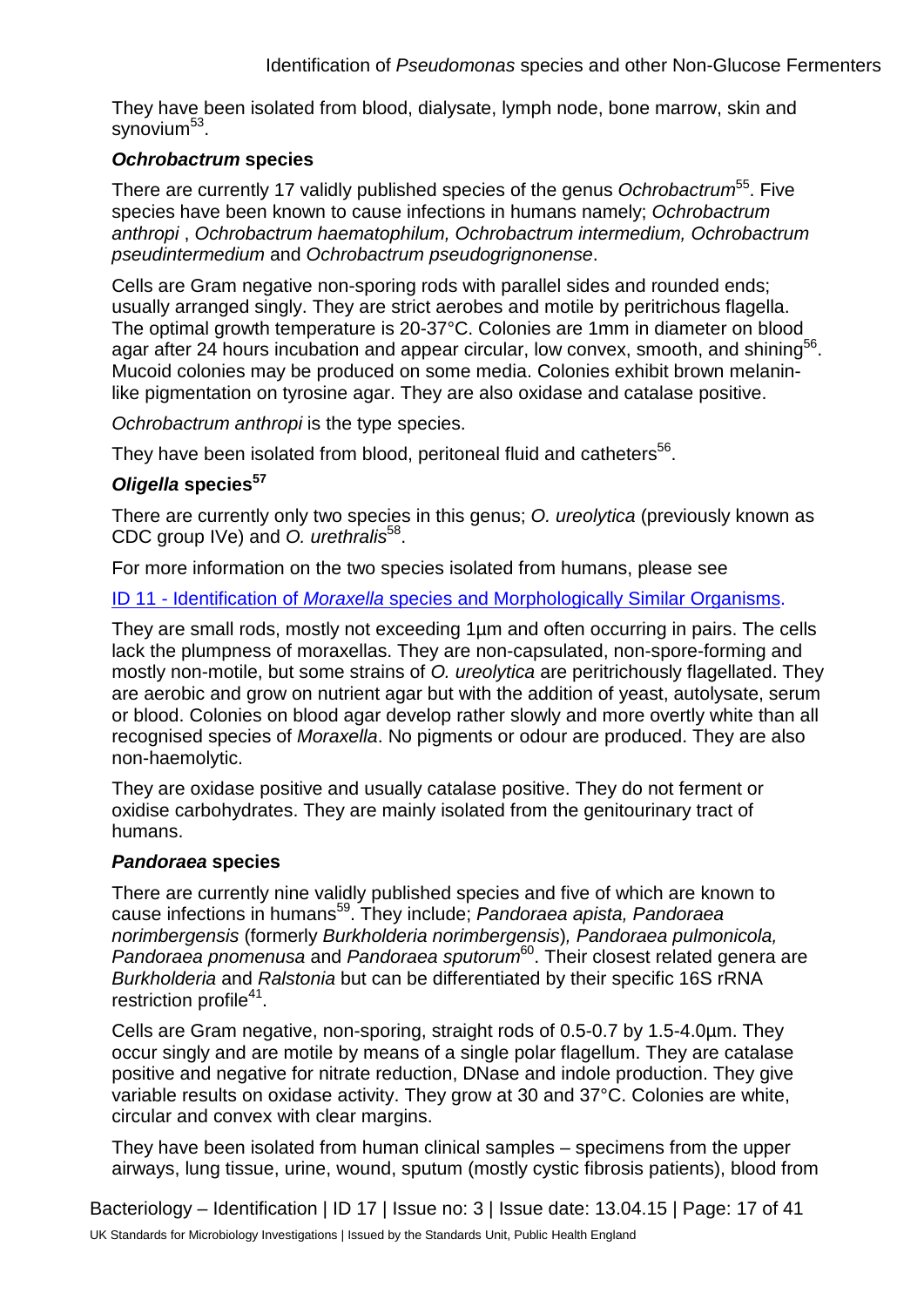patients with chronic obstructive pulmonary disease or CGD and the environment. They have also been isolated from powdered milk and sludge.

The type species is *Pandoraea apista*.

#### *Psychrobacter* **species**61,62

There are currently 34 valid species and six of which have been isolated from humans63. They are as follows; *P. arenosus, P. immobilis, P. faecalis, P. phenylpyruvicus, P. pulmonis* and *P. sanguinis.* 

For more information on the six species isolated from humans, please see

ID 11 - Identification of *Moraxella* [species and Morphologically Similar Organisms.](https://www.gov.uk/government/collections/standards-for-microbiology-investigations-smi#identification)

*Psychrobacter* cells are non-motile, Gram negative coccobacilli which are often found as diploforms, measuring 0.9-1.3 x 1.5-3.8µm. The organisms are oxidase positive, with a strictly oxidative metabolism and demonstrate a moderate halotolerance.

Unlike the moraxellae, many *Psychrobacter* species are able to form acid aerobically from glucose and several other sugars. They are able to grow at 5°C and have optimal temperature near 25°C. They are generally unable to grow at 35 to 37°C although some strains have an optimal growth temperature of 35 to 37°C. Colonies on heart infusion agar are cream-coloured, unpigmented, smooth and opaque with a buttery consistency. Some *Psychrobacter* species isolates can be occasionally pale pink, possibly owing to accumulated cytochrome proteins. They are also positive catalase and tributyrin esterase, and susceptible to colistin, but negative for alkaline phosphatase, trypsin, pyrrolidonyl aminopeptidase, production of indole, β-galactosidase (ONPG), gelatin, aesculin hydrolase and arginine dihydrolase, and for growth at 42°C.

Their habitats range from glacier mud in Antarctica to human tissues, making them interesting organisms for the medical profession as well as microbiological and environmental research.

#### *Ralstonia* **species**

There are currently five validly published species and three of which are known to cause infections in humans namely; *Ralstonia insidiosa, Ralstonia mannitolilytica* and *Ralstonia pickettii*. Other species that used to be within this genus have been reclassified to the genus *Cupriavidus*64.

Cells are Gram negative, slender, straight non-sporing rods. They are aerobic and motile. The optimal growth temperature is 30-37°C. They grow slowly on primary isolation media, requiring about 72hr of incubation before colonies are visible. They resemble Bcc on selective agar and can be difficult to distinguish from it biochemically<sup>65</sup>. They are oxidase positive and catalase positive (except that some catalase negative strains of *Ralstonia pickettii* have been reported)<sup>41</sup>.

#### *Roseomonas* **species**

The genus comprises 17 validly published species of which six have been reported to cause infection namely; *Roseomonas cervicalis, Roseomonas fauriae, Roseomonas gilardii* (has two subspecies; *gilardii and rosea*), *Roseomonas mucosa, Roseomonas ludipueritiae, Roseomonas rosea*66.

Members of the genus are gram negative, non-fermentative, plump coccoid rods, appearing in pairs or short chains or may be mainly cocci with occasional rods<sup>67</sup>. They grow on 5% sheep blood agar, heart infusion agar with 5% rabbit blood, chocolate

Bacteriology – Identification | ID 17 | Issue no: 3 | Issue date: 13.04.15 | Page: 18 of 41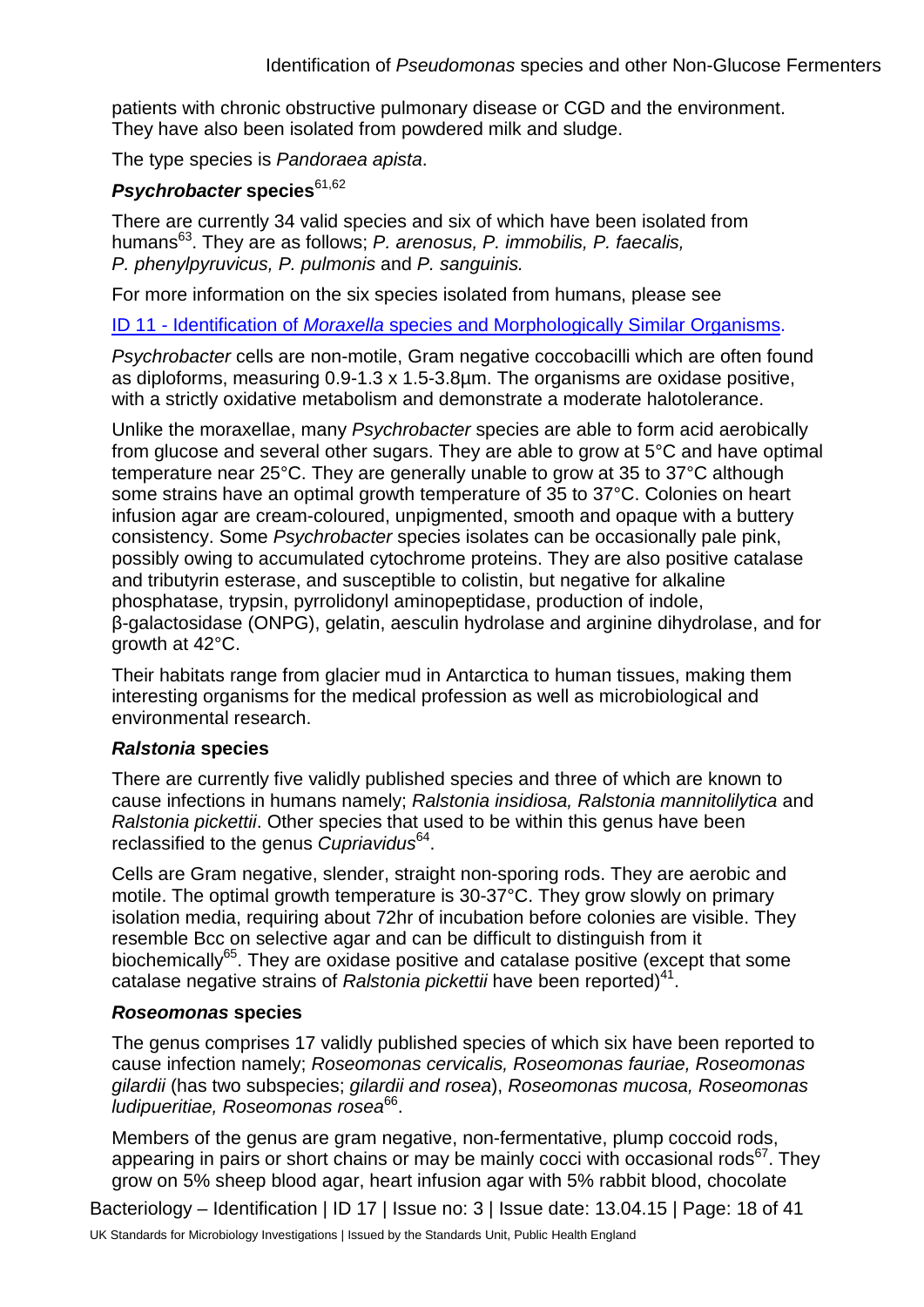agar, BCYE agar, Trypticase soy agar, and almost always (91%) on MacConkey agar but do not grow in media containing 6% or more NaCl. The optimum growth temperature is 25-37°C. Growth on blood agar is pinpoint, pale pink, shiny, raised, and often mucoid after 2-3 days' incubation at 35-37°C68,69. *Roseomonas* species produce red-pink pigment<sup>70</sup>.

They are weakly oxidase positive or oxidase negative, catalase positive and urease positive.

*Roseomonas* species are pathogenic for humans, causing bacteraemia and wound, urinary tract, and other infections. These species have been isolated from the aquatic environment and various clinical samples, such as blood and wound.

The type species is *Roseomonas gilardii*.

#### *Shewanella* **species**

There are currently 62 validly published species and only one of which is known to cause infections in humans namely; *Shewanella putrefaciens*<sup>71</sup>*.*

Cells are Gram negative straight or curved rods. They are motile by polar flagella. They are oxidase and catalase positive. The optimum growth temperature is 25-35°C Colonies are distinctive smelling and produce an orange-tan pigment on blood agar<sup>72</sup>.

#### *Sphingobacterium* **species**

There are currently 27 validly published species and only two of which are known to cause infections in humans namely; *Sphingobacterium multivorum* and *Sphingobacterium spiritivorum* (previously classified as *Flavobacterium* species)73. These two species are isolated most frequently from clinical specimens (sputum, blood) and have been associated with bacteraemia, peritonitis, and chronic respiratory infection in patients with severe underlying conditions<sup>74</sup>.

Cells are Gram negative, non-sporing rods and non-motile. They are aerobic. They grow at 5°C and 37°C but not at 42°C. They grow well on blood agar, Muller- Hinton agar, MacConkey agar, *Burkholderia cepacia* selective agar (BCSA) and Sabouraud agar at 37°C for up to 72hr. On nutrient agar after two days incubation, colonies are circular, entire, low convex, smooth and opaque and a yellow or creamy white, nonfluorescent pigment is produced. Catalase, oxidase, urease, extracellular deoxyribonuclease and phosphatase (alkaline and acid) reactions are produced. Neither indole nor gelatinase are produced.

The type species is *Sphingobacterium spiritivorum*.

# **Principles of Identification**

Colonies on primary isolation media are presumptively identified by colonial morphology, Gram stain, oxidase activity and pigment production. The oxidase reaction is an important discriminatory test. Oxidase positive, glucose non-fermenting, Gram negative bacilli such as *Pseudomonas aeruginosa* may be termed as "pseudomonads". Additional identification may be made using a commercial identification kit.

Further identification is determined by further phenotypic tests and/or referral to a suitable Reference Laboratory. All identification tests are ideally performed from nonselective agar.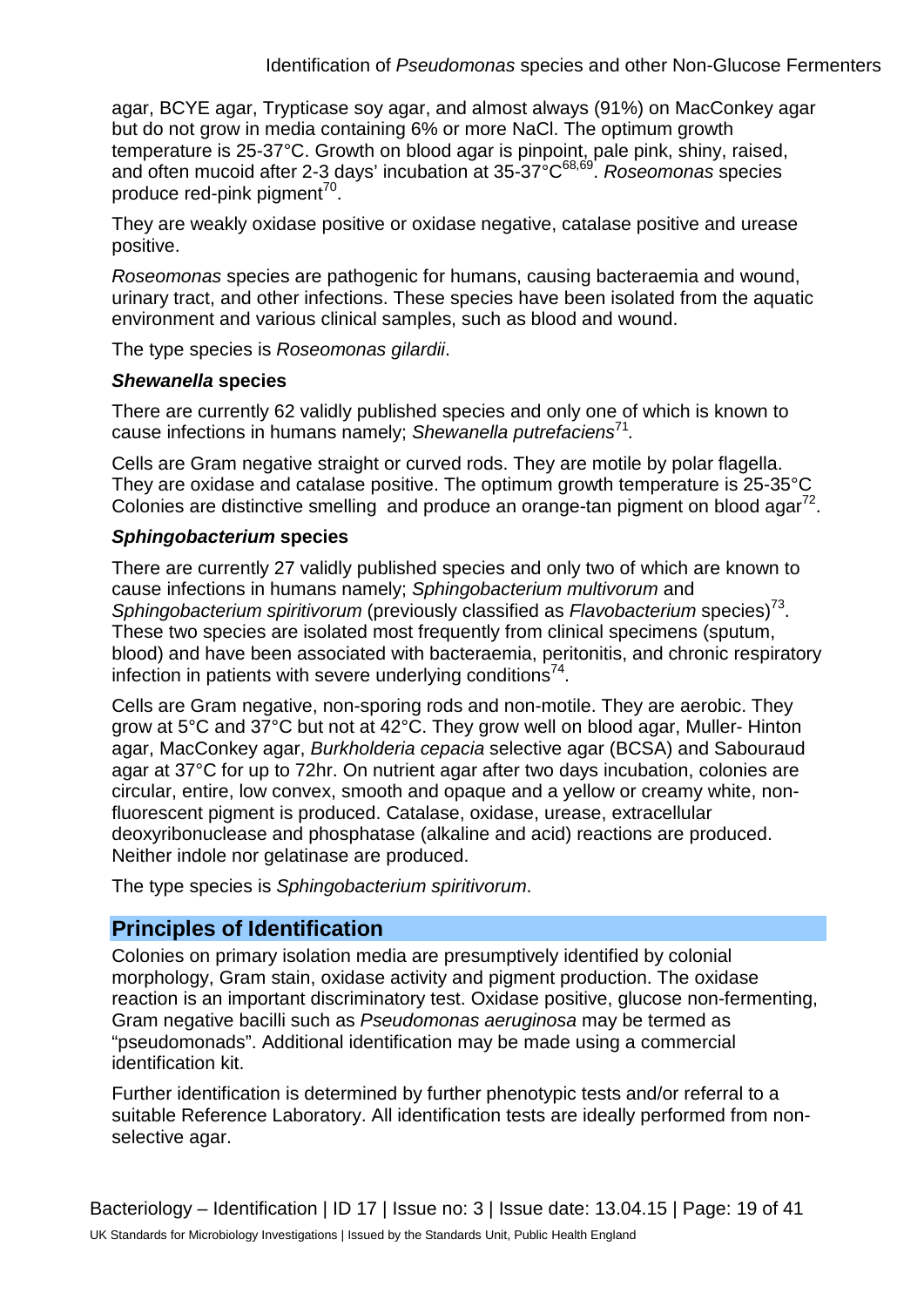# **Technical Information/Limitations**

#### **Commercial Identification Systems**

Basic commercial ID systems may be limited in their ability to identify accurately glucose non–fermenters and these organisms can be very time consuming to identify by phenotypic tests. Differentiation of species within the *B. cepacia* complex can be particularly problematic, even with an extended panel of biochemical tests, as they are phenotypically very similar and most commercial bacterial identification systems cannot reliably distinguish between them<sup>3</sup> . Other organisms such as *S. maltophilia* may be misidentified as Bcc. Commercial kits may also misidentify *Brucella* species as *Psychrobacter phenylpyruvicus*75.

All identification tests should ideally be performed from non-selective agar. It is essential that laboratories follow the manufacturers' instructions when using commercial identification tests. Careful consideration should be given to isolates that give an unusual identification. If confirmation of identification is required, isolates should be sent to the Reference Laboratory.

#### **Cetrimide Agar Media**

*P. aeruginosa* can lose its fluorescence under UV if the cultures are left at room temperature for a short time. Fluorescence reappears when plates are re-incubated $76$ .

#### **Oxidase Test**

*P. aeruginosa* is oxidase positive however, some strains of *P. aeruginosa*, particularly the mucoid ones display a slow oxidase reaction and may therefore require further tests to confirm identification $1$ .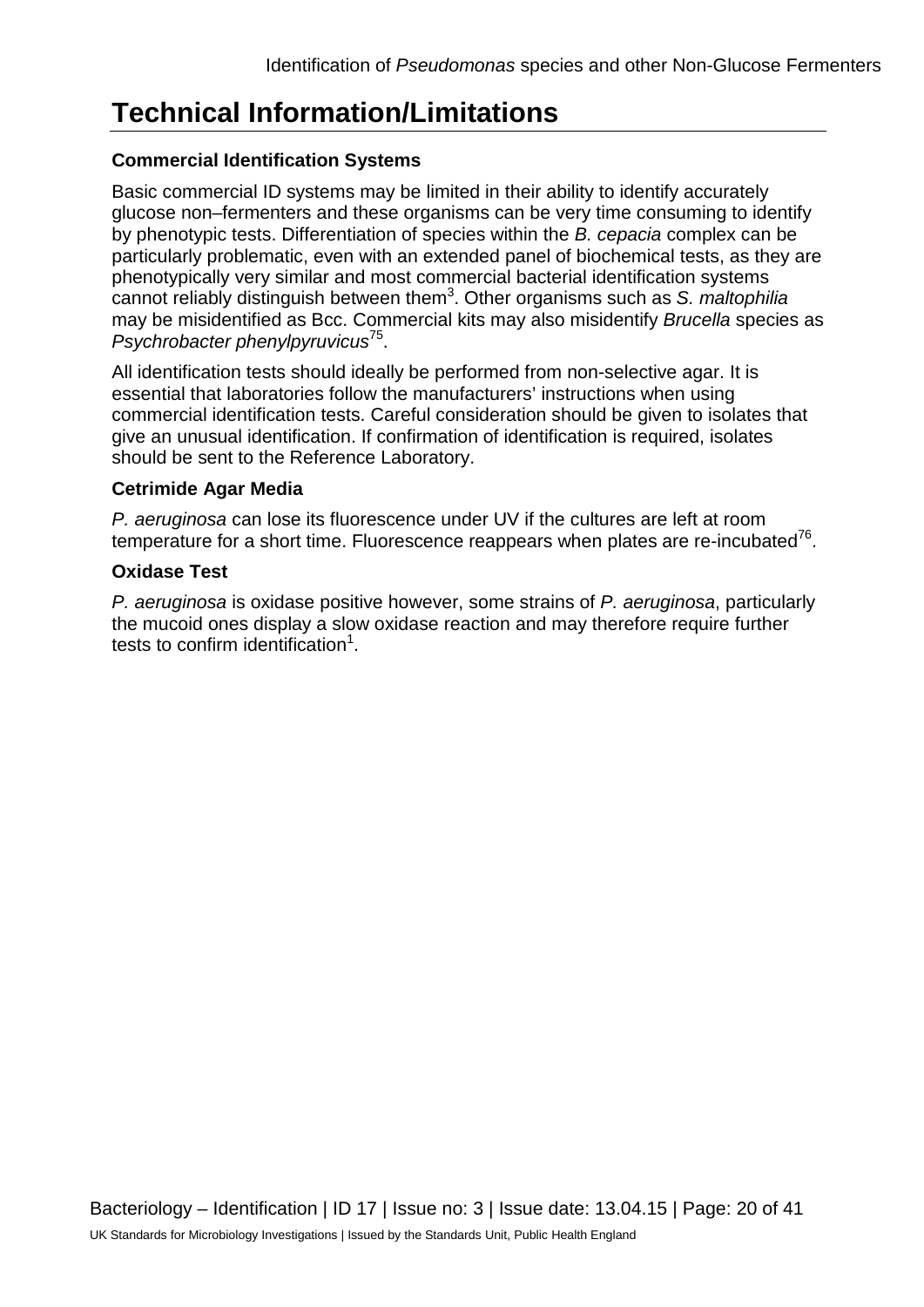# **1 Safety Considerations77-93**

*B. mallei* and *B. pseudomallei* are **Hazard Group 3** organisms. Any suspected isolates and specimens must be handled in a containment level 3 room. If these isolates are submitted to the reference laboratory, please contact them in advance.

*B. mallei* cause the disease called glanders while *B. pseudomallei* cause the infectious disease "Melioidosis", also called Whitmore's disease. Laboratory-acquired infections have been reported sporadically among laboratory workers - there have been twenty cases of infection with seven deaths, reported up to 1976, 3 cases of infections in 1992 and also a case in 2000<sup>94,95</sup>. These were mostly due to mouth pipetting, accident using equipment and skin contact exposure.

Refer to current guidance on the safe handling of all organisms documented in this SMI.

Laboratory procedures that give rise to infectious aerosols must be conducted in a microbiological safety cabinet $85$ .

The above guidance should be supplemented with local COSHH and risk assessments.

Compliance with postal and transport regulations is essential.

# **2 Target Organisms7,9,13-17,24,28,32,35-**

**37,39,42,46,47,50,51,53,54,56,65,68,72,74,96-99**

## *Pseudomonas* **species commonly isolated in the clinical laboratory** –

*P. aeruginosa, P. putida, P. fluorescens, P. monteilii, P. otitidis, P. mosselii, P. stutzeri, P. mendocina, P. alcaligenes, P. pseudoalcaligenes, P. luteola, P. oryzihabitans*

**Other morphologically similar organisms that have occasionally been isolated in clinical specimens** *– Acinetobacter* **species***, Burkholderia cepacia* **complex***, Stenotrophomonas maltophilia, Burkholderia caledonica, Burkholderia fungorum, Burkholderia mallei, Burkholderia pseudomallei, Burkholderia gladioli, Delftia* 

*acidovorans, Delftia tsuruhatensis, Sphingobacterium multivorum, Sphingobacterium mizutaii, Sphingobacterium spiritivorum, Psychrobacter* species*, Oligella* species*, Elizabethkingia meningoseptica, Achromobacter species, Acidovorax* species*, Alcaligenes* species*, Brevundimonas* specie*s, Comamonas* species*, Methylobacterium* species*, Ochrobactrum* species, *Pandoraea* species*, Ralstonia*  species*, Roseomonas* species*, Shewanella* species

# **3 Identification**

# **3.1 Microscopic Appearance**

**Gram stain** (TP 39 - [Staining Procedures\)](https://www.gov.uk/government/collections/standards-for-microbiology-investigations-smi#test-procedures)

## *Pseudomonas* **species**

Gram negative rods which are straight or slightly curved. Certain strains of *Pseudomonas putida* can appear elongated.

**Note:** Organisms from older cultures may appear slightly pleomorphic.

Bacteriology – Identification | ID 17 | Issue no: 3 | Issue date: 13.04.15 | Page: 21 of 41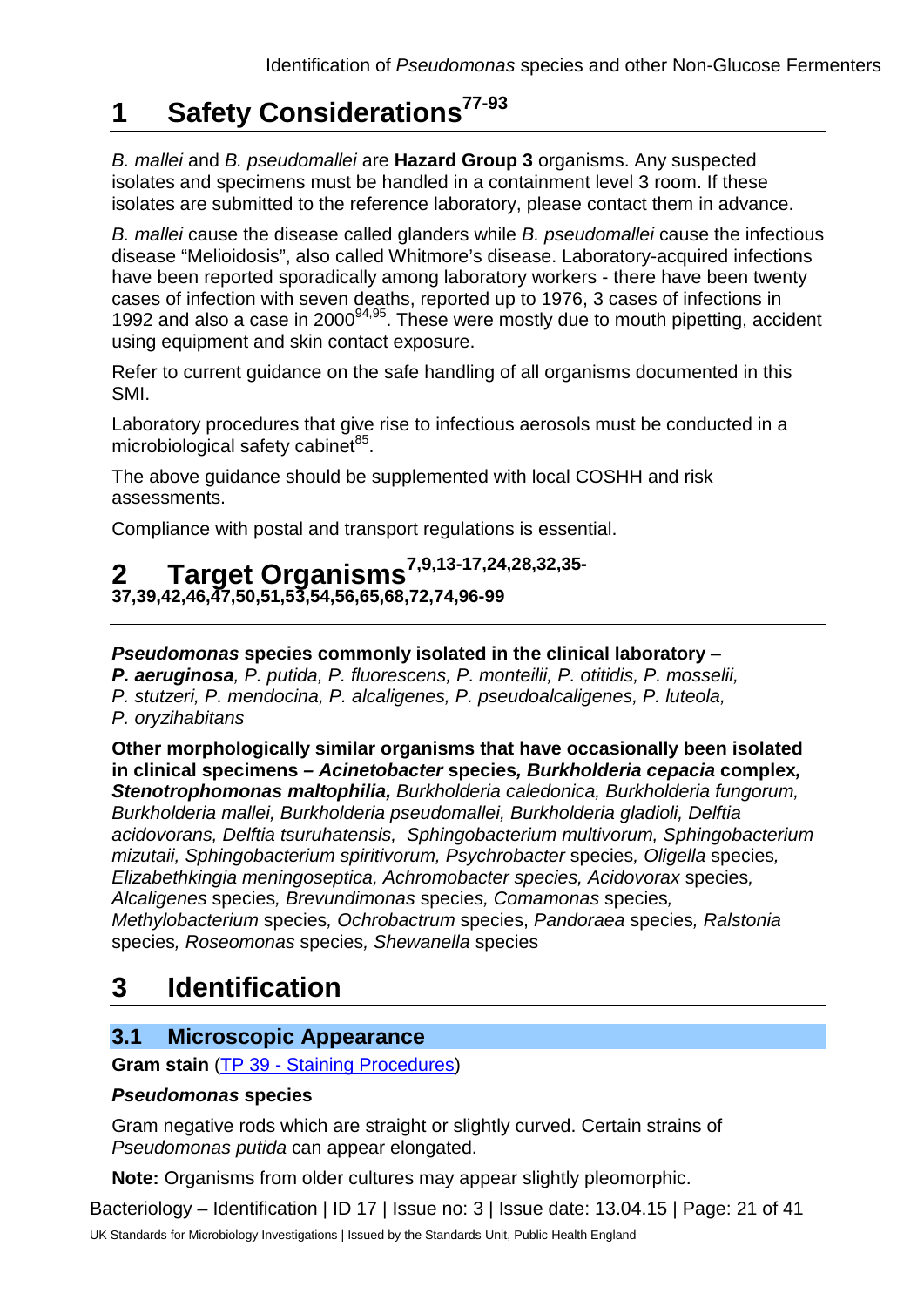#### *Stenotrophomonas maltophilia*

Gram negative straight or slightly curved non-sporulating rods.

#### *Burkholderia mallei*

Cells may be straight or slightly curved with rounded ends and wavy sides. The bacilli may be arranged singly, in pairs end to end, in parallel bundles or palisades.

#### *Burkholderia pseudomallei*

Gram negative bacilli and may appear as long bundles, but actually these represent chains of densely packed organisms. In clinical material, the staining may be irregular and bipolar staining may be seen.

#### *Acinetobacter* **species**

Short Gram negative rods/coccobacilli, that often becomes coccoid and appearing as diplococci. They may not readily decolourise on Gram staining and demonstrate variable stain retention, along with pleomorphic variations in cell size and arrangement.

#### *Oligella* **species**

Gram negative small rods or coccobacilli, often occurring in pairs. Cells lack the typical plumpness of *Moraxella* species.

#### *Psychrobacter* **species**

Gram negative rods, often coccobacilli. Usually occur in planes with one plane of division. Microscopy can differentiate *Brucella* species (very small coccobacilli) from *Psychrobacter phenylpyruvicus*.

For other morphologically similar organisms, see the section on characteristics for their appearance on Gram stain.

## **3.2 Primary Isolation Media**

Pseudomonas selective agar containing Cetrimide incubated in air at 35-37°C for 16– 48hr.

**Note:** Agar containing Cetrimide has been used successfully to isolate and also to detect the presence of low numbers of *Pseudomonas aeruginosa* from contaminated clinical specimens<sup>100</sup>.

Burkholderia cepacia selective agar incubated in air at 35-37°C for 48-72hr, then at 30°C for up to 5 days if necessary.

**Note:** Currently, there are no commercially available selective media specifically produced for the isolation and identification of *B. mallei* or *B. pseudomallei*101.

Blood or chocolate agar incubated in  $5-10\%$  CO<sub>2</sub> at 35-37°C for 16-48hr.

CLED/ MacConkey agar incubated in air at 35-37°C for 16-48hr.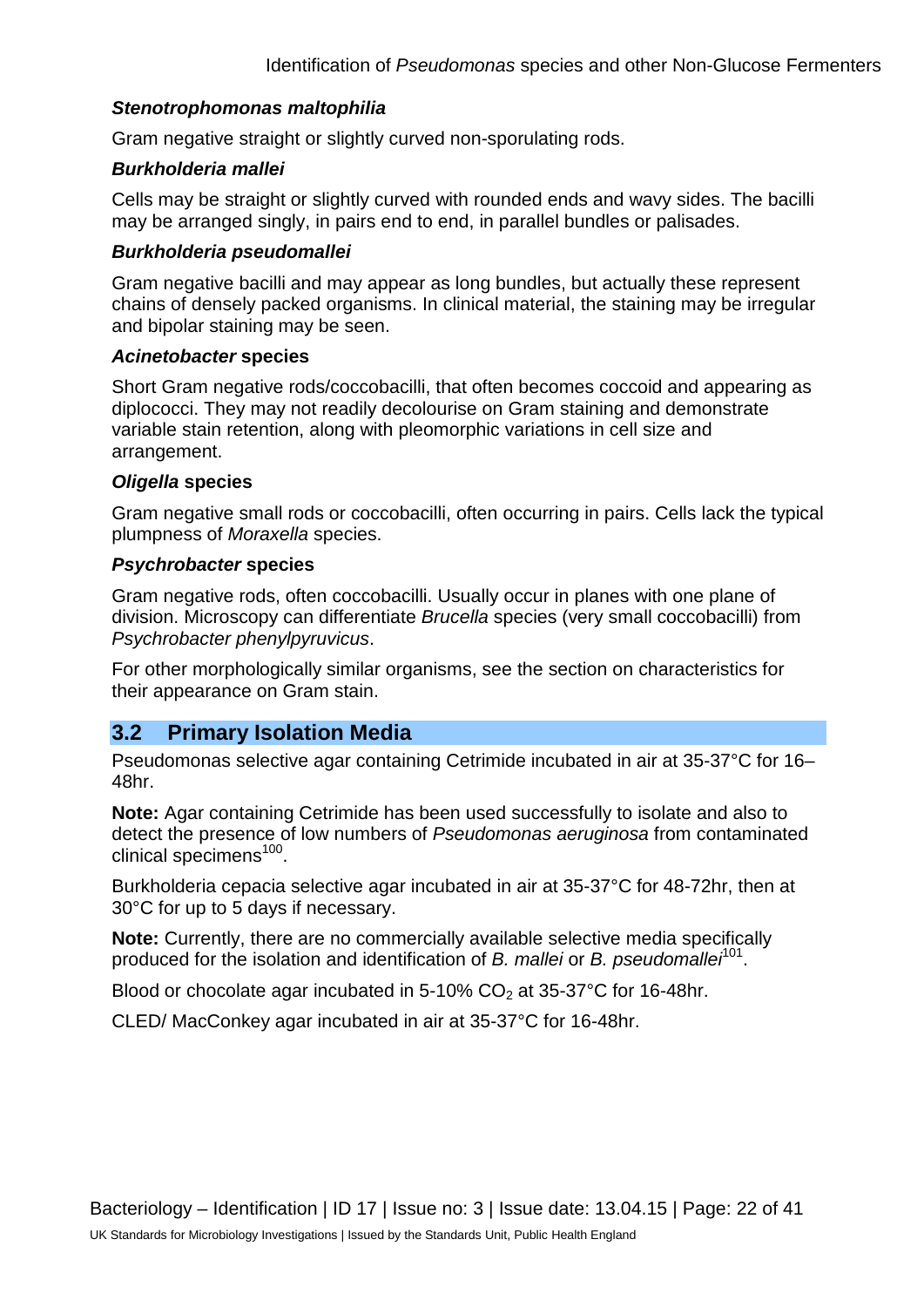# **3.3 Colonial Appearance**

The table is a summary of the organisms and their colonial morphology and pigment production on appropriate agar plate.

| Organism                                  | Growth characteristics on appropriate agar<br>plate after incubation at 35-37°C for 16-48hr                                                                                                                                                                                                                                                                                              |
|-------------------------------------------|------------------------------------------------------------------------------------------------------------------------------------------------------------------------------------------------------------------------------------------------------------------------------------------------------------------------------------------------------------------------------------------|
| P. aeruginosa                             | Colonies are flat and spreading with serrated edges<br>and a metallic sheen. Other morphologies exist,<br>including smooth, mucoid and dwarf variants.<br>Colonies are surrounded by blue-green pigment<br>and fluoresce under short wavelength (254nm)<br>ultraviolet light. Colonies may also appear<br>pigmented blue or non-pigmented. They also have<br>a grape-like odour.         |
| P. putida and P. fluorescens              | Both do not possess distinctive colony morphology<br>or odour.                                                                                                                                                                                                                                                                                                                           |
| P. monteilii, P. otitidis and P. mosselii | Colonies are circular and non-pigmented when<br>grown on nutrient agar. They are also non-<br>haemolytic on blood agar.                                                                                                                                                                                                                                                                  |
| P. stutzeri                               | Colonies are dry and wrinkled similar to the colonial<br>morphology of Burkholderia pseudomallei. They<br>can also pit or adhere to the agar and are buff to<br>brown.                                                                                                                                                                                                                   |
| P. mendocina                              | Colonies are smooth, non-wrinkled and flat<br>producing a brownish yellow pigment.                                                                                                                                                                                                                                                                                                       |
| P. alcaligenes and P. pseudoalcaligenes   | They are both non-pigmented and do not have a<br>distinct colony morphology.                                                                                                                                                                                                                                                                                                             |
| P. luteola and P. oryzihabitans           | Colonies typically exhibit rough, wrinkled and<br>adherent or, more rarely smooth colonies. They can<br>both be distinguished from other pseudomonads by<br>their negative oxidase reaction and production of<br>non-diffusible yellow pigment.                                                                                                                                          |
| Burkholderia cepacia complex*             | Colonies are circular, entire and 1-2mm in diameter<br>with the medium turning pink.                                                                                                                                                                                                                                                                                                     |
| Burkholderia mallei                       | On nutrient agar, colonies are smooth, grey and<br>translucent. On MacConkey agar, growth is<br>variable.                                                                                                                                                                                                                                                                                |
| Burkholderia pseudomallei                 | On nutrient agar, rough corrugated colonies<br>resembling P. stutzeri may be produced and<br>cultures often have a pearly sheen, although there<br>is considerable colonial variation. Some strains may<br>produce dry and wrinkled colonies whereas others<br>may be frankly mucoid. Usually, the colonies are<br>not coloured, but occasional strains may produce a<br>yellow pigment. |
| Stenotrophomonas maltophilia              | Colonies may appear yellow or green on blood<br>agar. Some strains may produce slight beta-<br>haemolysis.                                                                                                                                                                                                                                                                               |
| Acinetobacter species                     | Colonies are normally smooth, sometimes mucoid,<br>pale yellow to greyish-white and some                                                                                                                                                                                                                                                                                                 |

Bacteriology – Identification | ID 17 | Issue no: 3 | Issue date: 13.04.15 | Page: 23 of 41

UK Standards for Microbiology Investigations | Issued by the Standards Unit, Public Health England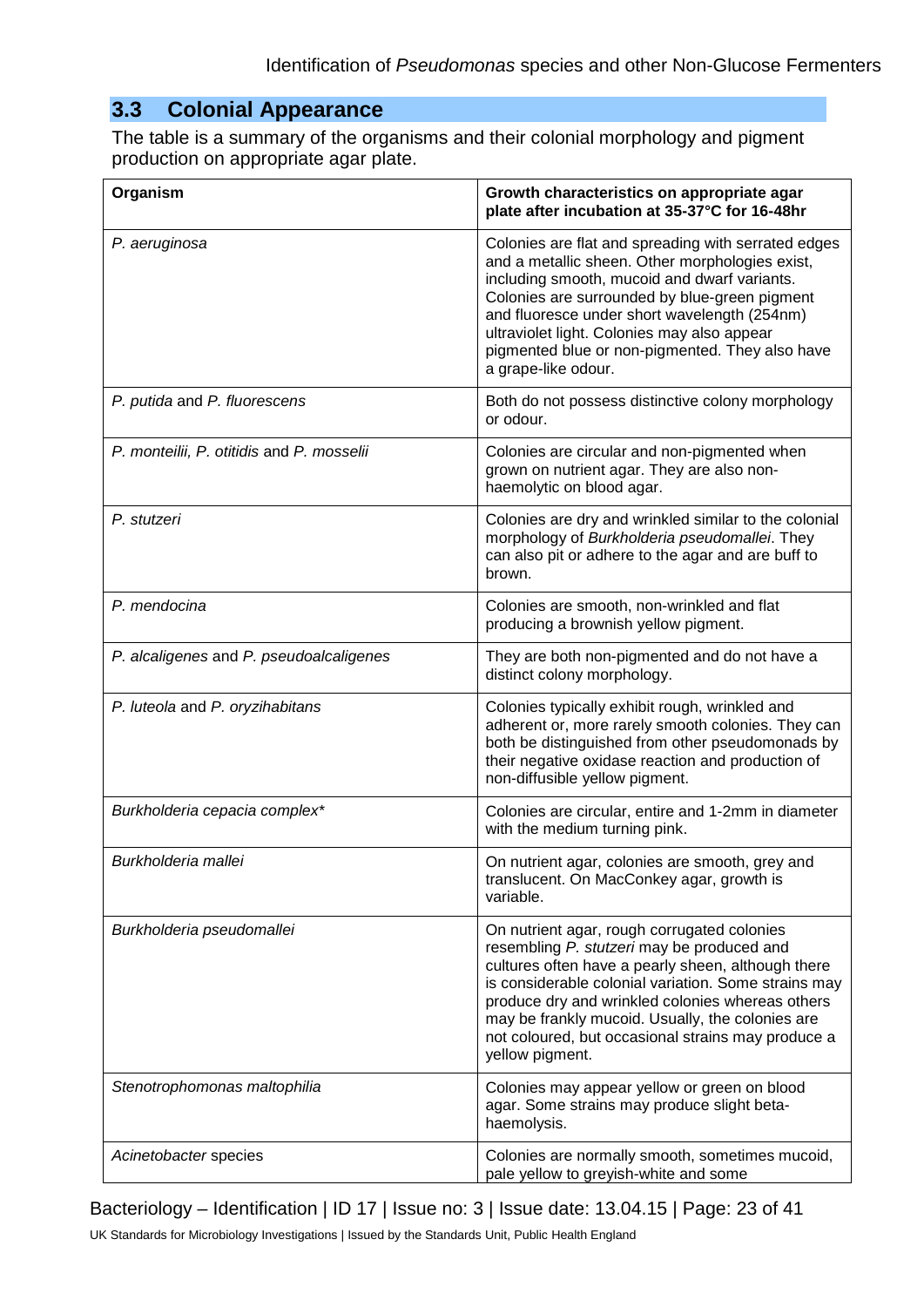|                          | environmental strains may produce a diffusible<br>brown pigment.                                                                                                                                                                                               |
|--------------------------|----------------------------------------------------------------------------------------------------------------------------------------------------------------------------------------------------------------------------------------------------------------|
| Acidovorax species       | Colonies exhibit a creamy yellow colour, rough and<br>raised appearance and are approximately 1.5-<br>2.5mm in diameter. On nutrient agar, colonies are<br>non-pigmented.                                                                                      |
| Achromobacter species    | Colonies are slightly convex, translucent and non-<br>pigmented, with smooth margins and about 0.5-<br>2mm in diameter after 48hr incubation.                                                                                                                  |
| Alcaligenes species      | Colonies have a thin, spreading irregular edge.                                                                                                                                                                                                                |
| Brevundimonas species    | Colonies of B. diminuta on MacConkey agar are<br>chalk white, whereas colonies of B. vesicularis are<br>characterised by an orange intracellular pigment.                                                                                                      |
| Delftia species          | On MacConkey agar, there is growth of non-<br>pigmented, lactose non-fermenting colonies.                                                                                                                                                                      |
| Elizabethkingia species  | On blood agar, colonies appear as very pale yellow,<br>pigmented and may not be evident at 24hr.                                                                                                                                                               |
| Comamonas species        | On blood agar, colonies appear pink-pigmented<br>with a mucoid and bulgy surface. They show no<br>haemolysis on both blood and chocolate agar.                                                                                                                 |
| Methylobacterium species | On blood agar, colonies grow slowly. They are dry<br>and appear pink or coral in incandescent light                                                                                                                                                            |
| Ochrobactrum species     | On blood agar, colonies are 1mm in diameter after<br>24hr incubation and appear circular, low convex,<br>smooth, and shining. Mucoid colonies may be<br>produced on some media.                                                                                |
| Oligella species         | Colonies are small, white, opaque, entire and non-<br>haemolytic after 24hr incubation. No pigments or<br>odour are produced.                                                                                                                                  |
| Pandoraea species        | Colonies are white, circular and convex with clear<br>margins.                                                                                                                                                                                                 |
| Psychrobacter species    | Colonies are cream-coloured, non-pigmented,<br>small, smooth and opaque on blood agar. They<br>require incubation at 20°C - 25°C although some<br>strains have an optimal growth temperature of 35 -<br>37°C. Growth is enhanced by bile salts or Tween<br>80. |
| Ralstonia species        | Colonies resembles Bcc on selective agar. They<br>are non-pigmented.                                                                                                                                                                                           |
| Roseomonas species       | On blood agar, colonies are pinpoint, pale pink,<br>shiny, raised, and often mucoid after 2-3 days'<br>incubation at 35-37°C. They produce a red-pink<br>pigment.                                                                                              |
| Shewanella species       | Colonies are distinctive smelling and produce an<br>orange-tan pigment on blood agar.                                                                                                                                                                          |
| Sphingobacterium species | Colonies produce yellow pigment.                                                                                                                                                                                                                               |
|                          | *Candida species, S. maltophilia, R. pickettii, Pseudomonas aeruginosa, some Pseudomonas species and                                                                                                                                                           |

Bacteriology – Identification | ID 17 | Issue no: 3 | Issue date: 13.04.15 | Page: 24 of 41

UK Standards for Microbiology Investigations | Issued by the Standards Unit, Public Health England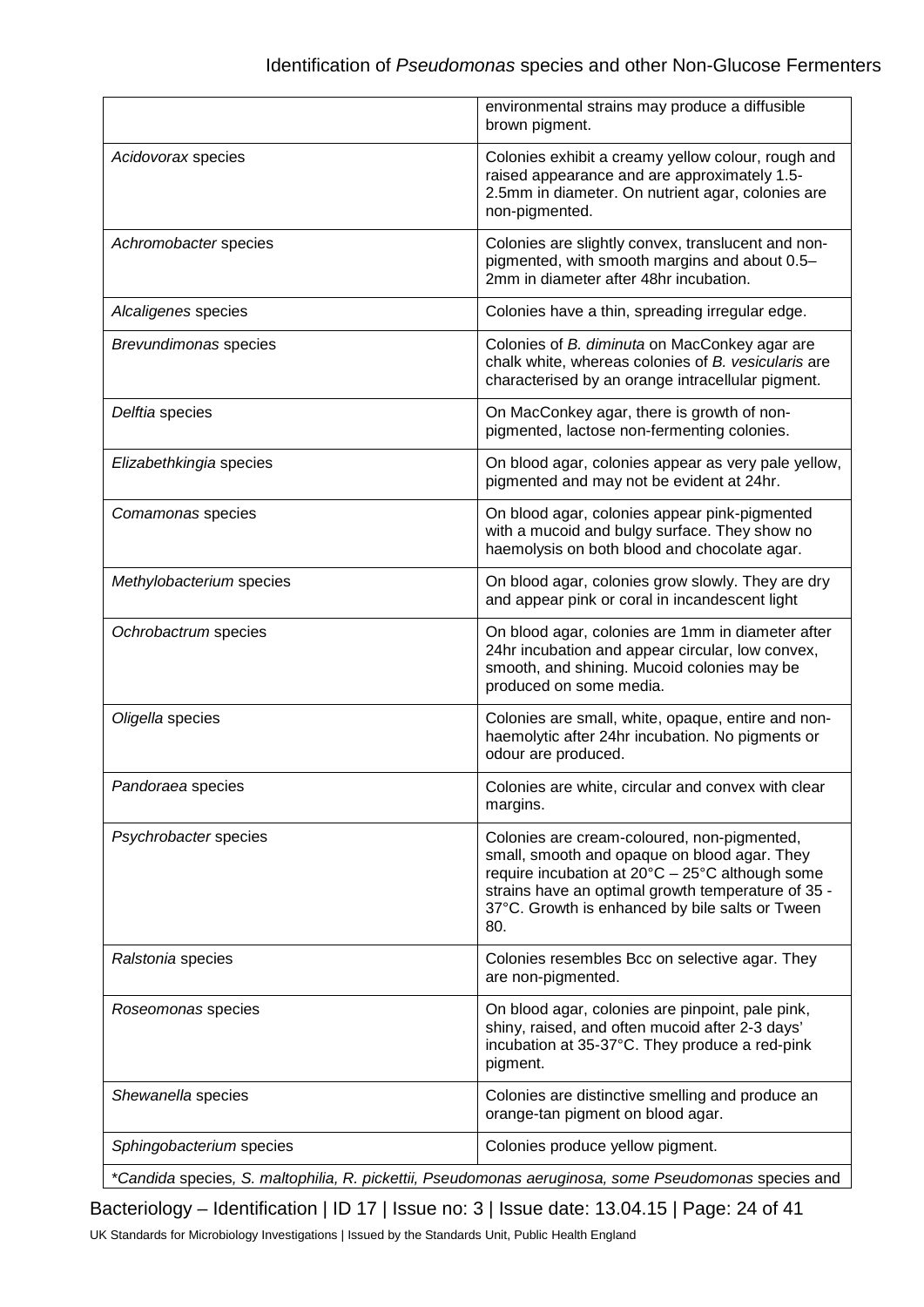many other colistin resistant Gram negative bacteria (such as eg *A. johnsonii*) may also grow occasionally on Burkholderia cepacia selective agar. Consult manufacturer's guidance regarding appearance on other media.

# **3.4 Test Procedures**

## **3.4.1 Oxidase test** (TP 26 - [Oxidase Test\)](https://www.gov.uk/government/collections/standards-for-microbiology-investigations-smi#test-procedures)

*P. aeruginosa* is oxidase positive. Other morphologically similar organisms may be oxidase positive or negative as described under the "Characteristics" section.

# **3.4.2 Commercial identification Systems**

All identification tests should ideally be performed from non-selective agar. Laboratories should follow manufacturer's instructions and rapid tests and kits should be validated and be shown to be fit for purpose prior to use.

# **3.4.3 Matrix-Assisted Laser Desorption/Ionisation - Time of Flight (MALDI-TOF) Mass Spectrometry**

Matrix-assisted laser desorption ionization–time-of-flight mass spectrometry (MALDI-TOF MS), which can be used to analyse the protein composition of a bacterial cell, has emerged as a new technology for species identification. This has been shown to be a rapid and powerful tool because of its reproducibility, speed and sensitivity of analysis. The advantage of MALDI-TOF as compared with other identification methods is that the results of the analysis are available within a few hours rather than several days. The speed and the simplicity of sample preparation and result acquisition associated with minimal consumable costs make this method well suited for routine and high-throughput use<sup>102</sup>.

This has been utilized to aid in both the detection and species-level identification of *Pseudomonas* species, *S. maltophilia, Acinetobacter* species, *Burkholderia mallei* and *Burkholderia pseudomallei*. It has also proven to be more discriminatory for members of the genus *Achromobacter* and *Pandoraea,* in addition to better identifying specific members of the *Burkholderia cepacia* complex of organisms<sup>103-105</sup>.

Despite its accuracy identification, MALDI-TOF MS database needs to be updated and enlarged with a wider range of microbial species including infrequent or rare organisms recovered from patients<sup>104</sup>.

However, MALDI-TOF MS has been unsuccessful in the identification of members of the genus *Ralstonia* and *Sphingobacterium spiritivorum* due to the absence of suitable reference spectra within the database $^{103}$ .

# **3.4.4 Nucleic Acid Amplification Tests (NAATs)**

PCR is usually considered to be a good method for bacterial detection as it is simple, rapid, sensitive and specific. The basis for PCR diagnostic applications in microbiology is the detection of infectious agents and the discrimination of non-pathogenic from pathogenic strains by virtue of specific genes. However, it does have limitations. Although the 16S rRNA gene is generally targeted for the design of species-specific PCR primers for identification, designing primers is difficult when the sequences of the homologous genes have high similarity.

PCR has been used for the rapid and reliable identification of *P. aeruginosa* as well as differentiation from other phylogenetically closely related *Pseudomonas* species – these include *P. resinovorans, P. alcaligenes, P. oleovorans, P. pseudoalcaligenes,* 

Bacteriology – Identification | ID 17 | Issue no: 3 | Issue date: 13.04.15 | Page: 25 of 41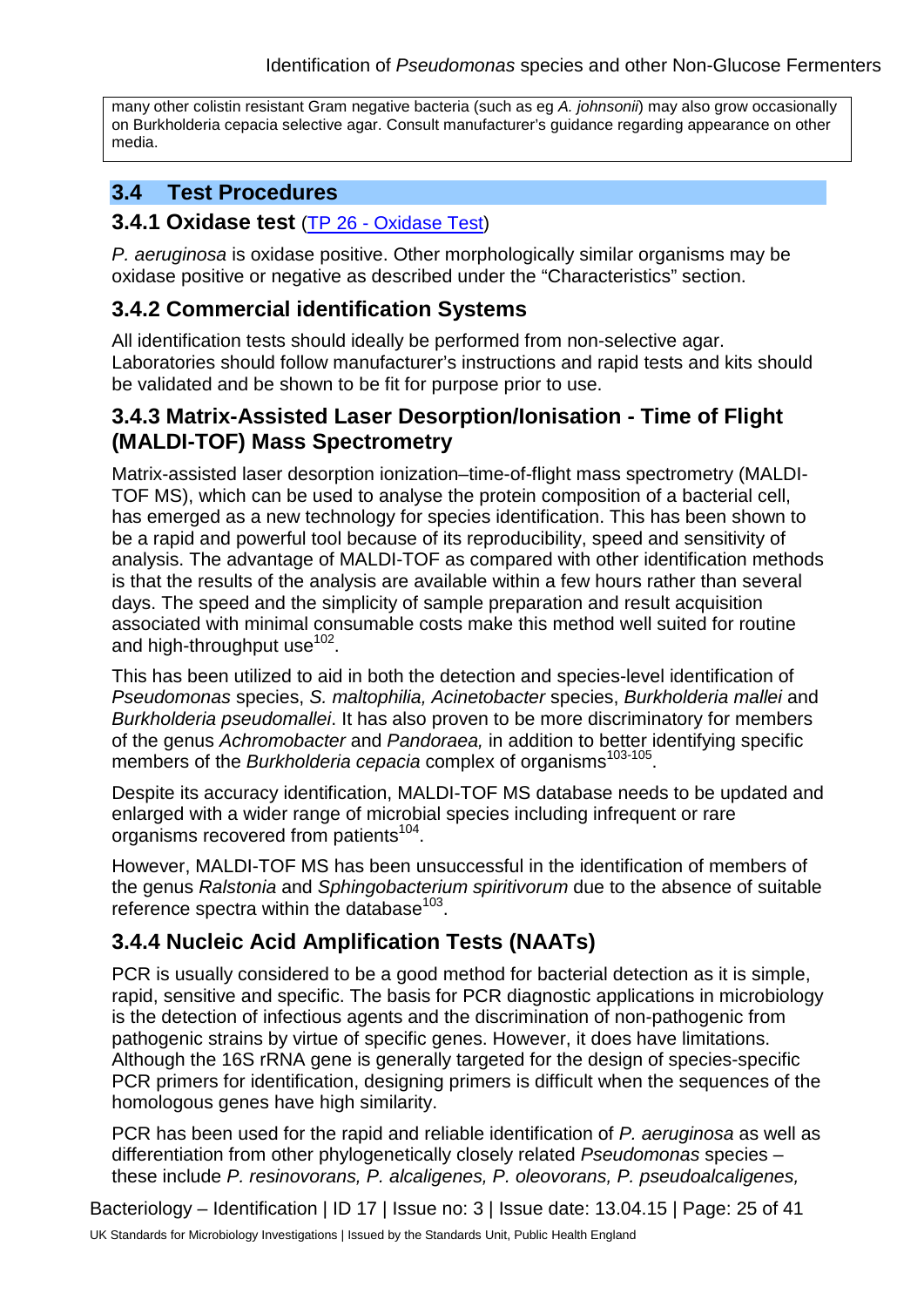*P. mendocina* and *P. flavescens*, all of which cluster within the *P. aeruginosa* group<sup>106</sup>. This method has also shown that *P. aeruginosa* can be detected at an early stage in sputum of cystic fibrosis patients and sooner than in the culture detection<sup>107</sup>.

This has been used successfully for the rapid and reliable detection of pathogenic *Burkholderia* species – *Burkholderia mallei* and *Burkholderia pseudomallei*. The high reliability and sensitivity of the PCR assay has also made it very useful for screening of samples containing few organisms and potential inhibitors, as is the case in many environmental and clinical samples<sup>108</sup>.

The use of PCR assays has also allowed the separation of members of the genus *Pandoraea* from closely related genera and most of all; it has allowed the accurate identification of *Pandoraea* species (all the 5 named species in the "Characteristics" section) that cause infections in humans<sup>109</sup>. This has also been used for the rapid and accurate identification of *Ralstonia pickettii* and *Ralstonia mannitolilytica*65.

# **3.5 Further Identification**

#### **Rapid Molecular Methods**

Molecular methods have had an enormous impact on the taxonomy of *Pseudomonas.* Analysis of gene sequences has increased understanding of the phylogenetic relationships of *Pseudomonas* and related organisms; and has resulted in the recognition of numerous new species. Molecular techniques have made identification of many species more rapid and precise than is possible with phenotypic techniques.

Another advantage of using these rapid molecular methods is that it reduces exposure of laboratory personnel to potentially infectious samples for example; *B. pseudomallei* and *B. mallei* which are both listed as Hazard group 3 pathogens<sup>110</sup>.

A variety of rapid typing methods have been developed for isolates from clinical samples; these include molecular techniques such as Pulsed Field Gel Electrophoresis (PFGE), Multilocus Sequence Typing (MLST), Multiple-Locus Variable-Number Tandem-Repeat Analysis (MVLA), SNP assays and Whole Genome Sequencing (WGS). All of these approaches enable subtyping of unrelated strains, but do so with different accuracy, discriminatory power, and reproducibility.

However, some of these methods remain accessible to reference laboratories only and are difficult to implement for routine bacterial identification in a clinical laboratory.

## **Pulsed Field Gel Electrophoresis (PFGE)**

PFGE detects genetic variation between strains using rare-cutting restriction endonucleases, followed by separation of the resulting large genomic fragments on an agarose gel. PFGE is known to be highly discriminatory and a frequently used technique for outbreak investigations and has gained broad application in characterizing epidemiologically related isolates. However, due to its time-consuming nature (30hr or longer to perform) and its requirement for special equipment, PFGE is not used widely outside the reference laboratories<sup>111,112</sup>.

Although other typing schemes have been developed and show a variety of discriminatory powers, PFGE is known to be the gold standard for the molecular typing of *P. aeruginosa*. This technique discriminates *P. aeruginosa* isolates further than MLST would $113$ .

This has been used to successfully identify *Burkholderia cenocepacia*, known to infect cystic fibrosis patients<sup>97</sup>.

Bacteriology – Identification | ID 17 | Issue no: 3 | Issue date: 13.04.15 | Page: 26 of 41 UK Standards for Microbiology Investigations | Issued by the Standards Unit, Public Health England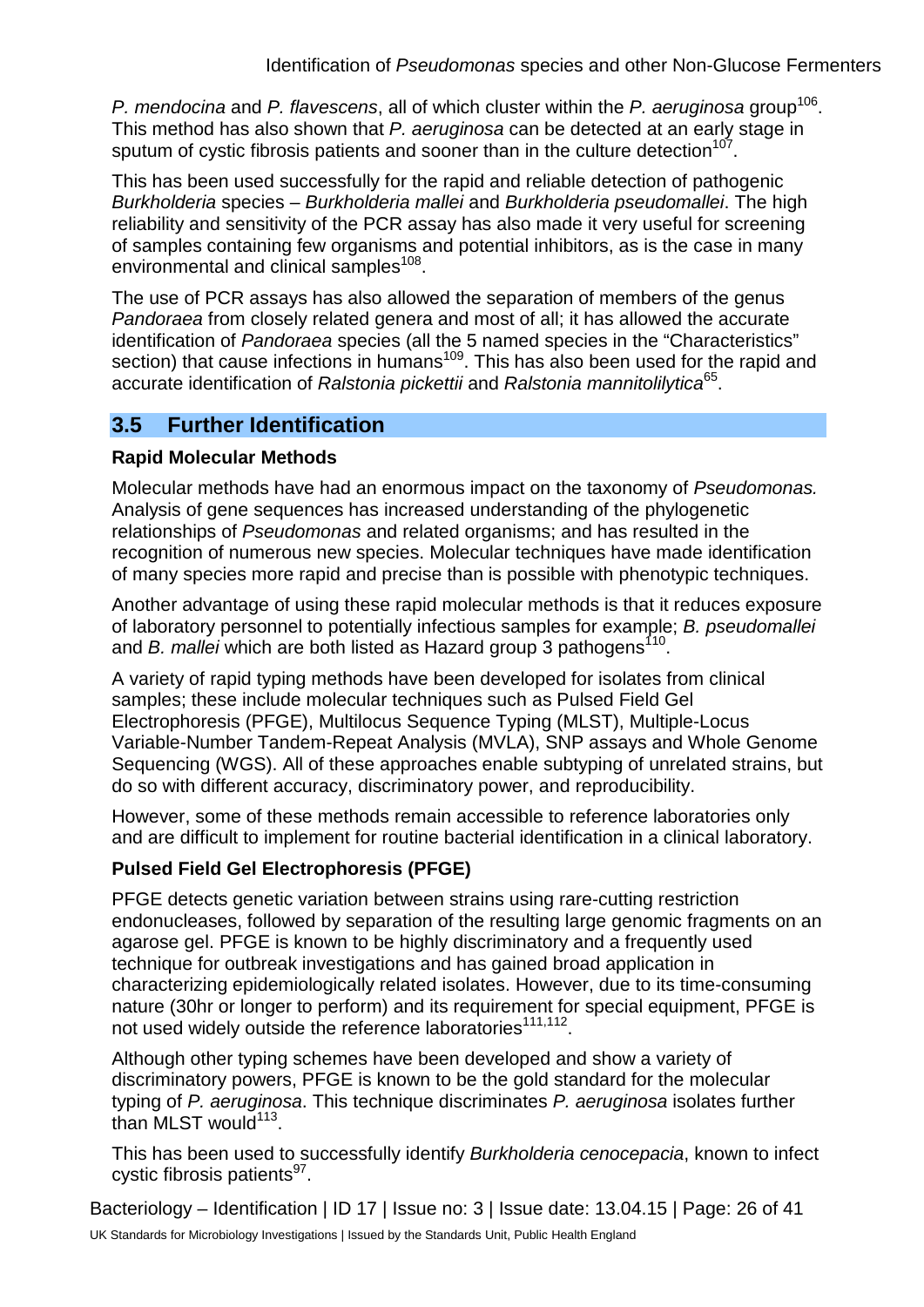## **Multilocus Sequence Typing (MLST)**

MLST measures the DNA sequence variations in a set of housekeeping genes directly and characterizes strains by their unique allelic profiles. The principle of MLST is simple: the technique involves PCR amplification followed by DNA sequencing. Nucleotide differences between strains can be checked at a variable number of genes depending on the degree of discrimination desired. The technique is highly discriminatory, as it detects all the nucleotide polymorphisms within a gene rather than just those non-synonymous changes that alter the electrophoretic mobility of the protein product. One of the advantages of MLST over other molecular typing methods is that sequence data are portable between laboratories and have led to the creation of global databases that allow for exchange of molecular typing data via the  $Internet<sup>114</sup>$ .

MLST has been extensively used as the one of the main typing methods for analysing the genetic relationships within populations and this has shown that *Pseudomonas aeruginosa* has a non-clonal epidemic population structure. This technique will also aid in a better understanding of the epidemiology of *P. aeruginosa*115.

This has been used successfully for the characterization of isolates of *B. pseudomallei*  and *B. mallei.* It also found that the *B. mallei* sequence type was grouped within the *B. pseudomallei* sequence types, supporting the idea that *B. mallei* is a clone of *B. pseudomallei*. MLST appears to also have sufficient discriminatory power for epidemiological investigations of melioidosis $116$ .

This technique has also been used to elucidate the taxonomy and population structure of the genus *Achromobacter* as well as assign strains to defined or new genogroups<sup>117</sup>.

MLST has equally being used for strain typing and to clearly differentiate all existing species in the closely related *B. cepacia* complex. The ability of this technique to carry out both strain differentiation and species identification in a single approach represents a major advance that should greatly aid the clinical diagnosis of *B. cepacia complex* infection<sup>118</sup>.

This technique has also been used to study the population structure of *Stenotrophomonas maltophilia* and to unravel the uneven distribution of environmental and clinical isolates obtained from infected, colonized, or CF patients. The MLST data developed has also confirmed the existence of previously defined genogroups and also identified new genogroups as well. However, further taxonomic studies are required to assess whether *S. maltophilia* can be separated into several distinct species $119$ .

The drawbacks of MLST are the substantial cost and laboratory work required to amplify, determine, and proof read the nucleotide sequence of the target DNA fragments, making the method hardly suitable for routine laboratory testing.

#### **16S rRNA Gene Sequencing**

A genotypic identification method, 16S rRNA gene sequencing is used for phylogenetic studies and has subsequently been found to be capable of re-classifying bacteria into completely new species, or even genera. It has also been used to describe new species that have never been successfully cultured.

Although 16S rRNA gene sequencing is highly useful in regards to bacterial classification, it has low phylogenetic power at the species level and poor

Bacteriology – Identification | ID 17 | Issue no: 3 | Issue date: 13.04.15 | Page: 27 of 41 UK Standards for Microbiology Investigations | Issued by the Standards Unit, Public Health England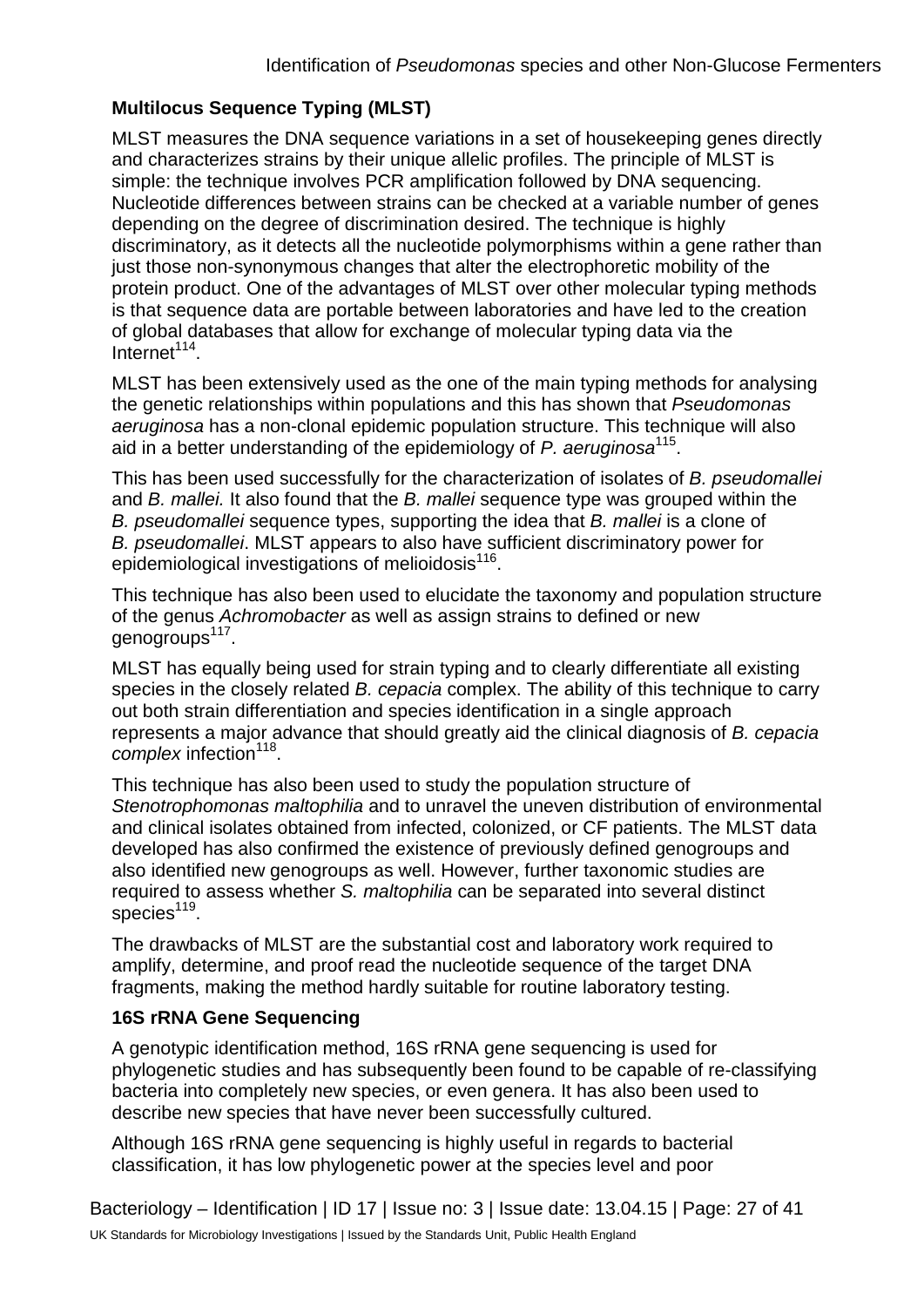discriminatory power for some genera, and DNA relatedness studies are necessary to provide absolute resolution to these taxonomic problems. There have been reports of resolution problems at the genus and/or species level with this technique<sup>120</sup>. Examples of these groups include (not exclusively), the *Acinetobacter baumannii*-*A. calcoaceticus* complex, *Achromobacter*, *Stenotrophomonas*, and some *Pseudomonas*  species (*P. fluorescens*, *P. jessenii*) 121.

This has been used to accurately identify and differentiate between *Burkholderia mallei* and *Burkholderia pseudomallei*<sup>110</sup>. This has equally been used to describe the *Pandoraea* species as well as *Roseomonas* species<sup>60,70</sup>.

#### *gyrB* **Gene Sequencing**

The *gyrB* gene, encoding the subunit B of DNA gyrase (a type II topoisomerase), has been demonstrated to represent a useful molecular marker for phylogenetic and/or taxonomic analysis. It has been used successfully in the identification of genera such as *Pseudomonas*, *Acinetobacter*, *Pandorea* and *Stenotrophomonas*. It has also been found to be a useful tool to discriminate strains belonging to the Bcc complex<sup>122,123</sup>.

#### *recA* **Gene Sequencing**

In contrast to the 16S rRNA gene, which has only limited taxonomic resolution in the Bcc, the *recA* gene has mostly provided the discriminatory power needed for identification of Bcc species and has been used successfully for the identification and differentiation of *B. pseudomultivorans* from other Bcc species<sup>14</sup>.

#### **Whole Genome Sequencing (WGS)**

This is also known as "full genome sequencing, complete genome sequencing, or entire genome sequencing". It is a laboratory process that determines the complete DNA sequence of an organism's genome at a single time. There are several highthroughput techniques that are available and used to sequence an entire genome such as pyrosequencing, nanopore technology, IIIumina sequencing, Ion Torrent sequencing, etc. This sequencing method holds great promise for rapid, accurate, and comprehensive identification of bacterial transmission pathways in hospital and community settings, with concomitant reductions in infections, morbidity, and costs.

This has been used successfully to explore the genome of *Pseudomonas* species. In the year 2000, the complete genome sequence of *Pseudomonas aeruginosa* was determined<sup>124</sup>. This was of interest because of the insights it provided into the role of this bacterium as a pathogen. More recently, the sequences of other *Pseudomonas* strains have been determined.

This has also been used for deducing the phylogeny of more closely related *Burkholderia* species, such as members of the *B. cepacia* complex or the *B. mallei* lineage $13$ .

WGS has also been used successfully to explore the genome of *Stenotrophomonas maltophilia,* whose sequence reveals that the organism can act as a reservoir of antimicrobial drug resistance determinants in clinical environments, which is an issue of considerable concern. This also reveals the capacity of this organism for environmental adaptations that presumably contribute to its persistence *in vivo* for example is its strong ability to attach to catheters and ventilators, from which infections of the blood or lungs arise<sup>125</sup>.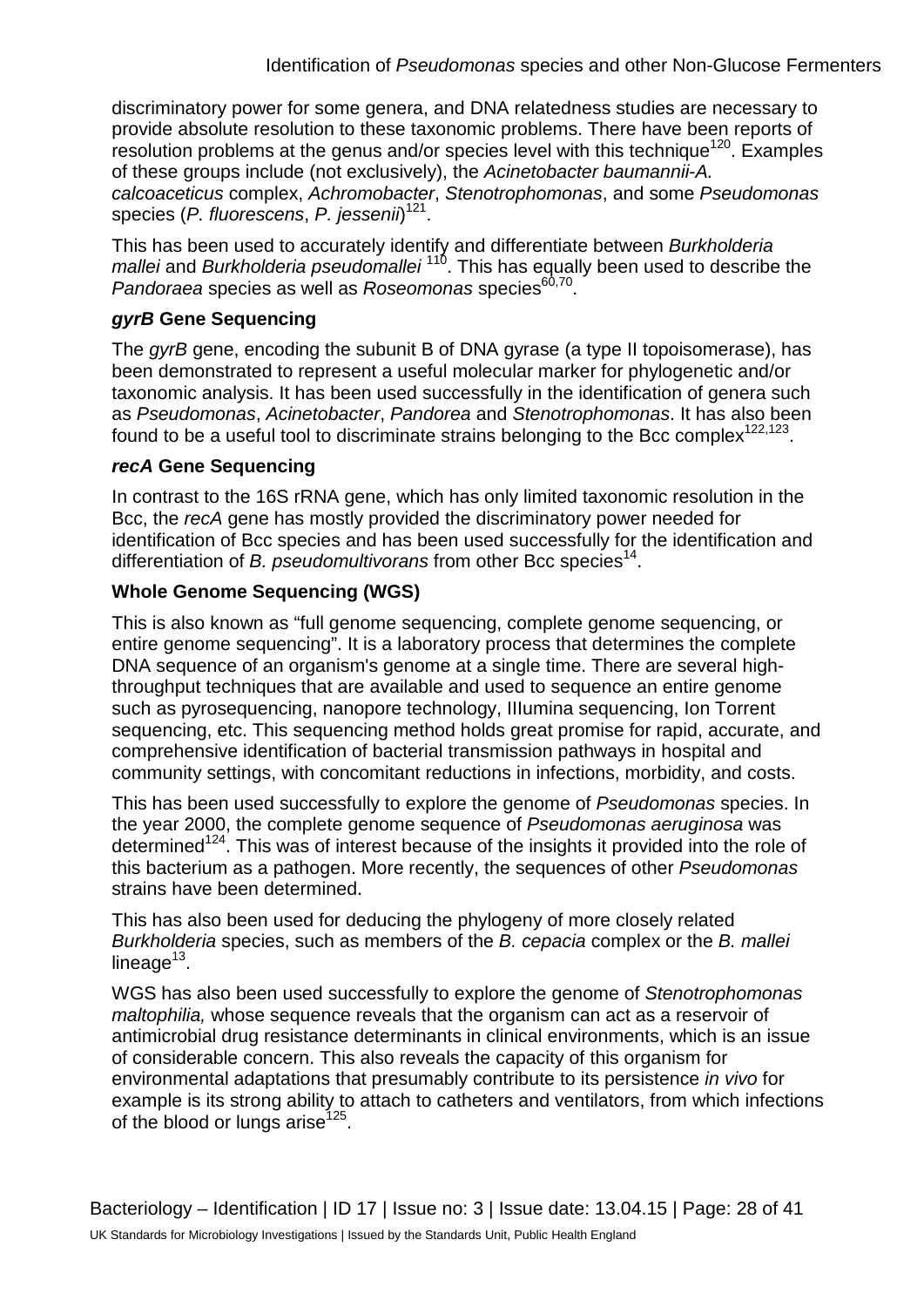This has also been used to explore the draft genome sequences of *Acinetobacter* species - *A. baumannii, A. nosocomialis*, and *A. pittii* associated with nosocomial infections<sup> $126$ </sup>.

# **3.6 Storage and Referral**

If required, save isolate on blood or nutrient agar slopes or charcoal swabs for referral to the Reference Laboratory.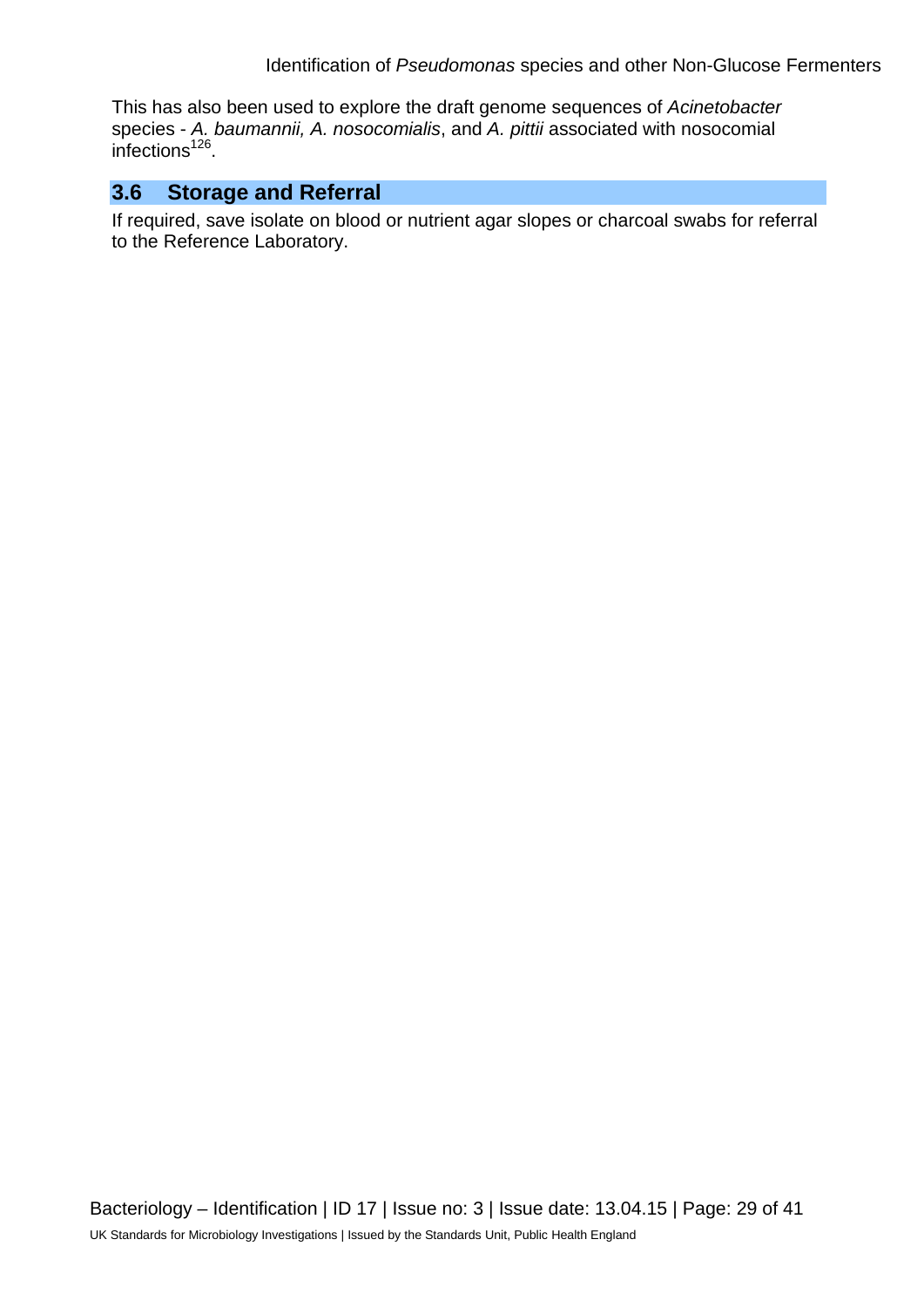# **4 Identification of** *Pseudomonas* **species and other Non-Glucose Fermenters**



\*Some Burkholderia species give variable reactions on oxidase test (B. contaminans, B. lata, B. pyrrocinia, B. gladioli, B. mallei)

The flowchart is for guidance only.

Bacteriology – Identification | ID 17 | Issue no: 3 | Issue date: 13.04.15 | Page: 30 of 41 UK Standards for Microbiology Investigations | Issued by the Standards Unit, Public Health England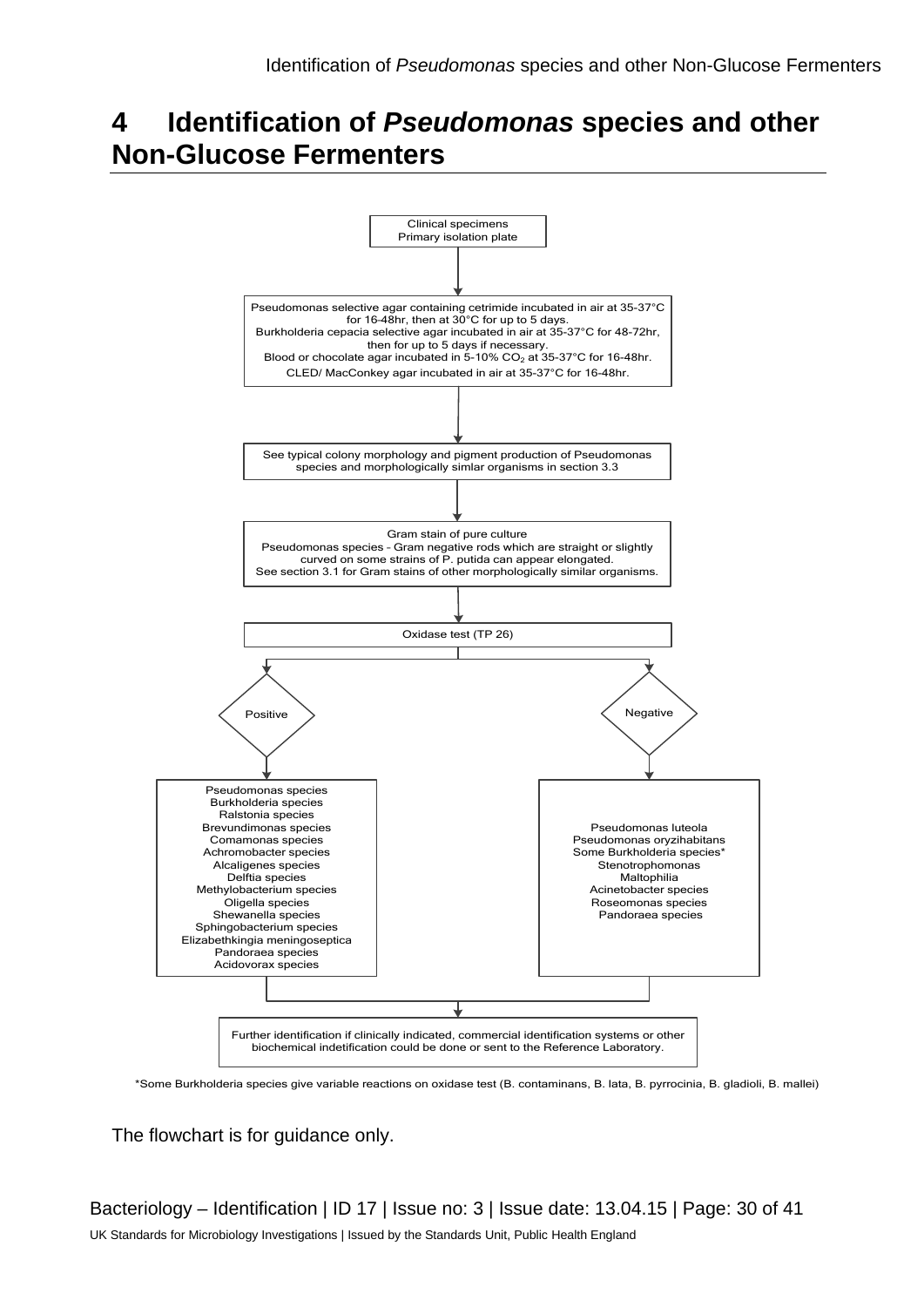# **5 Reporting**

# **5.1 Presumptive Identification**

If appropriate growth characteristics, colonial appearance, Gram stain of the culture and oxidase results are demonstrated.

# **5.2 Confirmation of Identification**

Further biochemical tests and/or molecular methods and/or Reference Laboratory report.

# **5.3 Medical Microbiologist**

Inform the medical microbiologist of presumed or confirmed *B. mallei* and *B. pseudomallei* isolates.

The medical microbiologist should be informed if the request bears relevant information to suggest infection with *Burkholderia pseudomallei* eg septicaemia, pneumonia, or multi-system disease with abscess formation (and possible outbreaks of same) in association with:

- Foreign travel or military service.
- Laboratory, aid, or agricultural work overseas especially to Queensland (Australia), or South or South East Asia.

*Burkholderia mallei* may present with somewhat similar clinical features, in association with:

• Agricultural/livestock, veterinary or laboratory work overseas, especially in the Middle East and S. America.

The medical microbiologist should also be informed if the presumed or confirmed glucose non-fermenting Gram negative rod is isolated from a sample taken from a normally sterile site, in accordance with local protocols. If isolated from other site(s), consideration should be given to informing the medical microbiologist in accordance with local protocols, if eg:

- Immuno-compromised patient notably if neutropenic
- Device-associated infection

The medical microbiologist should be informed of presumed or confirmed *Burkholderia cepacia* complex isolates from cystic fibrosis patients.

Follow local protocols for reporting to clinician.

# **5.4 CCDC**

Refer to local Memorandum of Understanding.

# **5.5 Public Health England**<sup>127</sup>

Refer to current guidelines on CIDSC and COSURV reporting.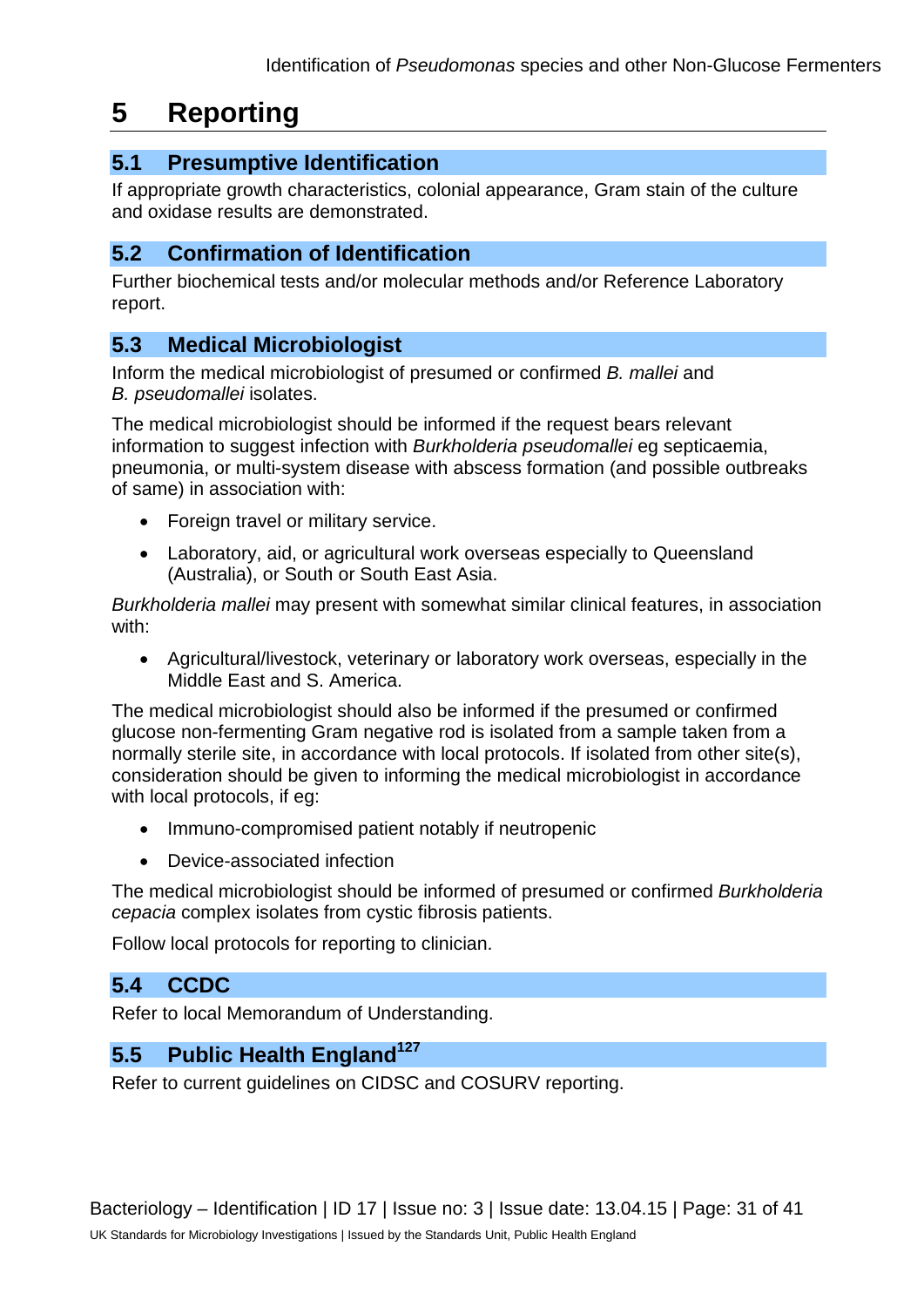## **5.6 Infection Prevention and Control Team**

Inform the local infection prevention and control team of presumed or confirmed isolates of *B. mallei* and *B. pseudomallei*.

# **6 Referrals**

## **6.1 Reference Laboratory**

Contact appropriate devolved national reference laboratory for information on the tests available, turnaround times, transport procedure and any other requirements for sample submission:

Antimicrobial Resistance and Healthcare Associated Infections Reference Unit (AMRHAI) Public Health England 61 Colindale Avenue London NW9 5EQ Contact PHE's main switchboard: Tel. +44 (0) 20 8200 4400 England and Wales

[https://www.gov.uk/specialist-and-reference-microbiology-laboratory-tests-and](https://www.gov.uk/specialist-and-reference-microbiology-laboratory-tests-and-services)[services](https://www.gov.uk/specialist-and-reference-microbiology-laboratory-tests-and-services)

**Scotland** 

<http://www.hps.scot.nhs.uk/reflab/index.aspx>

Northern Ireland

<http://www.belfasttrust.hscni.net/Laboratory-MortuaryServices.htm>

# **7 Notification to PHE127,128 or Equivalent in the Devolved Administrations129-132**

The Health Protection (Notification) regulations 2010 require diagnostic laboratories to notify Public Health England (PHE) when they identify the causative agents that are listed in Schedule 2 of the Regulations. Notifications must be provided in writing, on paper or electronically, within seven days. Urgent cases should be notified orally and as soon as possible, recommended within 24 hours. These should be followed up by written notification within seven days.

For the purposes of the Notification Regulations, the recipient of laboratory notifications is the local PHE Health Protection Team. If a case has already been notified by a registered medical practitioner, the diagnostic laboratory is still required to notify the case if they identify any evidence of an infection caused by a notifiable causative agent.

Notification under the Health Protection (Notification) Regulations 2010 does not replace voluntary reporting to PHE. The vast majority of NHS laboratories voluntarily report a wide range of laboratory diagnoses of causative agents to PHE and many PHE Health protection Teams have agreements with local laboratories for urgent reporting of some infections. This should continue.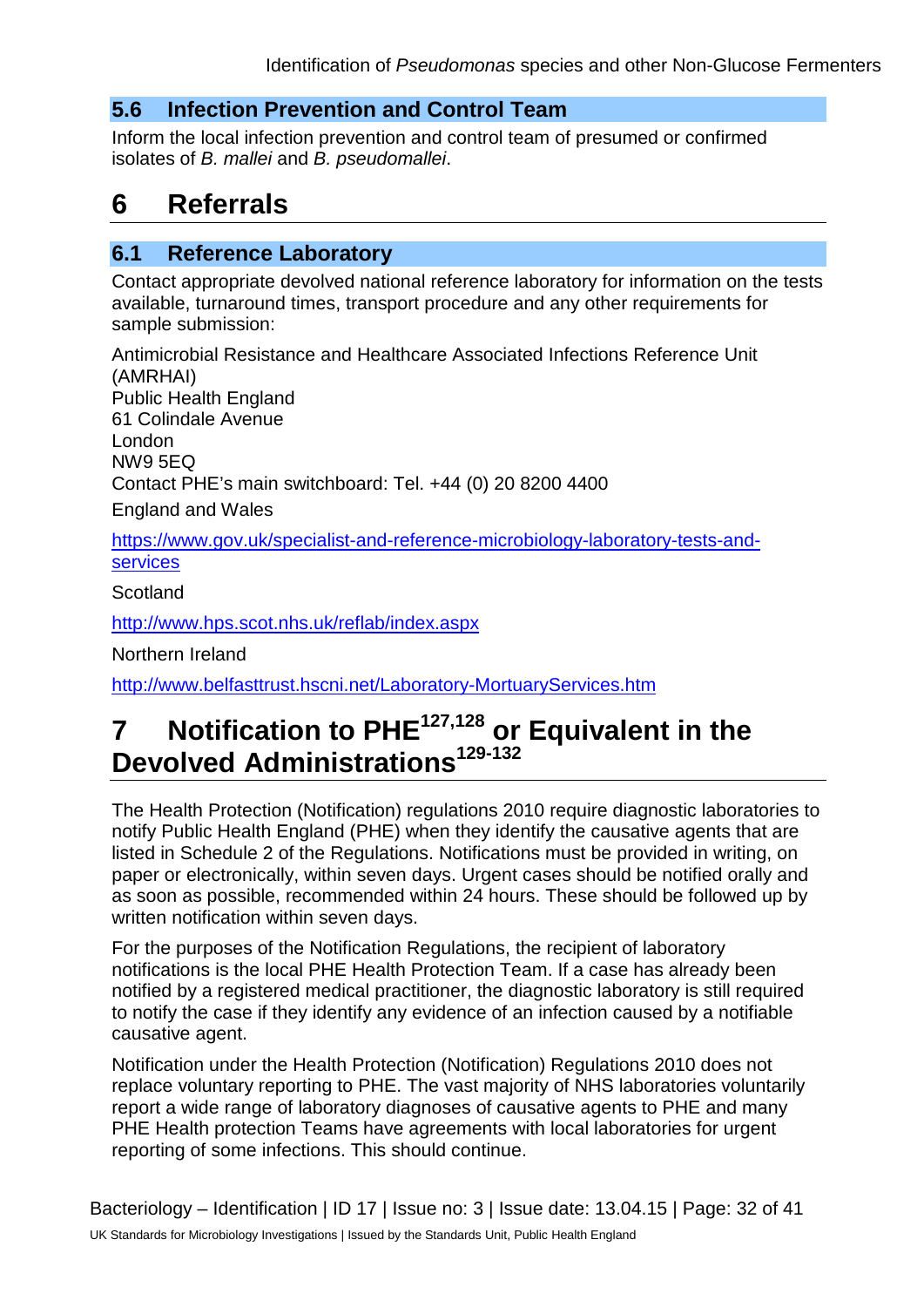**Note:** The Health Protection Legislation Guidance (2010) includes reporting of Human Immunodeficiency Virus (HIV) & Sexually Transmitted Infections (STIs), Healthcare Associated Infections (HCAIs) and Creutzfeldt–Jakob disease (CJD) under 'Notification Duties of Registered Medical Practitioners': it is not noted under 'Notification Duties of Diagnostic Laboratories'.

[https://www.gov.uk/government/organisations/public-health-england/about/our](https://www.gov.uk/government/organisations/public-health-england/about/our-governance#health-protection-regulations-2010)[governance#health-protection-regulations-2010](https://www.gov.uk/government/organisations/public-health-england/about/our-governance#health-protection-regulations-2010)

Other arrangements exist in [Scotland](http://www.scotland.gov.uk/Topics/Health/Policy/Public-Health-Act/Implementation/Guidance/Guidance-Part2)<sup>129,130</sup>, Wales<sup>131</sup> and [Northern Ireland](http://www.publichealth.hscni.net/directorate-public-health/health-protection)<sup>132</sup>.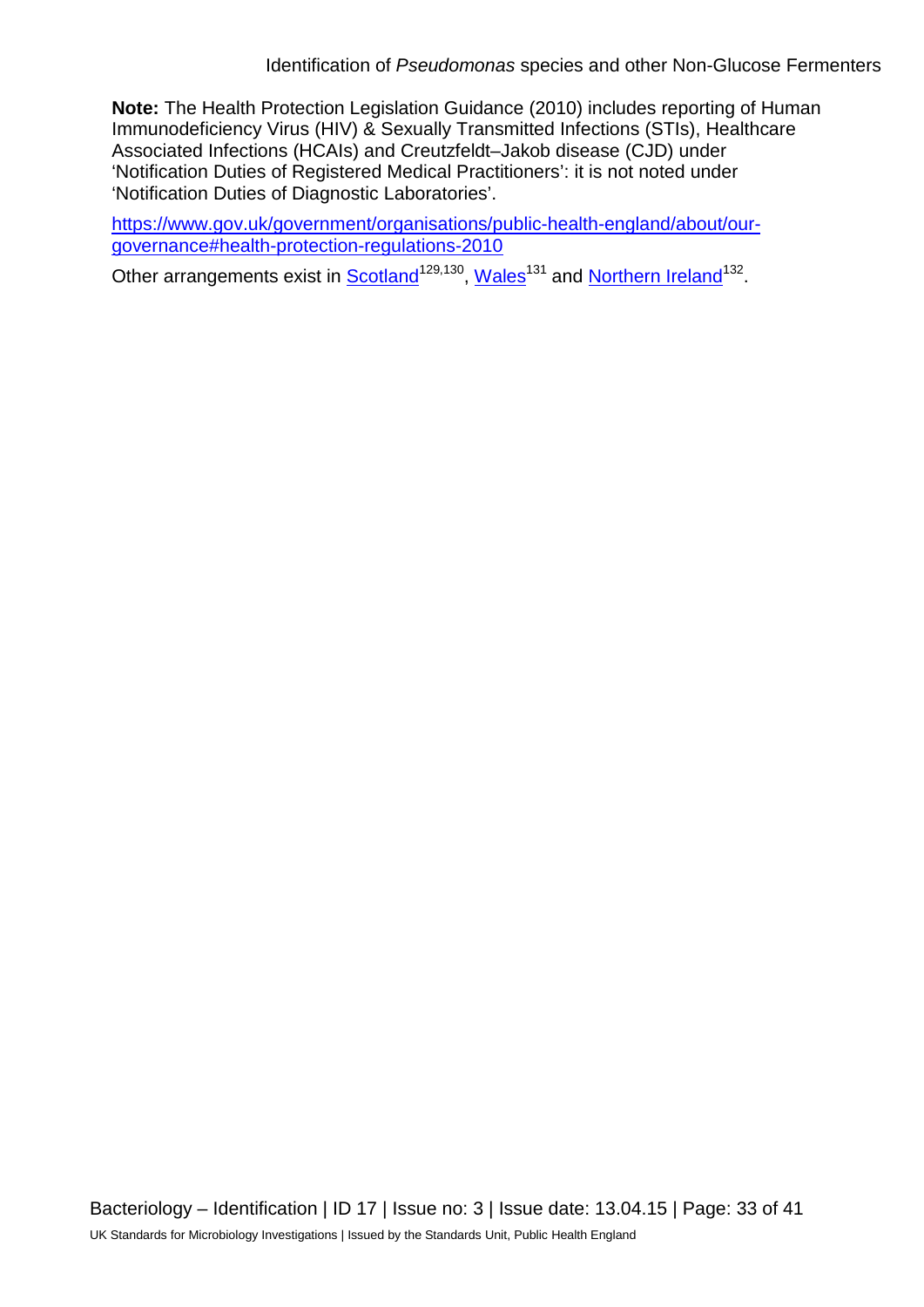# **References**

- 1. Pitt TL, Simpson AJ. Pseudomonas aeruginosa and Burkholderia spp. In: Hawkey PM, Gillespie SH, editors. Principles and Practice of Clinical Bacteriology. Chichester: John Wiley and Sons; 2006. p. 426-43.
- 2. Ogunnariwo J, Hamilton-Miller JM. Brown- and red-pigmented Pseudomonas aeruginosa: differentiation between melanin and pyorubrin. J Med Microbiol 1975;8:199-203.
- 3. Henry D, Speert D. Pseudomonas. In: Versalovic J, Carroll K, Funke G, Jorgensen J, Landry M, Warnock D, editors. Manual of Clinical Microbiology. 10th ed. Washington DC: ASM press; 2011. p. 677-91.
- 4. Euzeby,JP. List of prokaryotic names with standing in nomenclature Genus *Pseudomonas*. 2014.
- 5. Meyer JM, Geoffroy VA, Baida N, Gardan L, Izard D, Lemanceau P, et al. Siderophore typing, a powerful tool for the identification of fluorescent and nonfluorescent pseudomonads. Appl Environ Microbiol 2002;68:2745-53.
- 6. Lau GW, Hassett DJ, Ran H, Kong F. The role of pyocyanin in Pseudomonas aeruginosa infection. Trends Mol Med 2004;10:599-606.
- 7. Hsueh PR, Teng LJ, Pan HJ, Chen YC, Sun CC, Ho SW, et al. Outbreak of Pseudomonas fluorescens bacteremia among oncology patients. J Clin Microbiol 1998;36:2914-7.
- 8. Takeuchi M, Yokota A. Proposals of *Sphingobacterium faecium sp*. nov., *Sphingobacterium piscium sp*. nov., *Sphingobacterium heparinum* comb. nov., S*phingobacterium thalpophilum* comb. nov. and two genospecies of the genus *Sphingobactrium*, and synonymy of *Flavobacterium yabuuchiae* and *Sphingobacterium spiritivorum*. J Gen Appl Microbiol 2014;38:465-82.
- 9. Clark LL, Dajcs JJ, McLean CH, Bartell JG, Stroman DW. Pseudomonas otitidis sp. nov., isolated from patients with otic infections. Int J Syst Evol Microbiol 2006;56:709-14.
- 10. Noble RC, Overman SB. Pseudomonas stutzeri infection. A review of hospital isolates and a review of the literature. Diagn Microbiol Infect Dis 1994;19:51-6.
- 11. Euzeby,JP. List of prokaryotic names with standing in nomenclature Genus *Burkholderia*. 2014.
- 12. Coenye T, Vandamme P, Govan JR, LiPuma JJ. Taxonomy and identification of the Burkholderia cepacia complex. J Clin Microbiol 2001;39:3427-36.
- 13. Vandamme P, Dawyndt P. Classification and identification of the Burkholderia cepacia complex: Past, present and future. Syst Appl Microbiol 2011;34:87-95.
- 14. Peeters C, Zlosnik JE, Spilker T, Hird TJ, LiPuma JJ, Vandamme P. Burkholderia pseudomultivorans sp. nov., a novel Burkholderia cepacia complex species from human respiratory samples and the rhizosphere. Syst Appl Microbiol 2013;36:483-9.
- 15. Hutchinson GR, Parker S, Pryor JA, Duncan-Skingle F, Hoffman PN, Hodson ME, et al. Homeuse nebulizers: a potential primary source of Burkholderia cepacia and other colistin-resistant, gram-negative bacteria in patients with cystic fibrosis. J Clin Microbiol 1996;34:584-7.
- 16. Gravel-Tropper D, Sample ML, Oxley C, Toye B, Woods DE, Garber GE. Three-year outbreak of pseudobacteremia with Burkholderia cepacia traced to a contaminated blood gas analyzer. Infect Control Hosp Epidemiol 1996;17:737-40.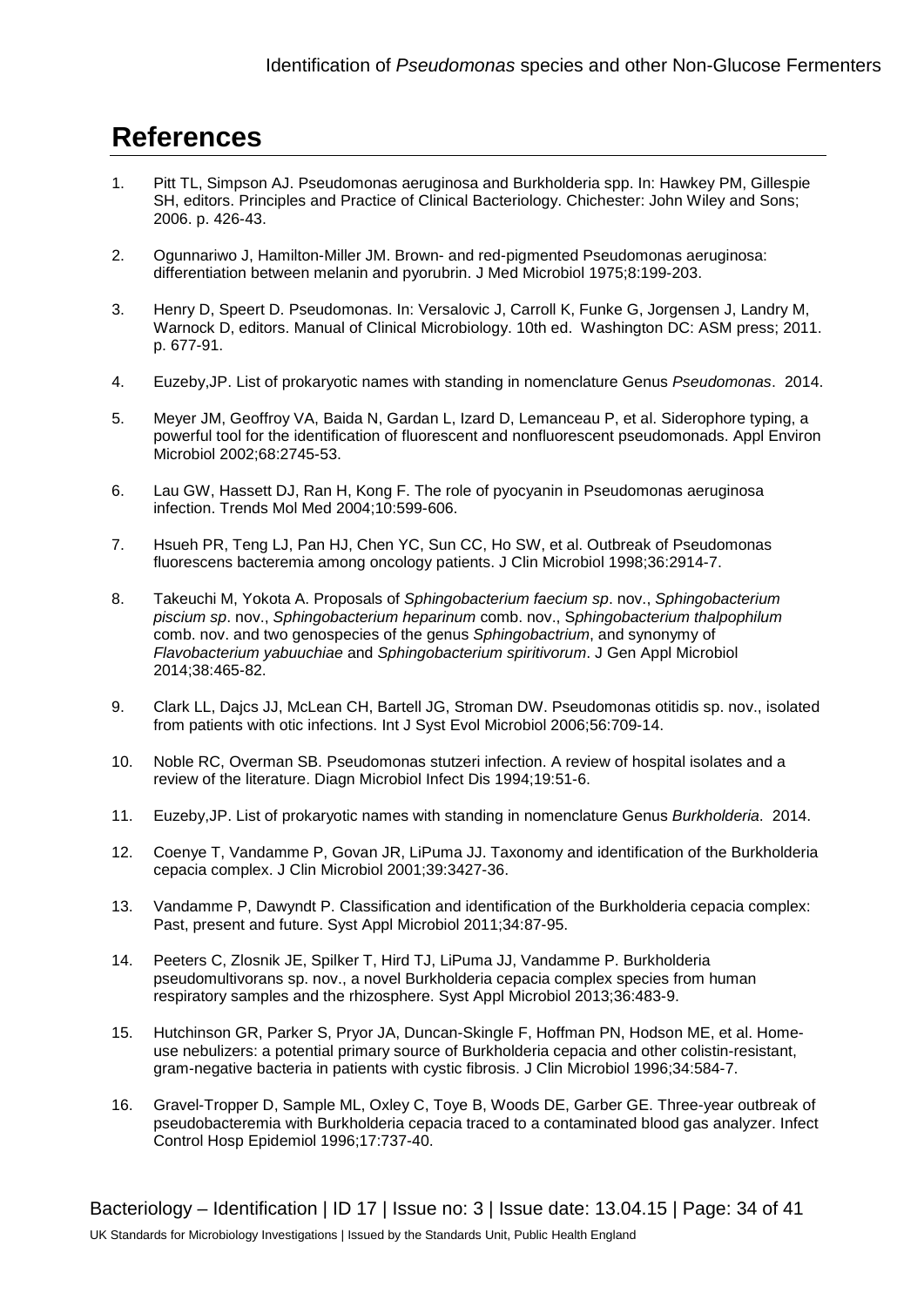- 17. Panlilio AL, Beck-Sague CM, Siegel JD, Anderson RL, Yetts SY, Clark NC, et al. Infections and pseudoinfections due to povidone-iodine solution contaminated with Pseudomonas cepacia. Clin Infect Dis 1992;14:1078-83.
- 18. Henry D, Campbell M, McGimpsey C, Clarke A, Louden L, Burns JL, et al. Comparison of isolation media for recovery of Burkholderia cepacia complex from respiratory secretions of patients with cystic fibrosis. J Clin Microbiol 1999;37:1004-7.
- 19. Wright RM, Moore JE, Shaw A, Dunbar K, Dodd M, Webb K, et al. Improved cultural detection of Burkholderia cepacia from sputum in patients with cystic fibrosis. J Clin Pathol 2001;54:803-5.
- 20. Shelly DB, Spilker T, Gracely EJ, Coenye T, Vandamme P, LiPuma JJ. Utility of commercial systems for identification of Burkholderia cepacia complex from cystic fibrosis sputum culture. J Clin Microbiol 2000;38:3112-5.
- 21. Brisse S, Stefani S, Verhoef J, Van Belkum A, Vandamme P, Goessens W. Comparative evaluation of the BD Phoenix and VITEK 2 automated instruments for identification of isolates of the Burkholderia cepacia complex. J Clin Microbiol 2002;40:1743-8.
- 22. Chetchotisakd P, Chierakul W, Chaowagul W, Anunnatsiri S, Phimda K, Mootsikapun P, et al. Trimethoprim-sulfamethoxazole versus trimethoprim-sulfamethoxazole plus doxycycline as oral eradicative treatment for melioidosis (MERTH): a multicentre, double-blind, non-inferiority, randomised controlled trial. Lancet 2013.
- 23. Bauernfeind A, Schneider I, Jungwirth R, Roller C. Discrimination of Burkholderia gladioli from other Burkholderia species detectable in cystic fibrosis patients by PCR. J Clin Microbiol 1998;36:2748-51.
- 24. Denton M, Kerr KG. Microbiological and clinical aspects of infection associated with Stenotrophomonas maltophilia. Clin Microbiol Rev 1998;11:57-80.
- 25. Euzeby,JP. List of prokaryotic names with standing in nomenclature Genus *Acinetobacter*. 2014.
- 26. Nagmoti MB, Nagmoti JM, Budhagaonkar S. Acinetobacter species as pathogens in tertiary care hospital - A retrospective study. Journal of Experimental Sciences 2011;2:52-3.
- 27. Kirkgoz E, Zer Y. Clonal comparison of *Acinetobacter* strains isolated from intensive care patients and the intensive care unit environment. Turkish Journal of Medical Sciences 2014;44:643-8.
- 28. Bergogne-Berezin E, Towner KJ. Acinetobacter spp. as nosocomial pathogens: microbiological, clinical, and epidemiological features. Clin Microbiol Rev 1996;9:148-65.
- 29. Coenye T, Goris J, Spilker T, Vandamme P, LiPuma JJ. Characterization of unusual bacteria isolated from respiratory secretions of cystic fibrosis patients and description of Inquilinus limosus gen. nov., sp. nov. J Clin Microbiol 2002;40:2062-9.
- 30. Ferroni A, Sermet-Gaudelus I, Abachin E, Quesne G, Lenoir G, Berche P, et al. Use of 16S rRNA gene sequencing for identification of nonfermenting gram-negative bacilli recovered from patients attending a single cystic fibrosis center. J Clin Microbiol 2002;40:3793-7.
- 31. Euzeby,JP. List of prokaryotic names with standing in nomenclature Genus *Acidovorax*. 2014.
- 32. Willems A, Falsen E, Pot B, Jantzen E, Hoste B, Vandamme P, et al. Acidovorax, a new genus for Pseudomonas facilis, Pseudomonas delafieldii, E. Falsen (EF) group 13, EF group 16, and several clinical isolates, with the species Acidovorax facilis comb. nov., Acidovorax delafieldii comb. nov., and Acidovorax temperans sp. nov. Int J Syst Bacteriol 1990;40:384-98.
- 33. Euzeby,JP. List of prokaryotic names with standing in nomenclature Genus *Achromobacter*. 2014.

Bacteriology – Identification | ID 17 | Issue no: 3 | Issue date: 13.04.15 | Page: 35 of 41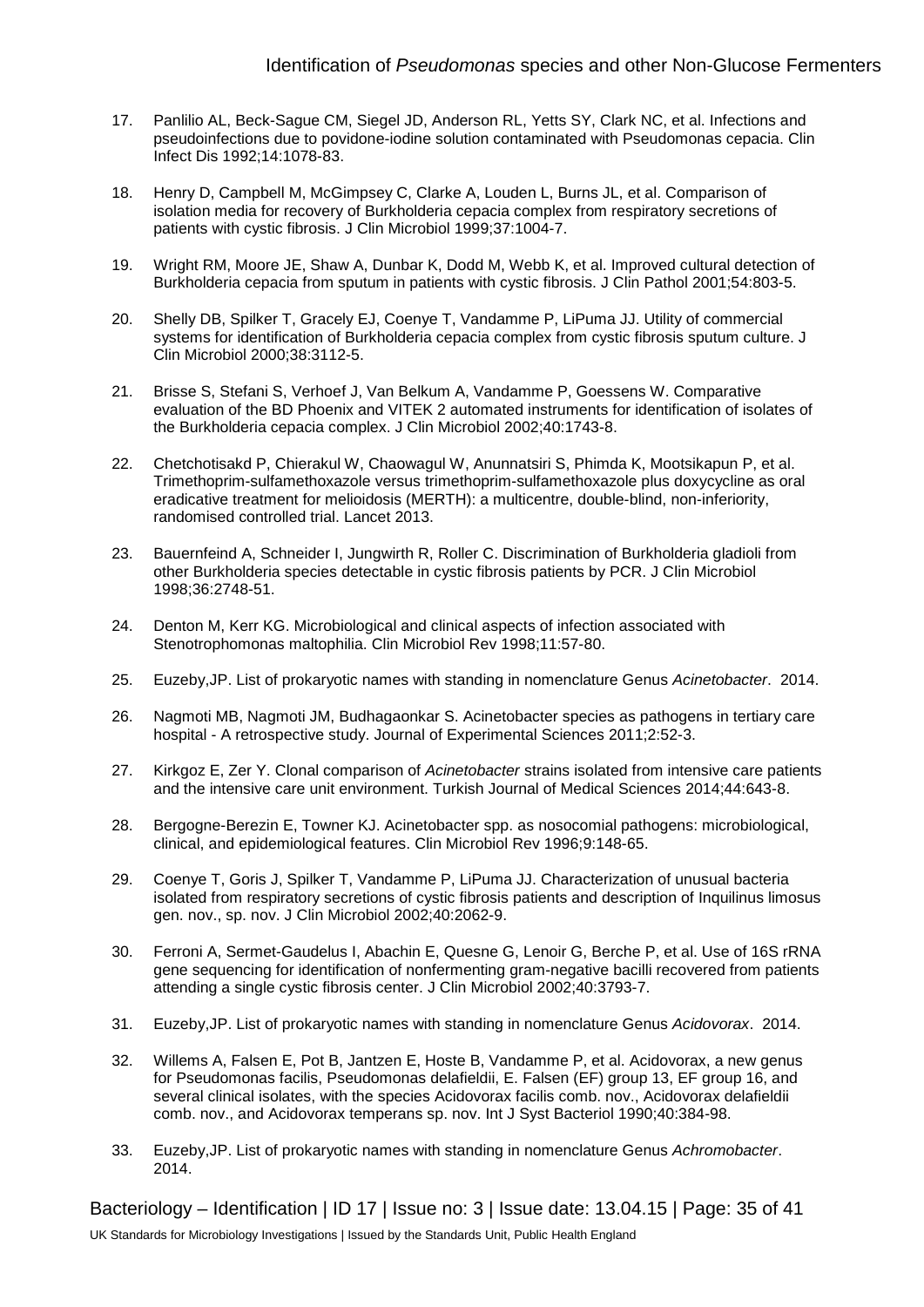- 34. Yabuuchi E, Kawamura Y, Kosako Y, Ezaki T. Emendation of genus Achromobacter and Achromobacter xylosoxidans (Yabuuchi and Yano) and proposal of Achromobacter ruhlandii (Packer and Vishniac) comb. nov., Achromobacter piechaudii (Kiredjian et al.) comb. nov., and Achromobacter xylosoxidans subsp. denitrificans (Ruger and Tan) comb. nov. Microbiol Immunol 1998;42:429-38.
- 35. Vandamme P, Moore ER, Cnockaert M, De BE, Svensson-Stadler L, Houf K, et al. Achromobacter animicus sp. nov., Achromobacter mucicolens sp. nov., Achromobacter pulmonis sp. nov. and Achromobacter spiritinus sp. nov., from human clinical samples. Syst Appl Microbiol 2013;36:1-10.
- 36. Manfredi R, Nanetti A, Ferri M, Chiodo F. Bacteremia and respiratory involvement by Alcaligenes xylosoxidans in patients infected with the human immunodeficiency virus. Eur J Clin Microbiol Infect Dis 1997;16:933-8.
- 37. Saiman L, Chen Y, Tabibi S, San Gabriel P, Zhou J, Liu Z, et al. Identification and antimicrobial susceptibility of Alcaligenes xylosoxidans isolated from patients with cystic fibrosis. J Clin Microbiol 2001;39:3942-5.
- 38. Euzeby,JP. List of prokaryotic names with standing in nomenclature Genus *Alcaligenes*. 2014.
- 39. Bizet J, Bizet C. Strains of Alcaligenes faecalis from clinical material. J Infect 1997;35:167-9.
- 40. Euzeby,JP. List of prokaryotic names with standing in nomenclature Genus *Brevundimonas*. 2014.
- 41. Lipuma J, Currie B, Peacock S, Vandammew P. Burkholderia, Stenotrophomonas, Ralstonia, Cupriavidus, Pandoraea, Brevunidimonas, comamonas, Delftia and Acidovorax. In: Versalovic J, Carroll K, Funke G, Jorgensen J, Landry M, Warnock D, editors. Manual of Clinical microbiology. 10th ed. Washington DC: ASM Press; 2011. p. 692-713.
- 42. Gilad J, Borer A, Peled N, Riesenberg K, Tager S, Appelbaum A, et al. Hospital-acquired brevundimonas vesicularis septicaemia following open-heart surgery: case report and literature review. Scand J Infect Dis 2000;32:90-1.
- 43. Euzeby,JP. List of prokaryotic names with standing in nomenclature Genus *Delftia*. 2014.
- 44. Wen.A., Fegan M, Hayward C, Chakraborty T, Sly LI. Phylogenetic relationships among members of the and description of *Delftia acidovorans* (den Dooren de Jong 1926 and Tamaoka *et al*. 1987) gen. nov., comb. nov. International Journal of Systematic Bacteriology 2014;49:567-76.
- 45. Euzeby,JP. List of Prokaryotic names with Standing in Nomenclature Genus *Elizabethkingia*. 2014.
- 46. Chiu CH, Waddingdon M, Greenberg D, Schreckenberger PC, Carnahan AM. Atypical Chryseobacterium meningosepticum and meningitis and sepsis in newborns and the immunocompromised, Taiwan. Emerg Infect Dis 2000;6:481-6.
- 47. Hoque SN, Graham J, Kaufmann ME, Tabaqchali S. Chryseobacterium (Flavobacterium) meningosepticum outbreak associated with colonization of water taps in a neonatal intensive care unit. J Hosp Infect 2001;47:188-92.
- 48. Euzeby,JP. List of prokaryotic names with standing in nomenclature Genus *Comamonas*. 2014.
- 49. De Vos P, Kersters K, Falsen E, Pot B, Gillis M, Segers P, et al. *Comamonas* Davis and Park 1962 gen. nov., nom. rev. emend., and *Comamonas terrigena* Hugh 1962 sp. nov., nom. rev. International Journal of Systematic Bacteriology 1985;35:443-53.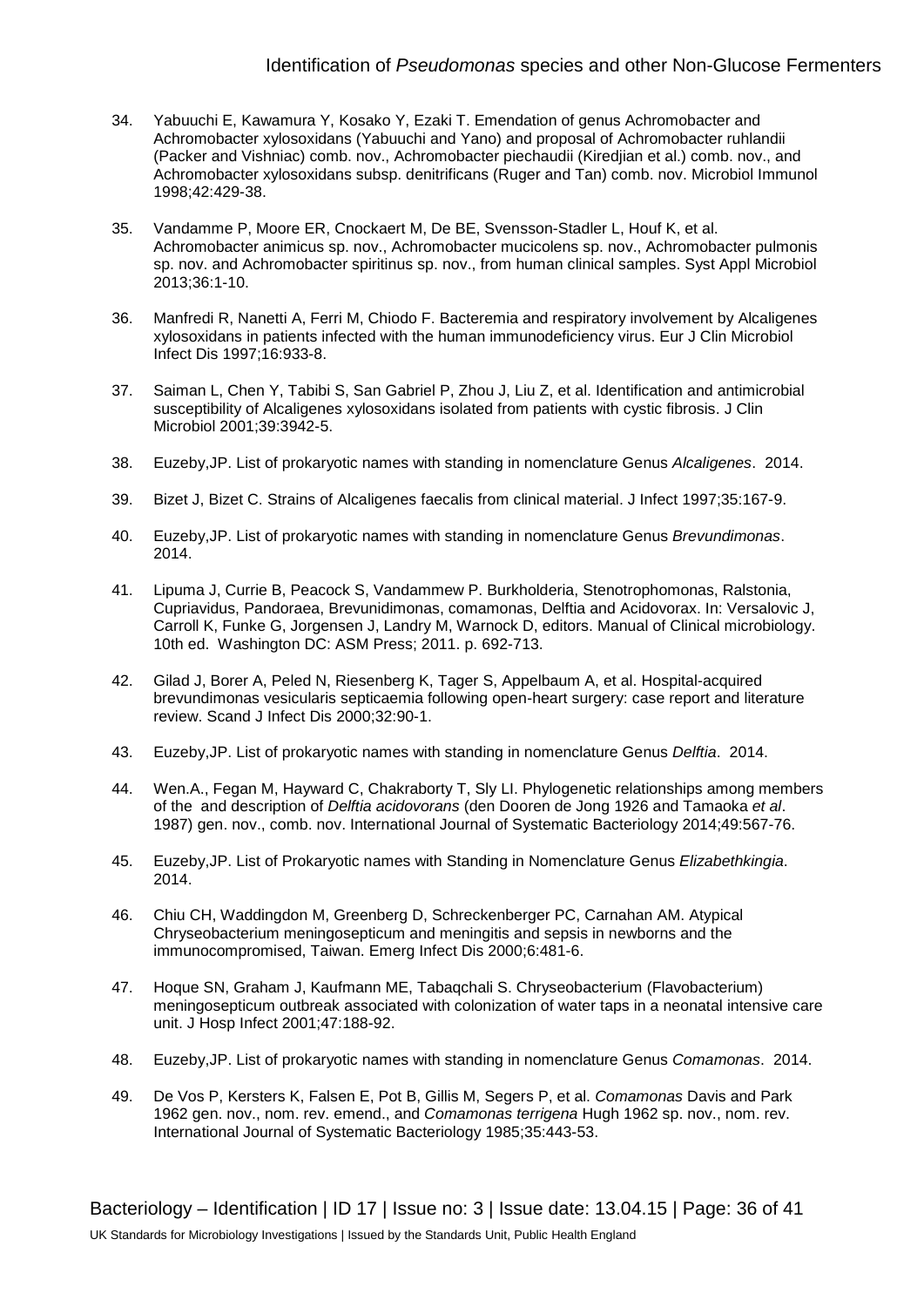- 50. Smith MD, Gradon JD. Bacteremia due to Comamonas species possibly associated with exposure to tropical fish. South Med J 2003;96:815-7.
- 51. Farshad S, Norouzi F, Aminshahidi M, Heidari B, Alborzi A. Two cases of bacteremia due to an unusual pathogen, Comamonas testosteroni in Iran and a review literature. J Infect Dev Ctries 2012;6:521-5.
- 52. Euzeby,JP. List of prokaryotic names with standing in nomenclature Genus *Methylobacterium*. 2014.
- 53. Lee CH, Tang YF, Liu JW. Underdiagnosis of urinary tract infection caused by Methylobacterium species with current standard processing of urine culture and its clinical implications. J Med Microbiol 2004;53:755-9.
- 54. Sanders JW, Martin JW, Hooke M, Hooke J. Methylobacterium mesophilicum infection: case report and literature review of an unusual opportunistic pathogen. Clin Infect Dis 2000;30:936-8.
- 55. Euzeby,JP. List of prokaryotic names with standing in nomenclature Genus *Ochrobactrum*. 2014.
- 56. Alnor D, Frimodt-Moller N, Espersen F, Frederiksen W. Infections with the unusual human pathogens Agrobacterium species and Ochrobactrum anthropi. Clin Infect Dis 1994;18:914-20.
- 57. Group 4 Gram-negative Aerobic/ Microaerophilic Rods and Cocci. In: Holt JG, Krieg NR, Sneath PHA, Staley JT, Williams ST, editors. Bergey's Manual of Determinative Bacteriology. 9th ed. Baltimore: Williams and Wilkins; 1994. p. 85-94.
- 58. Euzeby,JP. List of Prokaryotic names with Standing in Nomenclature Genus *Oligella*. 2013.
- 59. Euzeby,JP. List of prokaryotic names with standing in nomenclature Genus *Pandoraea*. 2014.
- 60. Coenye T, Falsen E, Hoste B, Ohlen M, Goris J, Govan JR, et al. Description of Pandoraea gen. nov. with Pandoraea apista sp. nov., Pandoraea pulmonicola sp. nov., Pandoraea pnomenusa sp. nov., Pandoraea sputorum sp. nov. and Pandoraea norimbergensis comb. nov. Int J Syst Evol Microbiol 2000;50 Pt 2:887-99.
- 61. Juni E, Bovre K. Family II. Moraxellaceae. In: Garrity GM, Brenner DJ, Krieg NR, Staley JT, editors. Bergey's Manual of Systematic Bacteriology 2nd Edition Vol Two: The Proteobacteria Part B The Cammaproteobacteria. Springer; 2005. p. 411-37.
- 62. Bowman JP. The genus *Psychrobacter*. In: Dworkin M, Falkow S, Rosenberg E, Schleifer KH, Stackebrandt E, editors. The Prokaryotes: A Handbook on the Biology of Bacteria. 3rd ed. New York: Springer; 2006. p. 920-30.
- 63. Euzeby,JP. List of Prokaryotic names with Standing in Nomenclature Genus *Psychrobacter*. 2013.
- 64. Euzeby,JP. List of prokaryotic names with standing in nomenclature Genus *Ralstonia*. 2014.
- 65. Coenye T, Vandamme P, LiPuma JJ. Infection by Ralstonia species in cystic fibrosis patients: identification of R. pickettii and R. mannitolilytica by polymerase chain reaction. Emerg Infect Dis 2002;8:692-6.
- 66. Euzeby,JP. List of prokaryotic names with standing in nomenclature Genus *Roseomonas*. 2014.
- 67. Lewis L, Stock F, Williams D, Weir S, Gill VJ. Infections with Roseomonas gilardii and review of characteristics used for biochemical identification and molecular typing. Am J Clin Pathol 1997;108:210-6.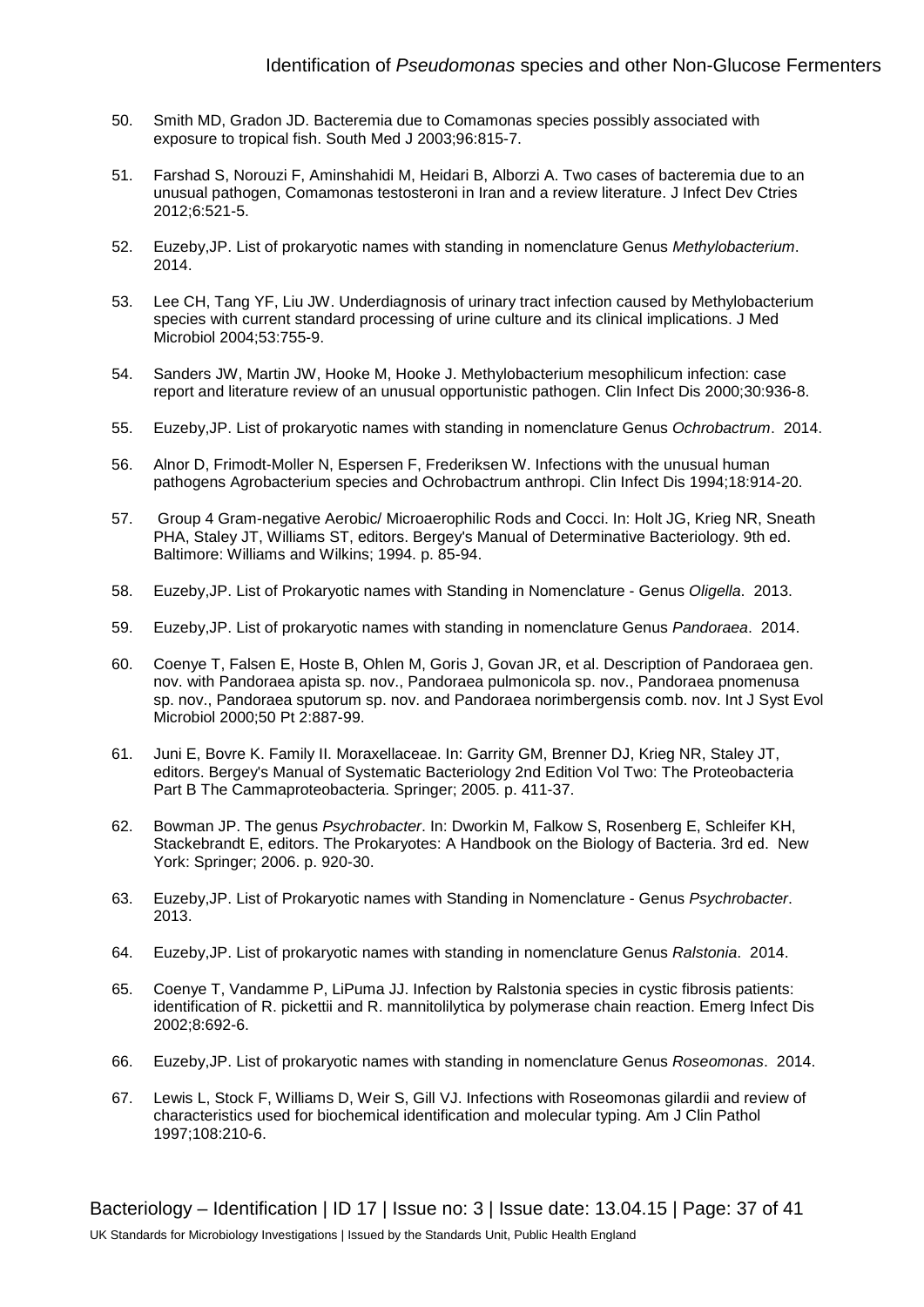- 68. Rihs JD, Brenner DJ, Weaver RE, Steigerwalt AG, Hollis DG, Yu VL. Roseomonas, a new genus associated with bacteremia and other human infections. J Clin Microbiol 1993;31:3275-83.
- 69. Kampfer P, Andersson MA, Jackel U, Salkinoja-Salonen M. Teichococcus ludipueritiae gen. nov. sp. nov., and Muricoccus roseus gen. nov. sp. nov. representing two new genera of the alpha-1 subclass of the Proteobacteria. Syst Appl Microbiol 2003;26:23-9.
- 70. Han XY, Pham AS, Tarrand JJ, Rolston KV, Helsel LO, Levett PN. Bacteriologic characterization of 36 strains of Roseomonas species and proposal of Roseomonas mucosa sp nov and Roseomonas gilardii subsp rosea subsp nov. Am J Clin Pathol 2003;120:256-64.
- 71. Euzeby,JP. List of prokaryotic names with standing in nomenclature Genus *Shewanella*. 2014.
- 72. Brink AJ, van Straten A, van Rensburg AJ. Shewanella (Pseudomonas) putrefaciens bacteremia. Clin Infect Dis 1995;20:1327-32.
- 73. Euzeby,JP. List of prokaryotic names with standing in nomenclature Genus *Sphingobacterium*. 2014.
- 74. Lambiase A, Rossano F, Del PM, Raia V, Sepe A, de GF, et al. Sphingobacterium respiratory tract infection in patients with cystic fibrosis. BMC Res Notes 2009;2:262.
- 75. Luzzi GA, Brindle R, Sockett PN, Solera J, Klenerman P, Warrell DA. Brucellosis: imported and laboratory-acquired cases, and an overview of treatment trials. Trans R Soc Trop Med Hyg 1993;87:138-41.
- 76. LOWBURY EJ, COLLINS AG. The use of a new cetrimide product in a selective medium for Pseudomonas pyocyanea. J Clin Pathol 1955;8:47-8.
- 77. European Parliament. UK Standards for Microbiology Investigations (SMIs) use the term "CE marked leak proof container" to describe containers bearing the CE marking used for the collection and transport of clinical specimens. The requirements for specimen containers are given in the EU in vitro Diagnostic Medical Devices Directive (98/79/EC Annex 1 B 2.1) which states: "The design must allow easy handling and, where necessary, reduce as far as possible contamination of, and leakage from, the device during use and, in the case of specimen receptacles, the risk of contamination of the specimen. The manufacturing processes must be appropriate for these purposes".
- 78. Official Journal of the European Communities. Directive 98/79/EC of the European Parliament and of the Council of 27 October 1998 on *in vitro* diagnostic medical devices. 7-12-1998. p. 1-37.
- 79. Health and Safety Executive. Safe use of pneumatic air tube transport systems for pathology specimens. 9/99.
- 80. Department for transport. Transport of Infectious Substances, 2011 Revision 5. 2011.
- 81. World Health Organization. Guidance on regulations for the Transport of Infectious Substances 2013-2014. 2012.
- 82. Home Office. Anti-terrorism, Crime and Security Act. 2001 (as amended).
- 83. Advisory Committee on Dangerous Pathogens. The Approved List of Biological Agents. Health and Safety Executive. 2013. p. 1-32
- 84. Advisory Committee on Dangerous Pathogens. Infections at work: Controlling the risks. Her Majesty's Stationery Office. 2003.
- 85. Advisory Committee on Dangerous Pathogens. Biological agents: Managing the risks in laboratories and healthcare premises. Health and Safety Executive. 2005.

Bacteriology – Identification | ID 17 | Issue no: 3 | Issue date: 13.04.15 | Page: 38 of 41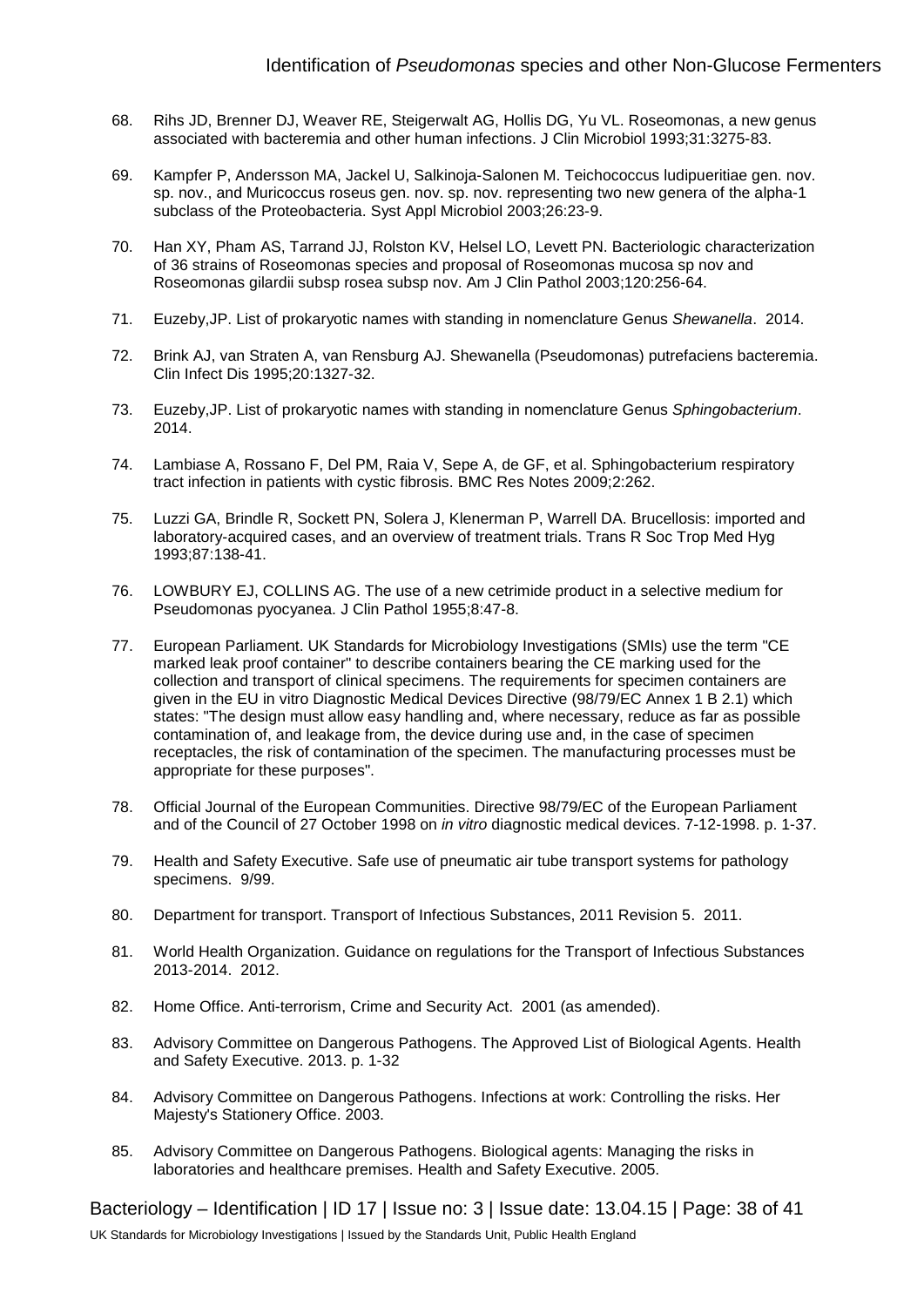- 86. Advisory Committee on Dangerous Pathogens. Biological Agents: Managing the Risks in Laboratories and Healthcare Premises. Appendix 1.2 Transport of Infectious Substances - Revision. Health and Safety Executive. 2008.
- 87. Centers for Disease Control and Prevention. Guidelines for Safe Work Practices in Human and Animal Medical Diagnostic Laboratories. MMWR Surveill Summ 2012;61:1-102.
- 88. Health and Safety Executive. Control of Substances Hazardous to Health Regulations. The Control of Substances Hazardous to Health Regulations 2002. 5th ed. HSE Books; 2002.
- 89. Health and Safety Executive. Five Steps to Risk Assessment: A Step by Step Guide to a Safer and Healthier Workplace. HSE Books. 2002.
- 90. Health and Safety Executive. A Guide to Risk Assessment Requirements: Common Provisions in Health and Safety Law. HSE Books. 2002.
- 91. Health Services Advisory Committee. Safe Working and the Prevention of Infection in Clinical Laboratories and Similar Facilities. HSE Books. 2003.
- 92. British Standards Institution (BSI). BS EN12469 Biotechnology performance criteria for microbiological safety cabinets. 2000.
- 93. British Standards Institution (BSI). BS 5726:2005 Microbiological safety cabinets. Information to be supplied by the purchaser and to the vendor and to the installer, and siting and use of cabinets. Recommendations and guidance. 24-3-2005. p. 1-14
- 94. Schlech WF, III, Turchik JB, Westlake RE, Jr., Klein GC, Band JD, Weaver RE. Laboratoryacquired infection with Pseudomonas pseudomallei (melioidosis). N Engl J Med 1981;305:1133- 5.
- 95. . Laboratory exposure to Burkholderia pseudomallei--Los Angeles, California, 2003. MMWR Morb Mortal Wkly Rep 2004;53:988-90.
- 96. Elomari M, Coroler L, Verhille S, Izard D, Leclerc H. Pseudomonas monteilii sp. nov., isolated from clinical specimens. Int J Syst Bacteriol 1997;47:846-52.
- 97. Mann T, Ben-David D, Zlotkin A, Shachar D, Keller N, Toren A, et al. An outbreak of Burkholderia cenocepacia bacteremia in immunocompromised oncology patients. Infection 2010;38:187-94.
- 98. Preiswerk B, Ullrich S, Speich R, Bloemberg GV, Hombach M. Human infection with Delftia tsuruhatensis isolated from a central venous catheter. J Med Microbiol 2011;60:246-8.
- 99. Mahenthiralingam E, Baldwin A, Vandamme P. Burkholderia cepacia complex infection in patients with cystic fibrosis. J Med Microbiol 2002;51:533-8.
- 100. Robin T, Janda JM. Enhanced recovery of Pseudomonas aeruginosa from diverse clinical specimens on a new selective agar. Diagn Microbiol Infect Dis 1984;2:207-11.
- 101. Glass MB, Beesley CA, Wilkins PP, Hoffmaster AR. Comparison of four selective media for the isolation of Burkholderia mallei and Burkholderia pseudomallei. Am J Trop Med Hyg 2009;80:1023-8.
- 102. Barbuddhe SB, Maier T, Schwarz G, Kostrzewa M, Hof H, Domann E, et al. Rapid identification and typing of listeria species by matrix-assisted laser desorption ionization-time of flight mass spectrometry. Appl Environ Microbiol 2008;74:5402-7.
- 103. Clark AE, Kaleta EJ, Arora A, Wolk DM. Matrix-assisted laser desorption ionization-time of flight mass spectrometry: a fundamental shift in the routine practice of clinical microbiology. Clin Microbiol Rev 2013;26:547-603.

Bacteriology – Identification | ID 17 | Issue no: 3 | Issue date: 13.04.15 | Page: 39 of 41 UK Standards for Microbiology Investigations | Issued by the Standards Unit, Public Health England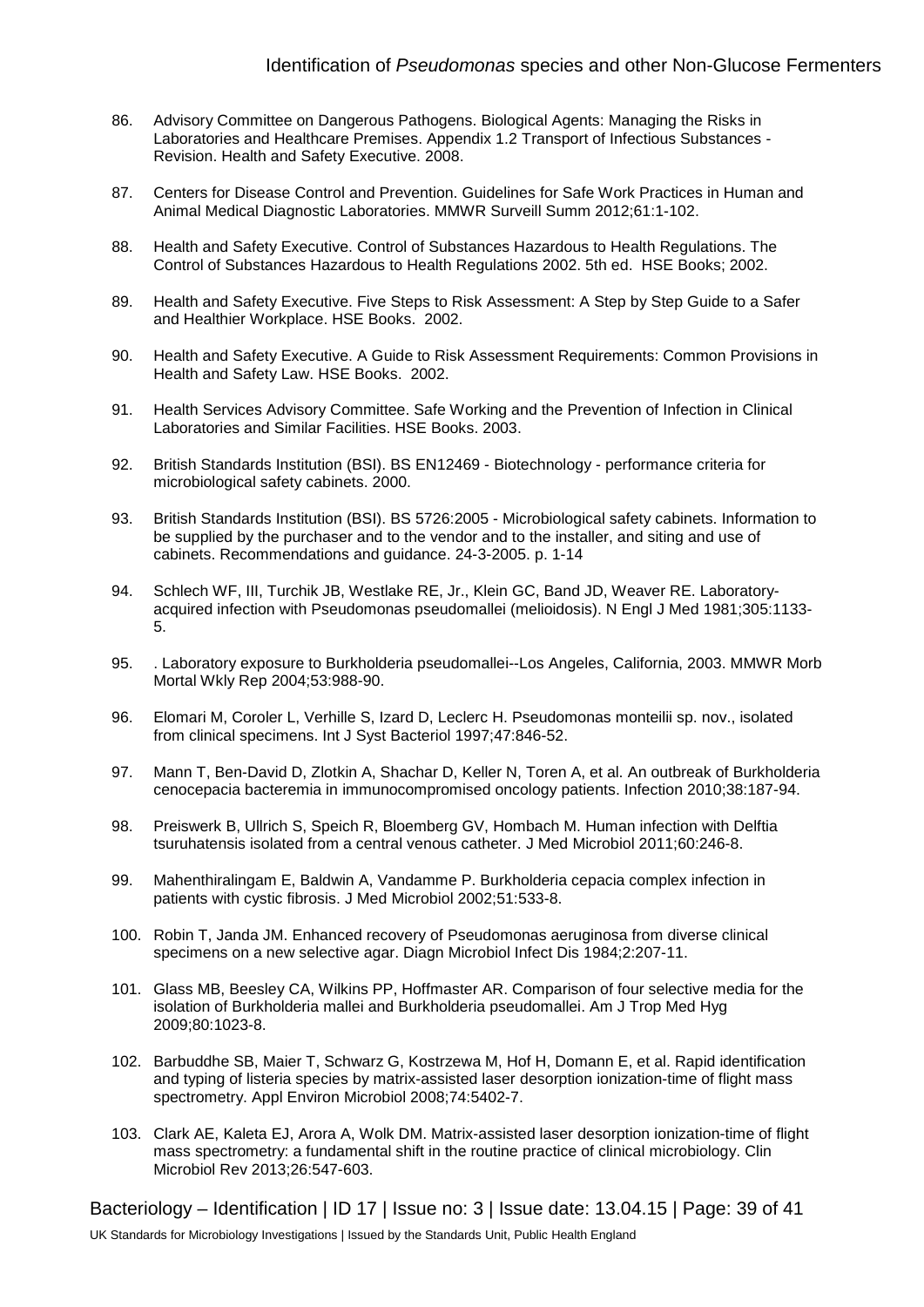- 104. Fernandez-Olmos A, Garcia-Castillo M, Morosini MI, Lamas A, Maiz L, Canton R. MALDI-TOF MS improves routine identification of non-fermenting Gram negative isolates from cystic fibrosis patients. J Cyst Fibros 2012;11:59-62.
- 105. Lambiase A, Del PM, Cerbone D, Raia V, Rossano F, Catania MR. Rapid identification of Burkholderia cepacia complex species recovered from cystic fibrosis patients using matrixassisted laser desorption ionization time-of-flight mass spectrometry. J Microbiol Methods 2013;92:145-9.
- 106. Spilker T, Coenye T, Vandamme P, LiPuma JJ. PCR-based assay for differentiation of Pseudomonas aeruginosa from other Pseudomonas species recovered from cystic fibrosis patients. J Clin Microbiol 2004;42:2074-9.
- 107. Xu J, Moore JE, Murphy PG, Millar BC, Elborn JS. Early detection of Pseudomonas aeruginosa- comparison of conventional versus molecular (PCR) detection directly from adult patients with cystic fibrosis (CF). Ann Clin Microbiol Antimicrob 2004;3:21.
- 108. Janse I, Hamidjaja RA, Hendriks AC, van Rotterdam BJ. Multiplex qPCR for reliable detection and differentiation of Burkholderia mallei and Burkholderia pseudomallei. BMC Infect Dis 2013;13:86.
- 109. Coenye T, Liu L, Vandamme P, LiPuma JJ. Identification of *Pandoraea* species by 16S ribosomal DNA-Based PCR assays. Journal of Clinical Microbiology 2001;39:4452-5.
- 110. Gee JE, Sacchi CT, Glass MB, De BK, Weyant RS, Levett PN, et al. Use of 16S rRNA gene sequencing for rapid identification and differentiation of Burkholderia pseudomallei and B. mallei. J Clin Microbiol 2003;41:4647-54.
- 111. Liu D. Identification, subtyping and virulence determination of Listeria monocytogenes, an important foodborne pathogen. J Med Microbiol 2006;55:645-59.
- 112. Brosch R, Brett M, Catimel B, Luchansky JB, Ojeniyi B, Rocourt J. Genomic fingerprinting of 80 strains from the WHO multicenter international typing study of listeria monocytogenes via pulsedfield gel electrophoresis (PFGE). Int J Food Microbiol 1996;32:343-55.
- 113. Johnson JK, Arduino SM, Stine OC, Johnson JA, Harris AD. Multilocus sequence typing compared to pulsed-field gel electrophoresis for molecular typing of Pseudomonas aeruginosa. J Clin Microbiol 2007;45:3707-12.
- 114. Feil EJ, Spratt BG. Recombination and the population structures of bacterial pathogens. Annu Rev Microbiol 2001;55:561-90.
- 115. Curran B, Jonas D, Grundmann H, Pitt T, Dowson CG. Development of a multilocus sequence typing scheme for the opportunistic pathogen Pseudomonas aeruginosa. J Clin Microbiol 2004;42:5644-9.
- 116. Godoy D, Randle G, Simpson AJ, Aanensen DM, Pitt TL, Kinoshita R, et al. Multilocus sequence typing and evolutionary relationships among the causative agents of melioidosis and glanders, Burkholderia pseudomallei and Burkholderia mallei. J Clin Microbiol 2003;41:2068-79.
- 117. Spilker T, Vandamme P, LiPuma JJ. A multilocus sequence typing scheme implies population structure and reveals several putative novel Achromobacter species. J Clin Microbiol 2012;50:3010-5.
- 118. Baldwin A, Mahenthiralingam E, Thickett KM, Honeybourne D, Maiden MC, Govan JR, et al. Multilocus sequence typing scheme that provides both species and strain differentiation for the Burkholderia cepacia complex. J Clin Microbiol 2005;43:4665-73.